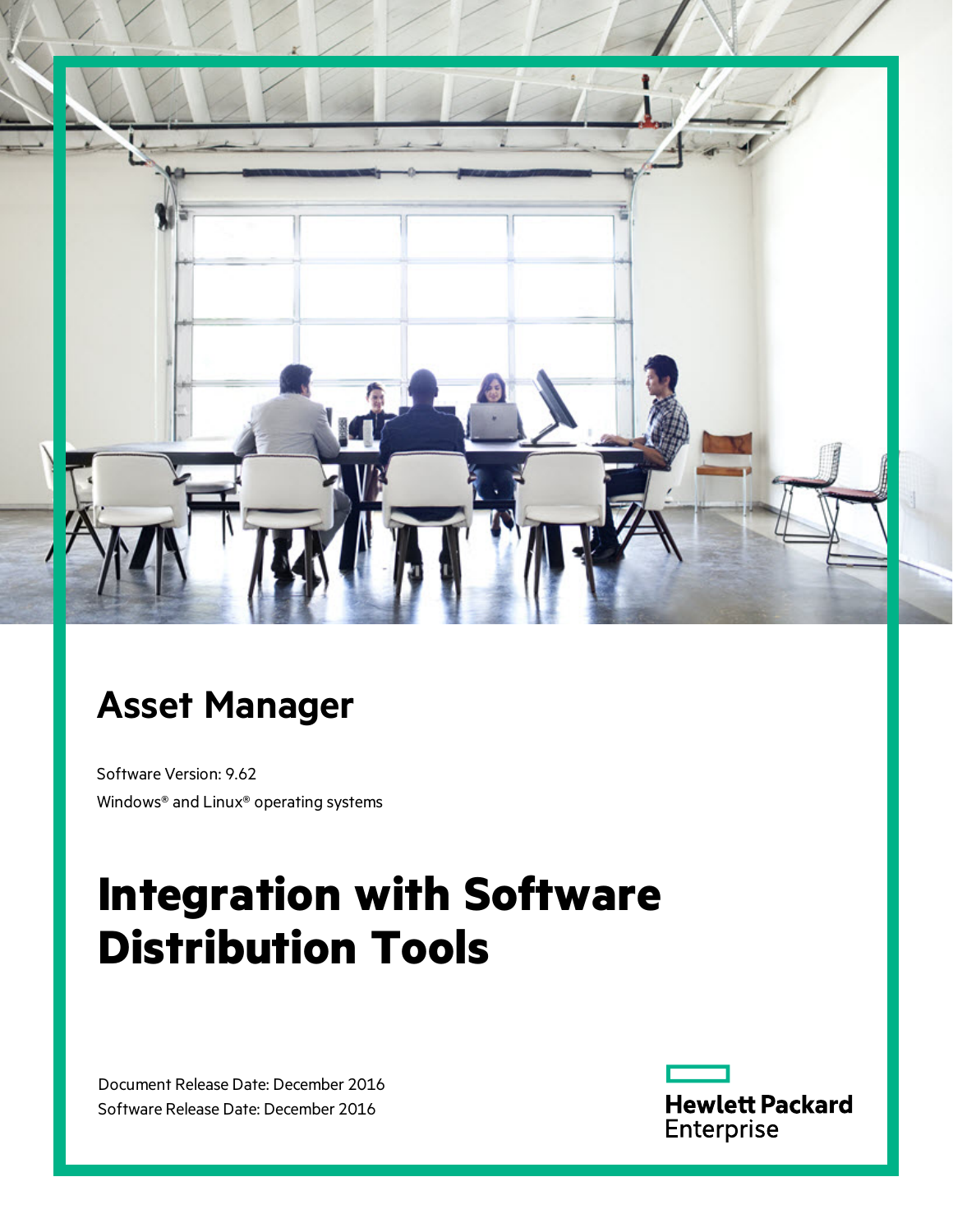### Legal Notices

#### Warranty

The only warranties for Hewlett Packard Enterprise products and services are set forth in the express warranty statements accompanying such products and services. Nothing herein should be construed as constituting an additional warranty. Hewlett Packard Enterprise shall not be liable for technical or editorial errors or omissions contained herein. The information contained herein is subject to change without notice.

### Restricted Rights Legend

Confidential computer software. Valid license from Hewlett Packard Enterprise required for possession, use or copying. Consistent with FAR 12.211 and 12.212, Commercial Computer Software, Computer Software Documentation, and Technical Data for Commercial Items are licensed to the U.S. Government under vendor's standard commercial license.

### Copyright Notice

© 1994 - 2016 Hewlett Packard Enterprise Development LP

### Trademark Notices

Adobe™ is a trademark of Adobe Systems Incorporated.

Microsoft® and Windows® are U.S. registered trademarks of Microsoft Corporation.

UNIX® is a registered trademark of The Open Group.

This product includes an interface of the 'zlib' general purpose compression library, which is Copyright © 1995-2002 Jean-loup Gailly and Mark Adler.

### Documentation Updates

To check for recent updates or to verify that you are using the most recent edition of a document, go to: <https://softwaresupport.hpe.com/>.

This site requires that you register for an HP Passport and to sign in. To register for an HP Passport ID, click **Register** on the HPE Software Support site or click **Create an Account** on the HP Passport login page.

You will also receive updated or new editions if you subscribe to the appropriate product support service. Contact your HPE sales representative for details.

### Support

Visit the HPE Software Support site at: <https://softwaresupport.hpe.com/>.

Most of the support areas require that you register as an HP Passport user and to sign in. Many also require a support contract. To register for an HP Passport ID, click **Register** on the HPE Support site or click **Create an Account** on the HP Passport login page.

To find more information about access levels, go to: <https://softwaresupport.hpe.com/web/softwaresupport/access-levels>.

**HPE Software Solutions Now** accesses the HPSW Solution and Integration Portal website. This site enables you to explore HPE Product Solutions to meet your business needs, includes a full list of Integrations between HPE Products, as well as a listing of ITIL Processes. The URL for this website is [https://softwaresupport.hpe.com/km/KM01702731.](https://softwaresupport.hpe.com/km/KM01702731)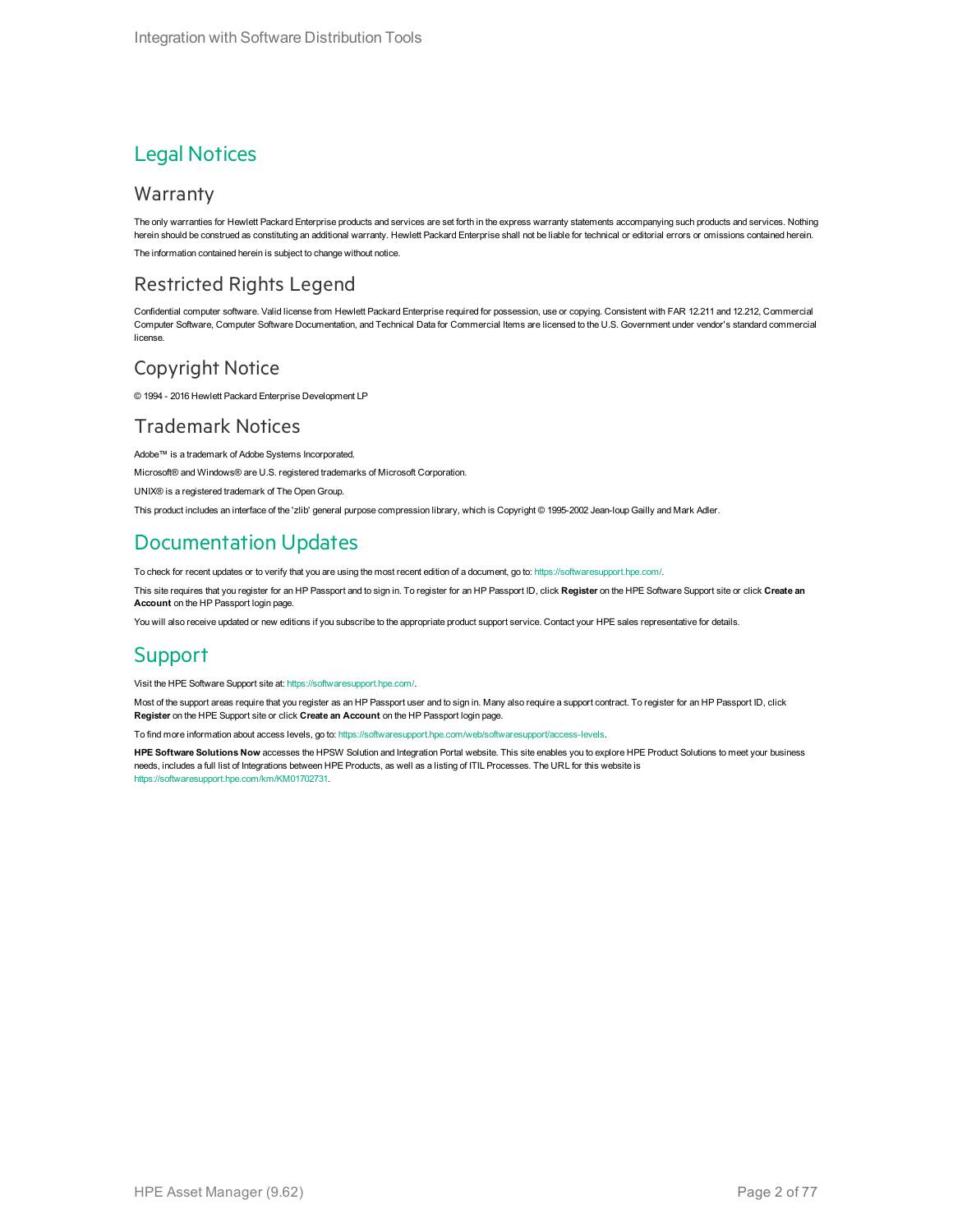## **Contents**

| What is the scope of Asset Manager's integration with software distribution |  |
|-----------------------------------------------------------------------------|--|
|                                                                             |  |
|                                                                             |  |
|                                                                             |  |
|                                                                             |  |
|                                                                             |  |
|                                                                             |  |
| Reference data synchronization between HPE Client Automation and            |  |
|                                                                             |  |
|                                                                             |  |
|                                                                             |  |
|                                                                             |  |
|                                                                             |  |
|                                                                             |  |
| Software installation/removal, assignment/removal of software user          |  |
|                                                                             |  |
| Granting or removing the right to use software 19                           |  |
|                                                                             |  |
|                                                                             |  |
|                                                                             |  |
|                                                                             |  |
|                                                                             |  |
|                                                                             |  |
|                                                                             |  |
|                                                                             |  |
|                                                                             |  |
|                                                                             |  |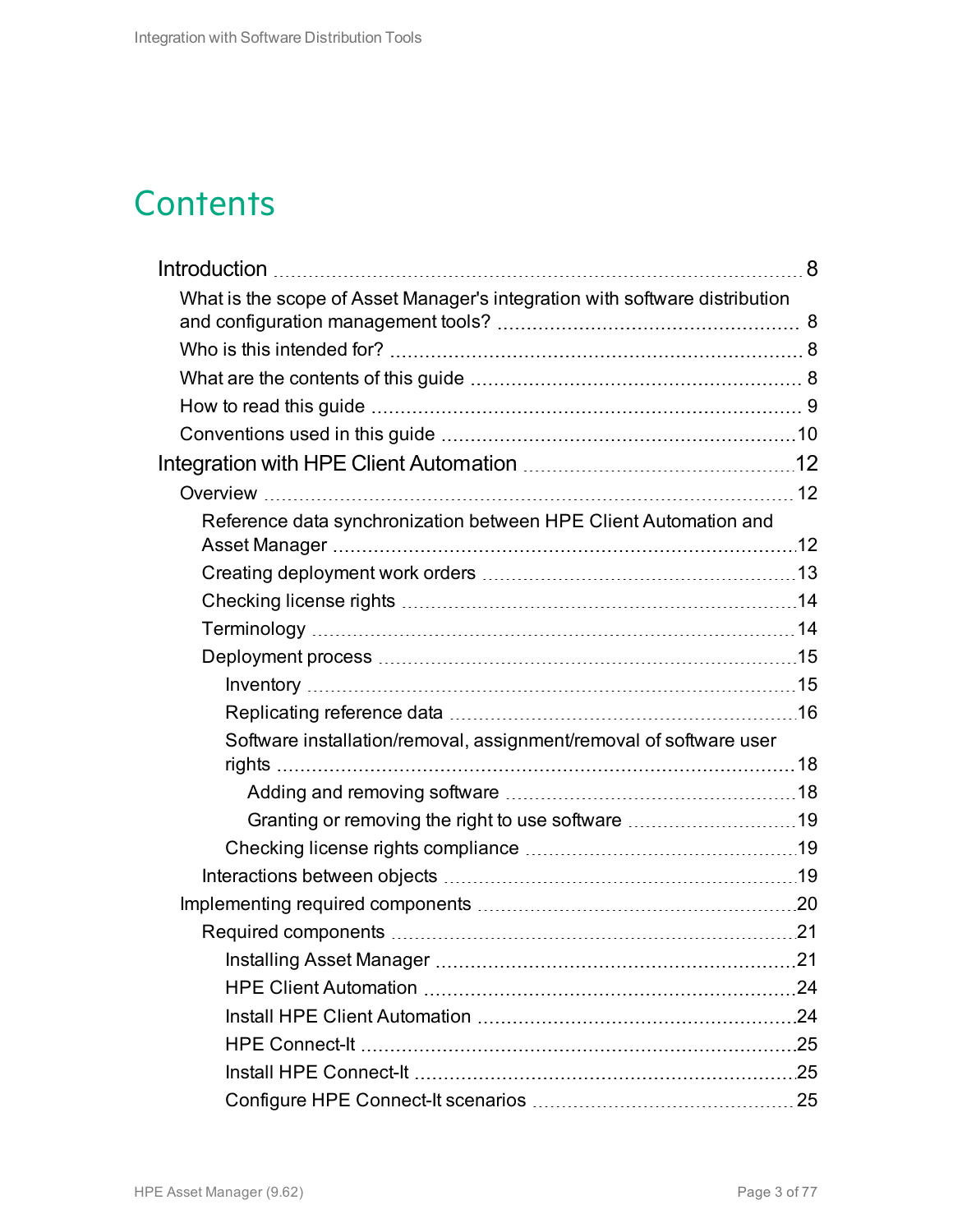| Why and where do the computers need to be referenced? 33             |    |
|----------------------------------------------------------------------|----|
|                                                                      |    |
| How to identify computers in the Asset Manager database which        |    |
| have been imported from HPE Client Automation 34                     |    |
|                                                                      |    |
| Why and where do user accounts need to be referenced? 35             |    |
|                                                                      |    |
| How can a user account be identified in the Asset Manager            |    |
|                                                                      |    |
|                                                                      |    |
| Why and where do the computer groups need to be referenced? 36       |    |
|                                                                      |    |
| How is a computer group identified in the Asset Manager database? 37 |    |
|                                                                      |    |
|                                                                      |    |
|                                                                      |    |
| How is a domain identified in the Asset Manager database? 38         |    |
|                                                                      |    |
| Why and where do media need to be referenced? 38                     |    |
|                                                                      |    |
| How is a configuration management media identified in the            |    |
|                                                                      |    |
|                                                                      |    |
| Why and where do the software packages need to be created? 39        |    |
|                                                                      |    |
| How to link media that have not yet been linked to a software        | 40 |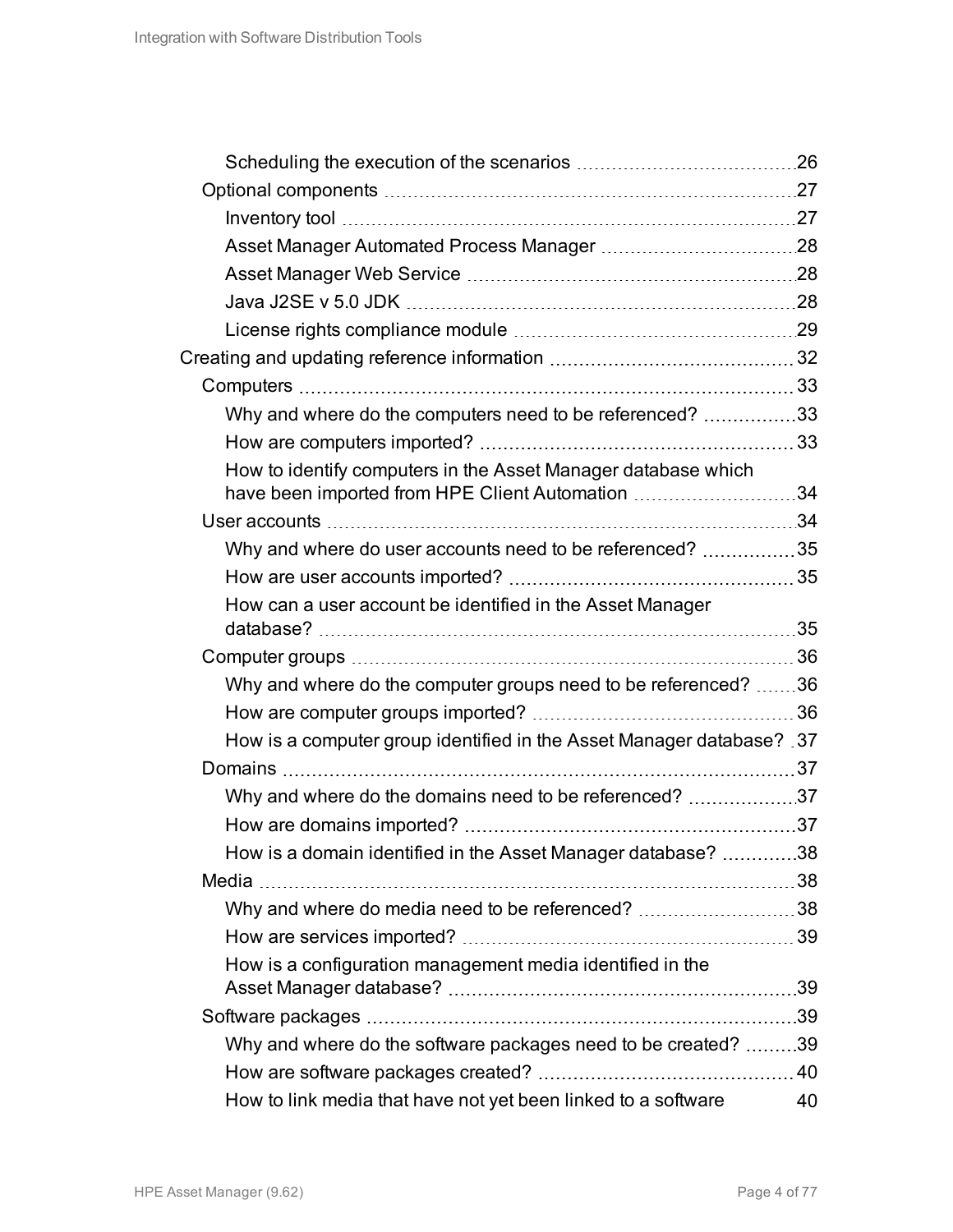| Add or remove software, grant or remove the right to use a software      |  |
|--------------------------------------------------------------------------|--|
|                                                                          |  |
|                                                                          |  |
|                                                                          |  |
|                                                                          |  |
|                                                                          |  |
|                                                                          |  |
| Grant or remove the rights to use a software application 46              |  |
|                                                                          |  |
|                                                                          |  |
| Transmitting a software installation or removal work order to HPE Client |  |
| Check the transmission of a software installation or removal work order  |  |
|                                                                          |  |
|                                                                          |  |
| Check the execution of a deployment work order by HPE Client             |  |
|                                                                          |  |
| Check the execution status of a deployment work order 50                 |  |
| Transmitting and executing a work order to grant or remove rights to use |  |
| Check the transmission and execution of a work order to grant or         |  |
|                                                                          |  |
|                                                                          |  |
|                                                                          |  |
|                                                                          |  |
| Adapting the HPE Client Automation integration to another software       |  |
|                                                                          |  |
|                                                                          |  |
| Adapting Asset Manager Automated Process Manager modules 53              |  |
|                                                                          |  |
|                                                                          |  |
|                                                                          |  |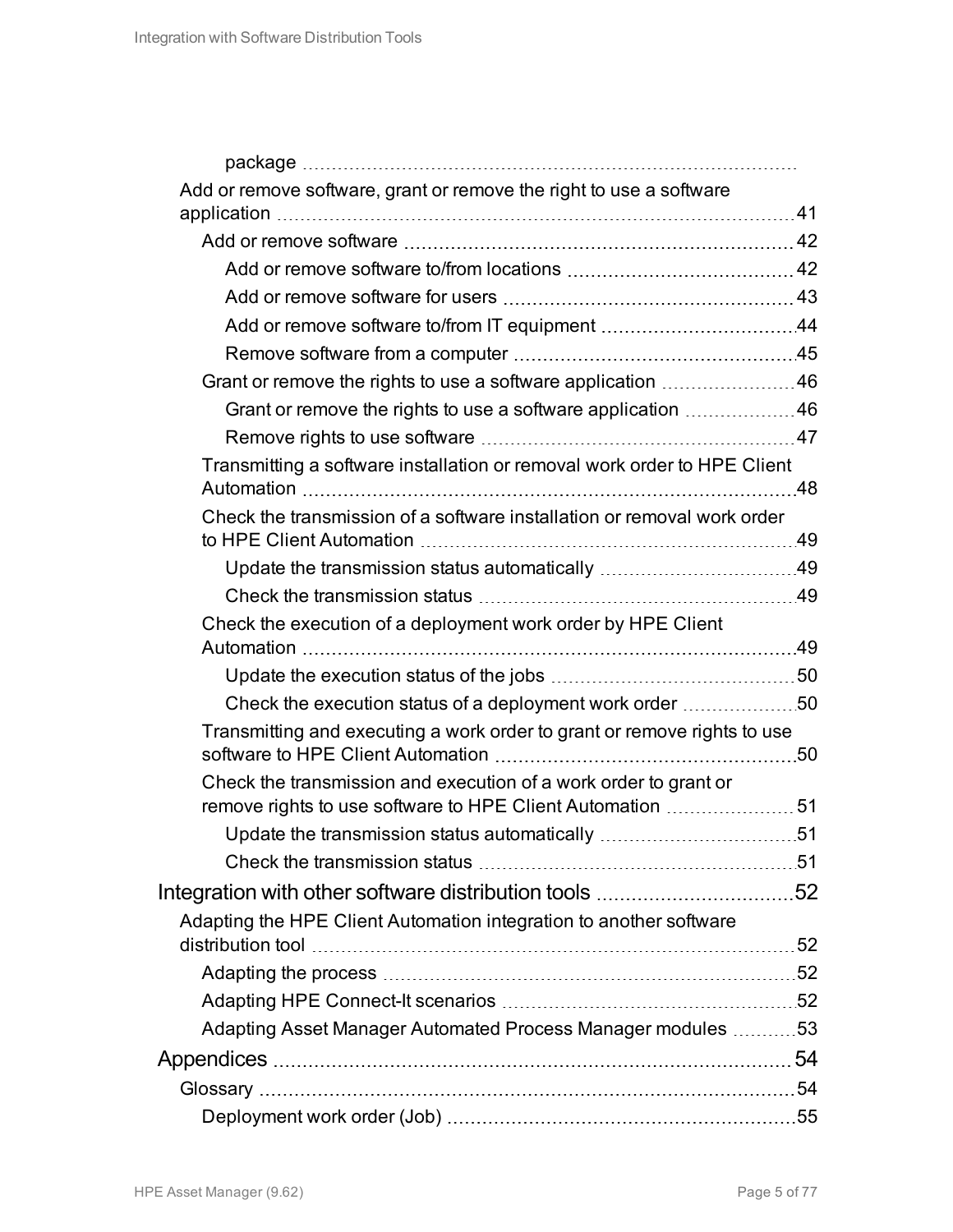| Table in the Asset Manager database that describes these objects 55 |     |
|---------------------------------------------------------------------|-----|
|                                                                     | 55  |
| Table in the Asset Manager database that describes these objects 56 |     |
|                                                                     | .56 |
| Table in the Asset Manager database that describes these objects 56 |     |
| Characteristics of these objects in the Asset Manager database 56   |     |
|                                                                     |     |
| Table in the Asset Manager database that describes these objects 57 |     |
| Characteristics of these objects in the Asset Manager database 57   |     |
|                                                                     |     |
| Table in the Asset Manager database that describes these objects 58 |     |
| Characteristics of these objects in the Asset Manager database 58   |     |
|                                                                     |     |
| Table in the Asset Manager database that describes these objects in |     |
|                                                                     |     |
|                                                                     |     |
|                                                                     |     |
| Table in the Asset Manager database that describes these objects 59 |     |
| Characteristics of these objects in the Asset Manager database 59   |     |
|                                                                     |     |
| Table in the Asset Manager database that describes these objects in |     |
|                                                                     |     |
|                                                                     |     |
|                                                                     |     |
|                                                                     |     |
|                                                                     |     |
|                                                                     |     |
|                                                                     |     |
|                                                                     |     |
|                                                                     |     |
|                                                                     |     |
|                                                                     |     |
|                                                                     |     |
| Asset Manager Automated Process Manager modules 72                  |     |
|                                                                     |     |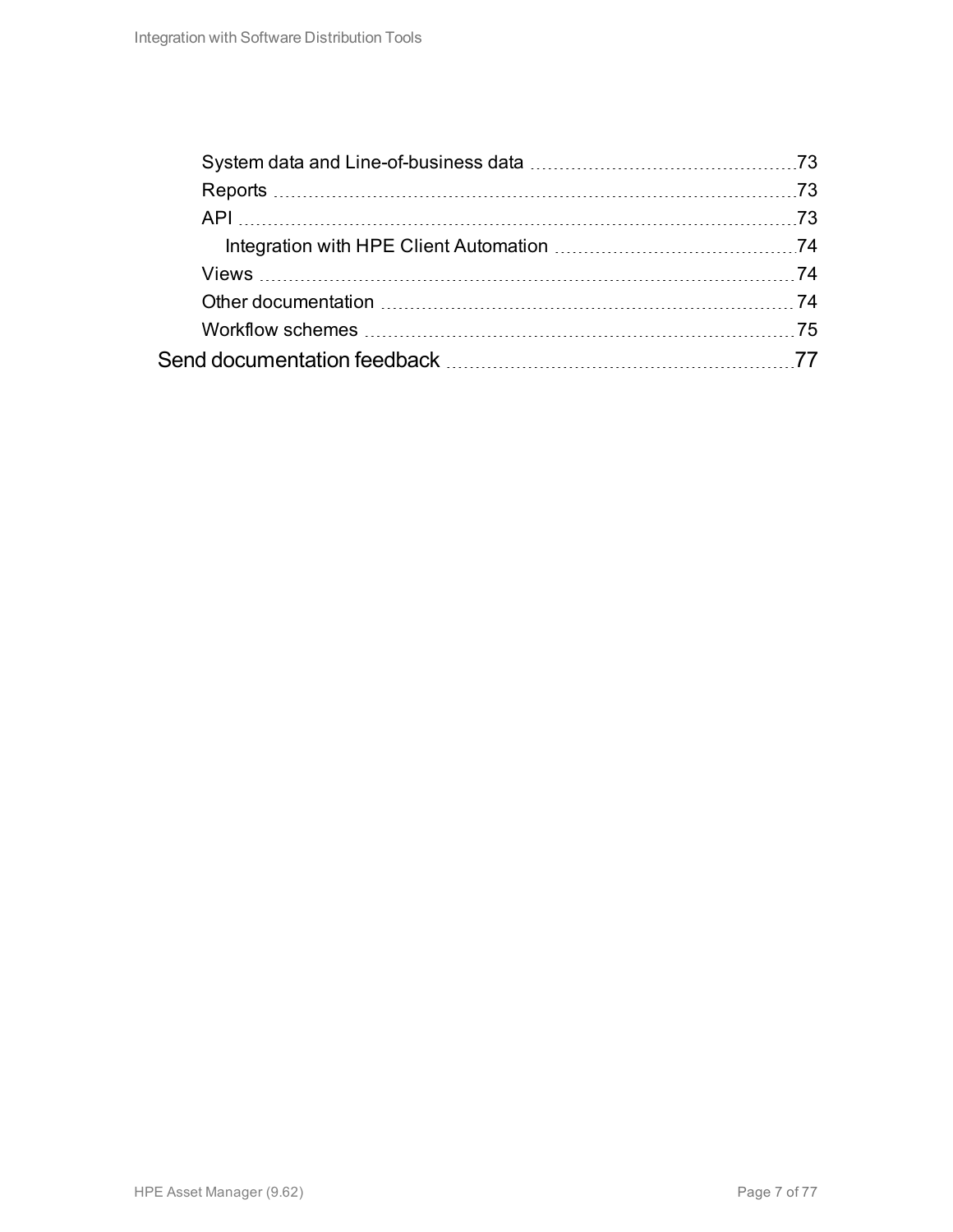## <span id="page-7-0"></span>Introduction

## <span id="page-7-1"></span>What is the scope of Asset Manager's integration with software distribution and configuration management tools?

When the software distribution and configuration management tool is HPE Client Automation:

1. Asset Manager is used to **pilot** HPE Client Automation by creating deployment work orders.

**Note:** A deployment work order:

- <sup>o</sup> Adds or removes software to/from a selection of target computers
- <sup>o</sup> Assigns or removes rights to use software to/from IT equipment, computer groups, domains or user accounts
- 2. HPE Client Automation is used to **execute** the deployment work orders created in Asset Manager.

You can integrate Asset Manager with other tools if you adapt the standard processes and components to the tool.

## <span id="page-7-2"></span>Who is this intended for?

The functionality explained in this guide is intended for members of the IT team who are responsible for software distribution.

## <span id="page-7-3"></span>What are the contents of this guide

#### **["Integration](#page-11-0) with HPE Client Automation " on page 12**

#### **Chapter ["Overview"](#page-11-1) on page 12**

This chapter provides an overview of the Asset Manager and HPE Client Automation integration;: Description of the software add/remove process, how user rights to software are granted or removed, license rights check, list of the main tables used during these processes.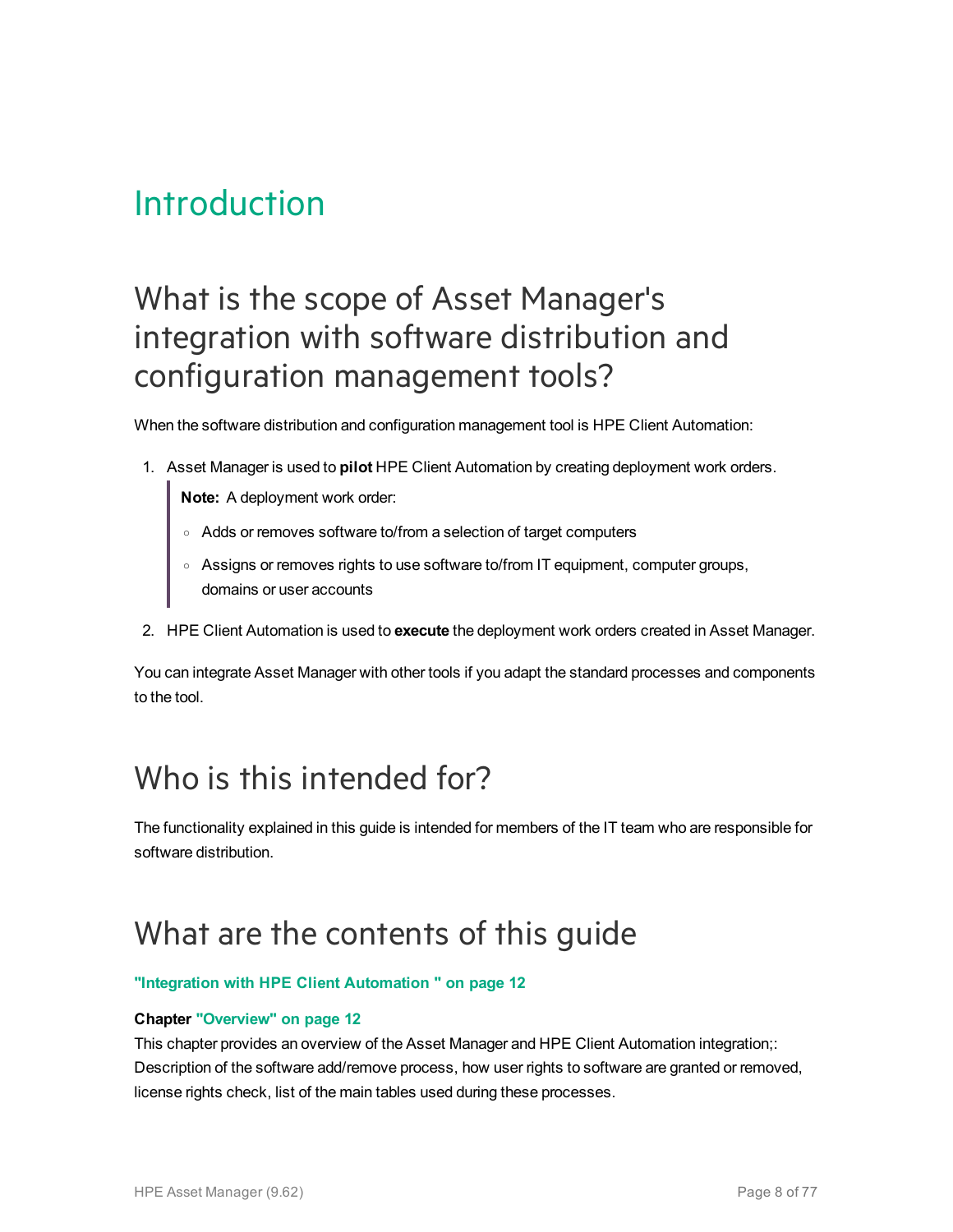Integration with Software Distribution Tools **Introduction** 

#### **Chapter ["Implementing](#page-19-0) required components " on page 20**

This chapter explains how to implement the components required to integrate Asset Manager with HPE Client Automation: Asset Manager, HPE Client Automation, inventory tool, HPE Connect-It, Asset Manager Web, Java J2SDK, Asset Manager Automated Process Manager and software license check module.

#### **Chapter "Creating and updating reference [information](#page-31-0) " on page 32**

This chapter explains how to create and update reference information: Computers, user accounts, computer groups, domains, software packages and media.

### **Chapter "Add or remove software, grant or remove the right to use a software [application](#page-40-0) " on [page](#page-40-0) 41**

This chapter explains how to add or remove software, grant or remove the right to use a software application: creating, transmitting, executing and checking deployment work orders.

**["Integration](#page-51-0) with other software distribution tools " on page 52**

#### **Chapter "Adapting the HPE Client [Automation](#page-51-1) integration to another software distribution tool " on [page](#page-51-1) 52**

This chapter explains how to modify the standard process used to integrate Asset Manager with other software distribution tools and, consequently, how to adapt the HPE Connect-It scenarios.

#### **["Appendices](#page-53-0) " on page 54**

#### **Appendix ["Glossary](#page-53-1) " on page 54**

The glossary provides a definition of key terms used in the integration of Asset Manager with the software distribution tools.

#### **Appendix ["References](#page-59-3) " on page 60**

This appendix provides reference information on the integration of Asset Manager with the software distribution tools.

## <span id="page-8-0"></span>How to read this guide

The following are different ways of using this guide, depending on your profile. The example used is for HPE Client Automation.

All users should read the ["Overview"](#page-11-1) on page 12. In addition, depending on your role,you should read the following:

#### **Person responsible for HPE Client Automation integration**

1. Chapter ["Implementing](#page-19-0) required components " on page 20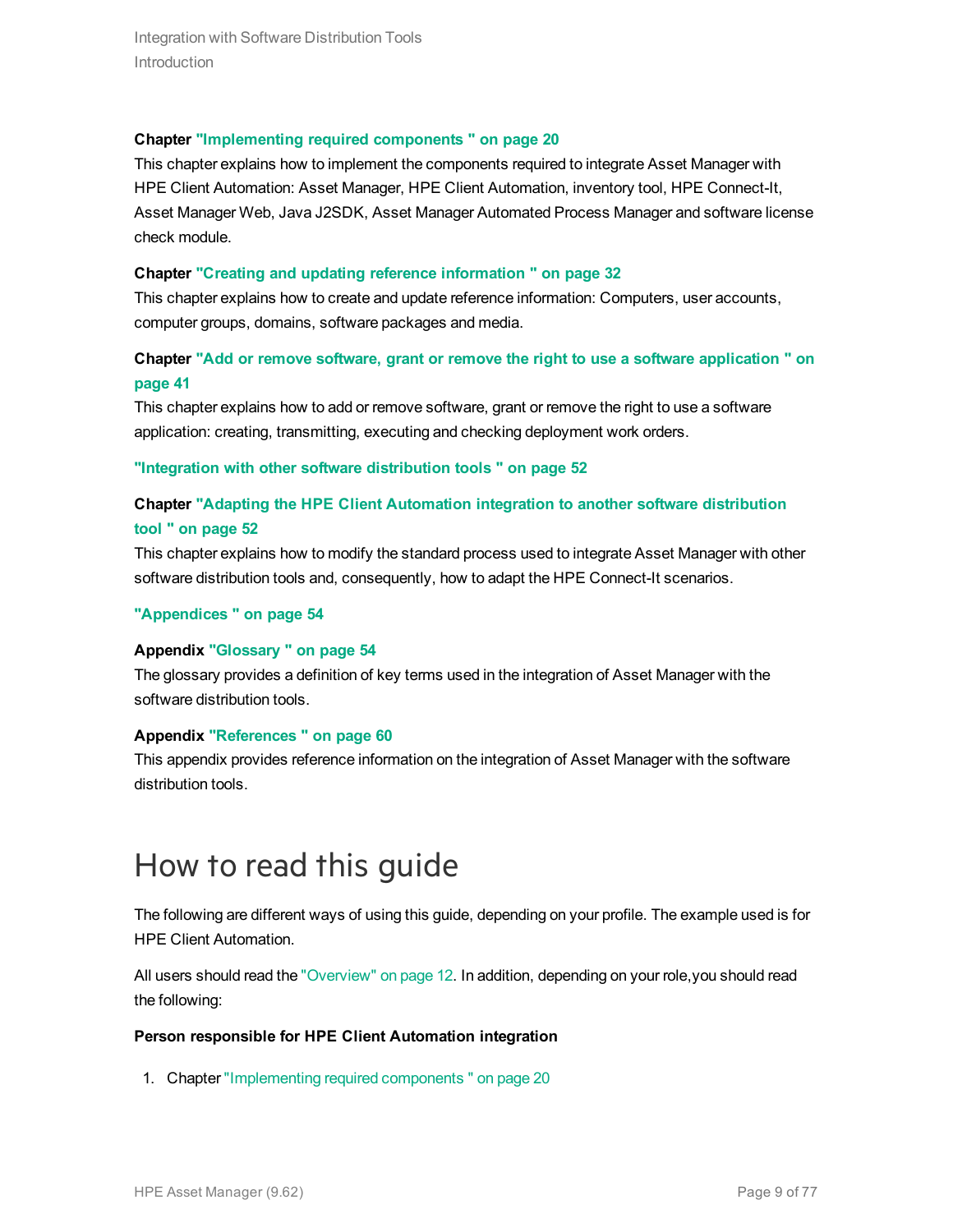#### **Person responsible for updating reference information**

1. Chapter "Creating and updating reference [information](#page-31-0) " on page 32

#### **Person responsible for administering software applications**

1. Chapter "Add or remove software, grant or remove the right to use a software [application](#page-40-0) " on page [41](#page-40-0)

#### **Person responsible for customizing HPE Client Automation integration**

- 1. Chapter ["Implementing](#page-19-0) required components " on page 20
- 2. Chapter "Creating and updating reference [information](#page-31-0) " on page 32
- 3. Appendix ["Glossary](#page-53-1) " on page 54
- 4. Chapter "Add or remove software, grant or remove the right to use a software [application](#page-40-0) " on page [41](#page-40-0)

## <span id="page-9-0"></span>Conventions used in this guide

The following is a list of conventions that are used in this guide:

| Convention                          | <b>Description</b>                                               |
|-------------------------------------|------------------------------------------------------------------|
| Java Script Code                    | Example of the code or command                                   |
| Fixed width characters              | DOS command, function parameter or data format                   |
|                                     | Portion of omitted code or command                               |
| <b>Note:</b> Extra information      | Informative note                                                 |
| Note: Be careful                    | Important information for the user                               |
| <b>Tip: Usertip</b>                 | Tip to help you use the application                              |
| <b>Caution: Exercise</b><br>caution | Extremely important information for the user                     |
| Object                              | Asset Manager interface object: menu, menu entry, tab or button. |

The following conventions are also used: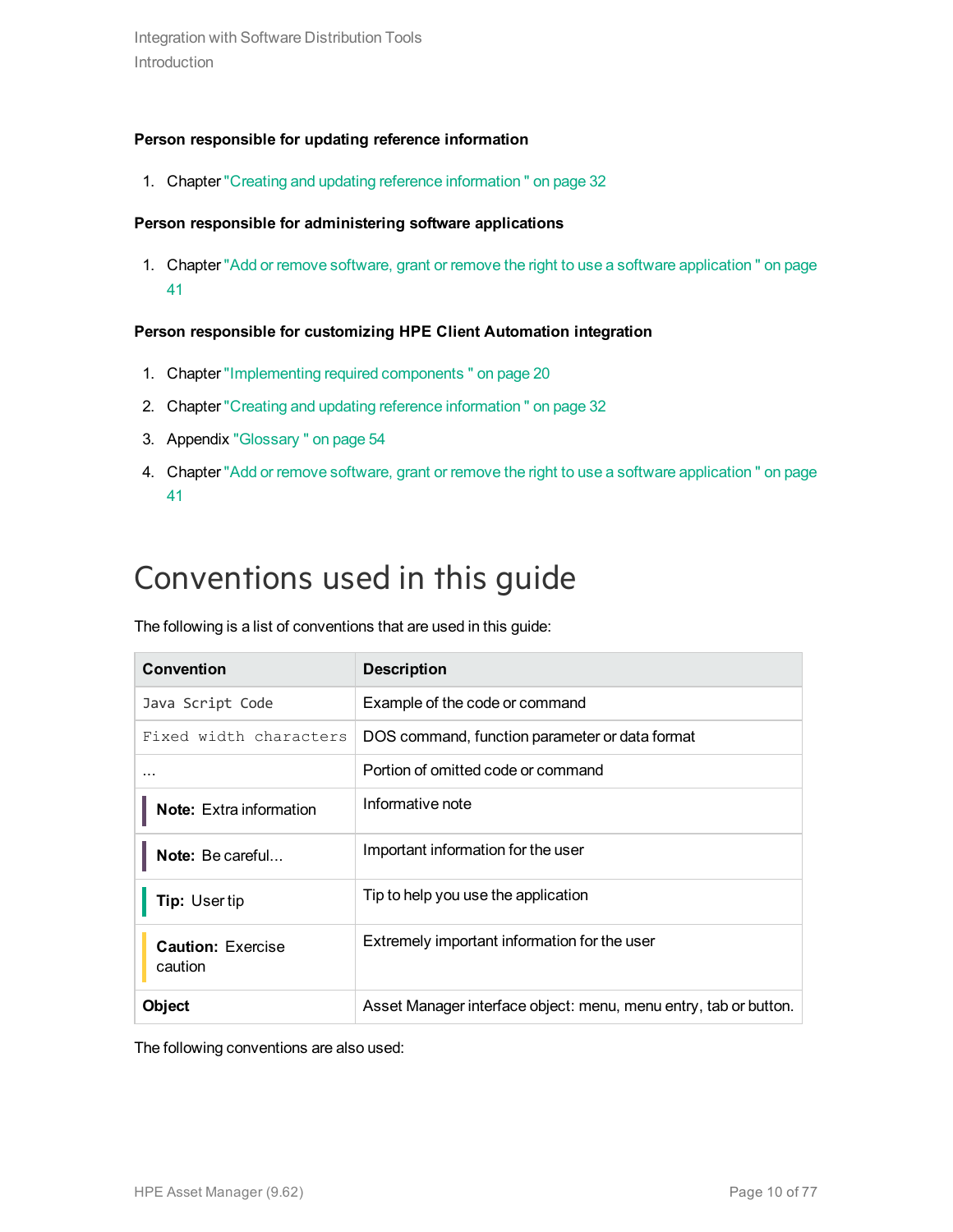- The steps that we ask you to follow are listed in a defined ordered (in a numbered list). For example:
	- a. First step
	- b. Second step
	- c. Third and last step
- All figures and tables are numbered according to the chapter in which they are found, and the order in which they appear in the chapter. For example, the title of the fourth table of chapter two will be prefixed by **Table 2-4**.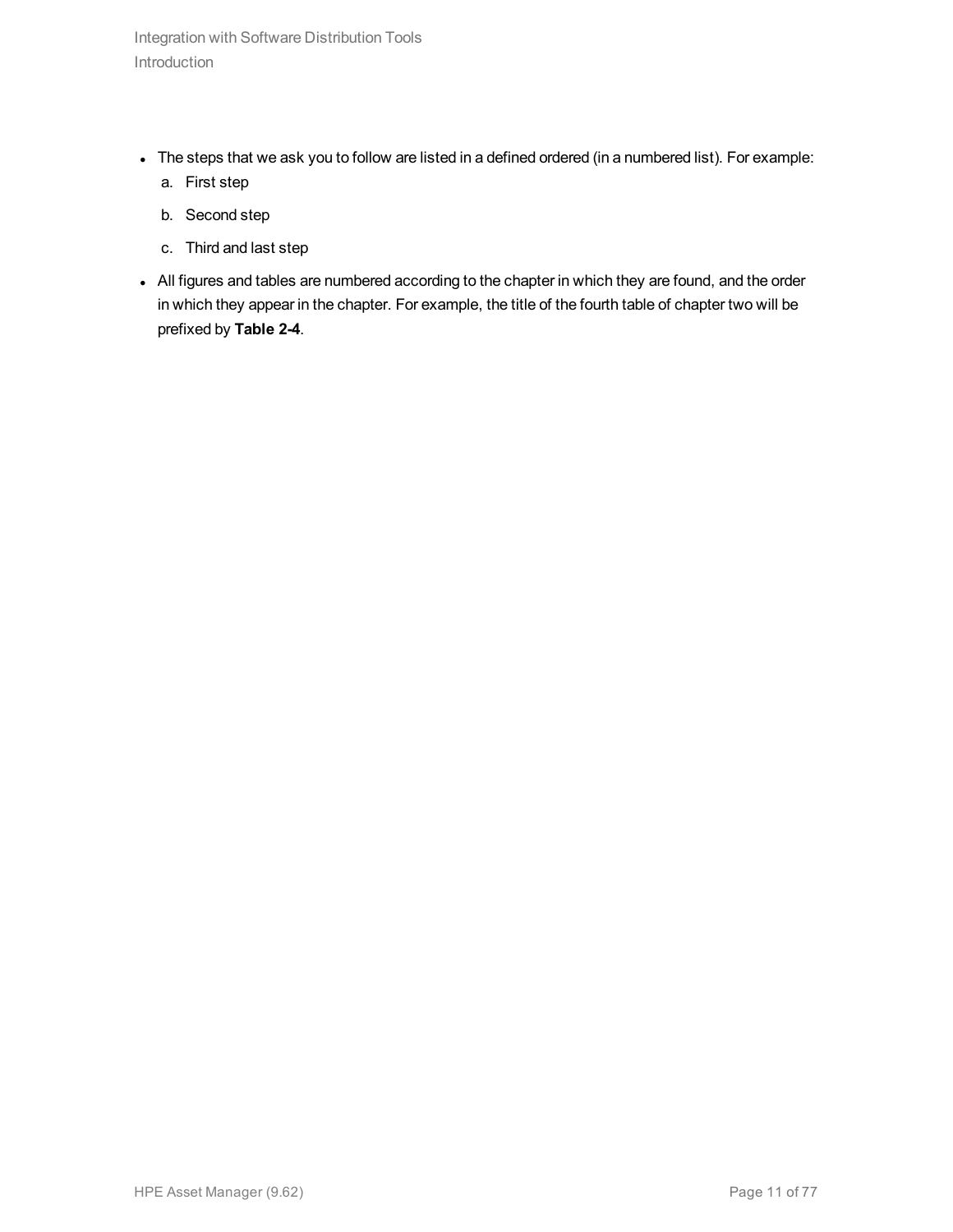# <span id="page-11-0"></span>Integration with HPE Client Automation

## <span id="page-11-1"></span>**Overview**

| Reference data synchronization between HPE Client Automation and Asset Manager  12                        |  |
|-----------------------------------------------------------------------------------------------------------|--|
|                                                                                                           |  |
|                                                                                                           |  |
|                                                                                                           |  |
|                                                                                                           |  |
|                                                                                                           |  |
| This section details the different integration levels between HPE Client Automation and<br>Asset Manager. |  |

# <span id="page-11-2"></span>Reference data synchronization between HPE Client Automation and Asset Manager

This part of the integration **synchronizes** reference data between HPE Client Automation and Asset Manager.

Data must be synchronized on a regular basis to ensure that Asset Manager and HPE Client Automation have the same data.

The following table presents the reference data:

| Reference data in HPE Client<br><b>Automation</b> | <b>Equivalent in Asset Manager</b>                                                                                                                                                                                      |
|---------------------------------------------------|-------------------------------------------------------------------------------------------------------------------------------------------------------------------------------------------------------------------------|
| <b>Devices: Computers</b>                         | Records in the <b>Portfolio items</b> (amPortfolio) table whose<br>External identifier (ExtPfild) field value is not empty and<br>which are linked to a nature whose Computer type<br>(seCPUType) field equals Computer |
| <b>Persons: users</b>                             | Records in the <b>Portfolio items</b> (amPortfolio) table whose                                                                                                                                                         |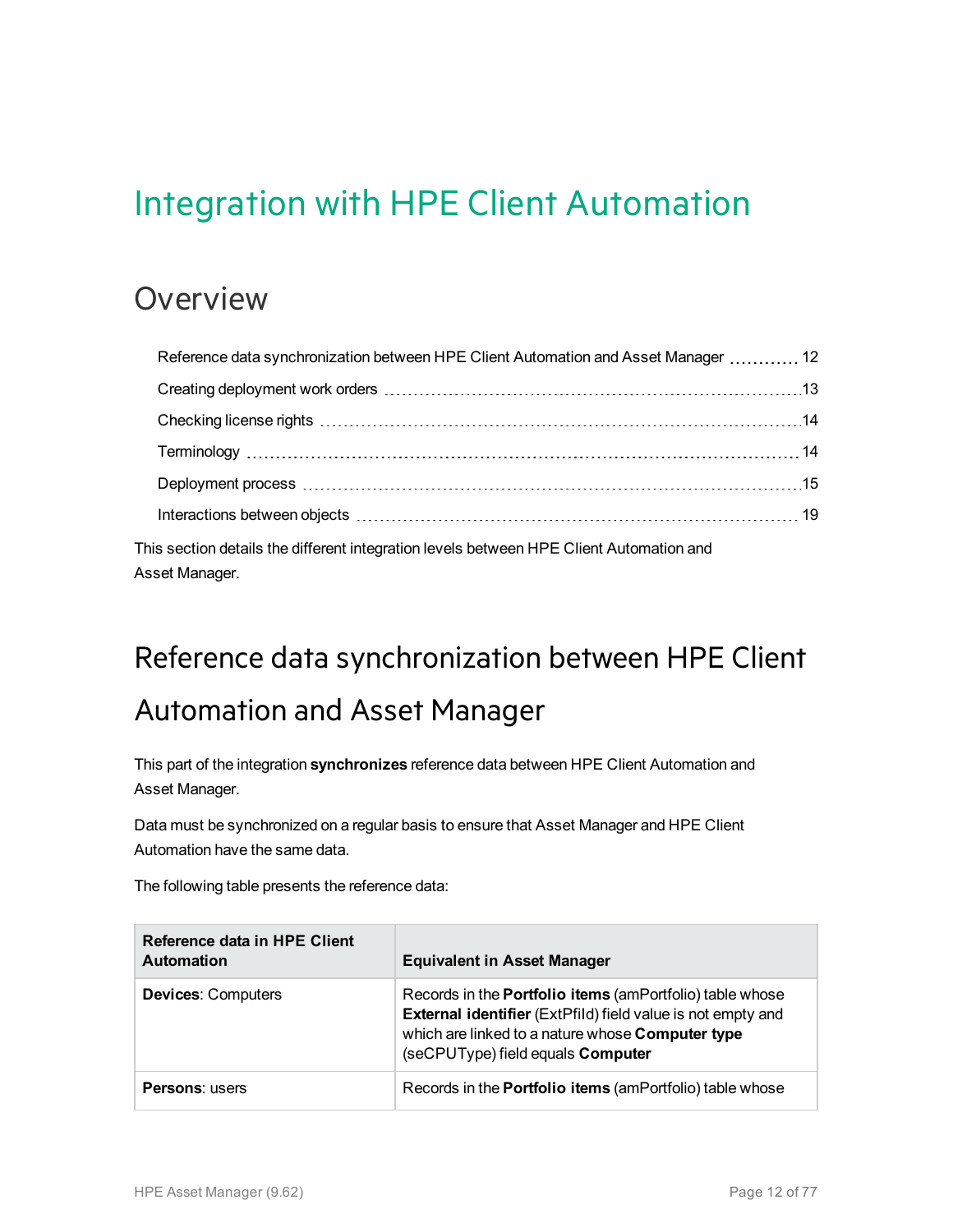| Reference data in HPE Client<br><b>Automation</b>                                                                                                                                                                                | <b>Equivalent in Asset Manager</b>                                                                                                                                                                                                                                                                                    |
|----------------------------------------------------------------------------------------------------------------------------------------------------------------------------------------------------------------------------------|-----------------------------------------------------------------------------------------------------------------------------------------------------------------------------------------------------------------------------------------------------------------------------------------------------------------------|
|                                                                                                                                                                                                                                  | External identifier (ExtPfild) field value is not empty and<br>which are linked to a nature whose User account<br>(bUserAccount) field is selected and linked to a user                                                                                                                                               |
| Groups of devices: Sets made up<br>of devices and groups                                                                                                                                                                         | Records in the <b>Portfolio items</b> (amPortfolio) table whose<br>External identifier (ExtPfild) field value is not empty and<br>which are linked to a nature whose Computer type<br>(seCPUType) field equals Computer groups                                                                                        |
| Domains: Devices, user accounts<br>and groups of devices are<br>organized hierarchically as a tree<br>structure whose branches represent<br>domains                                                                              | Records in the <b>Portfolio items</b> (amPortfolio) table whose<br>External identifier (ExtPfild) field value is not empty and<br>which are linked to a nature whose Computer type<br>(seCPUType) field equals Domain                                                                                                 |
| <b>Services</b> : The services define the<br>media that are used to manipulate<br>the different software.<br><b>HPE Client Automation uses</b><br>services to add or remove software<br>to/from devices or groups of<br>devices. | Records in the <b>Software installations or utilizations</b><br>(amSoftInstall) table linked to a nature whose Media<br>(bSetUpMedia) check box is selected and which are linked to<br>a model whose Configuration management media<br>(bCMService) check box is selected.<br>Media are grouped as software packages. |
| <b>Policies: Policies are used to grant</b><br>(positive priority) or refuse (negative<br>priority) access to software by<br>devices, user accounts, groups of<br>devices and domains.                                           | Records in the Named entitlements (amEntitlement) table<br>whose Used for configuration management (bAutomated)<br>check box is selected                                                                                                                                                                              |
| <b>Jobs:</b> Jobs describe software<br>installation or removal work orders                                                                                                                                                       | Records in the Work orders (amWorkOrder) table linked to a<br>nature whose Work order type (seWorkOrderType) field is<br>any value except Other and whose Used for configuration<br>management (bAutomated) check box is selected.<br>Each work order is associated with a record in the                              |
|                                                                                                                                                                                                                                  | Deployment tasks (amCMTargetTask) table.                                                                                                                                                                                                                                                                              |

## <span id="page-12-0"></span>Creating deployment work orders

This part of the integration creates deployment work orders that describe an operation whose execution will be handled by HPE Client Automation: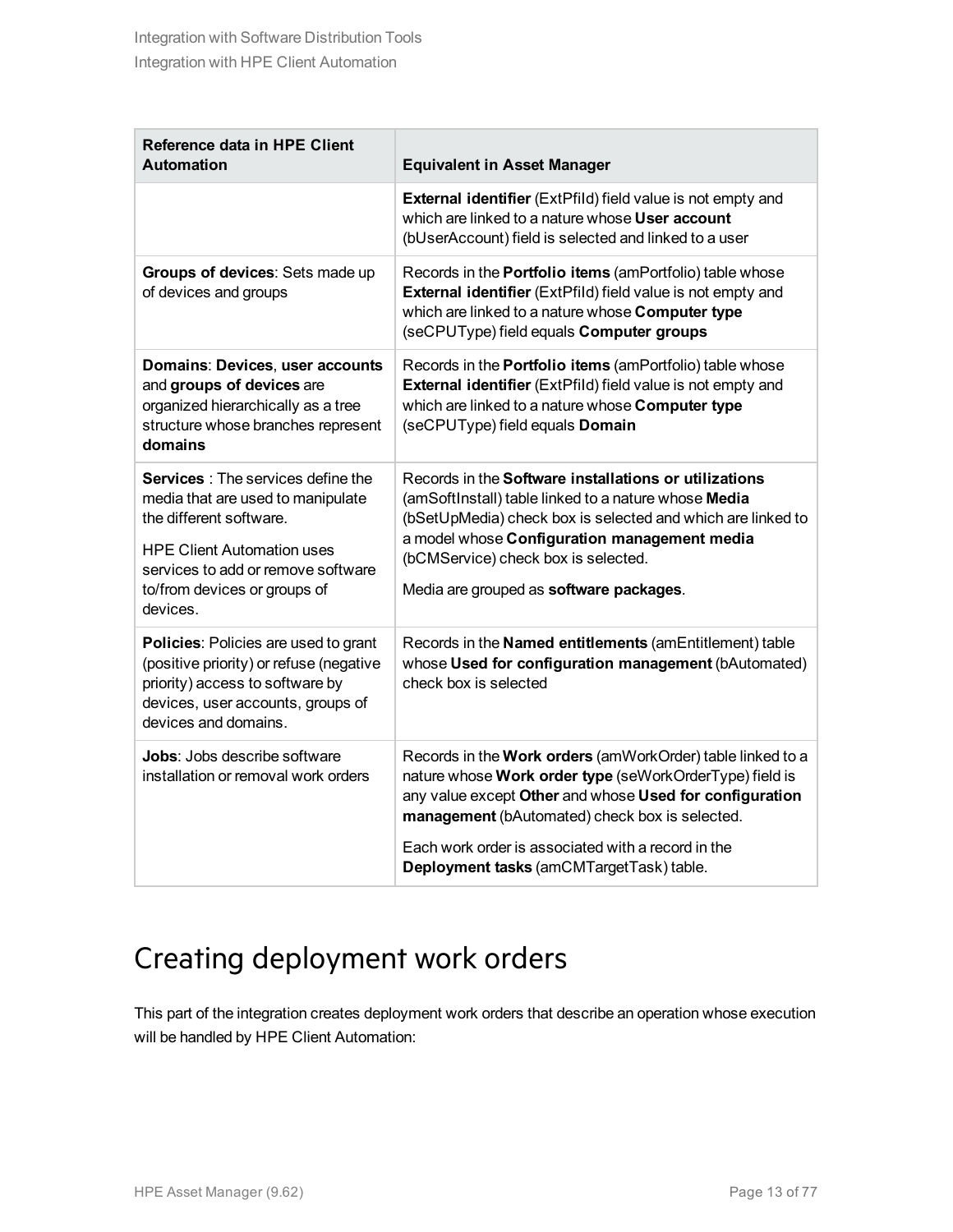- Installing software
- Removing software
- Assigning rights to use software
- Removing rights to use software

Wizards in Asset Manager are used to pilot these operations:

- 1. These wizards create **requests**.
- 2. Once validated and executed, these requests create **deployment work orders** and, for an installation or removal, **deployment tasks**.
- 3. The deployment work orders are sent to HPE Client Automation as jobs.
- 4. HPE Client Automation executes the jobs.
- <span id="page-13-0"></span>5. The status of these jobs is propagated to the corresponding work orders in Asset Manager.

## Checking license rights

This optional part of the integration implements **license right checks** between HPE Client Automation and Asset Manager.

Before performing an installation, HPE Client Automation queries the Asset Manager database to determine the status of a license linked with a media related to the service that is used.

<span id="page-13-1"></span>If the associated media in Asset Manager has sufficient rights, the installation proceeds normally. Otherwise the installation is denied.

## Terminology

In the following sections, HPE Client Automation or Asset Manager terminology will be used depending on the context.

The following table shows how the two terminologies match:

| <b>HPE Client Automation element   Asset Manager element</b> |          |
|--------------------------------------------------------------|----------|
| Device                                                       | Computer |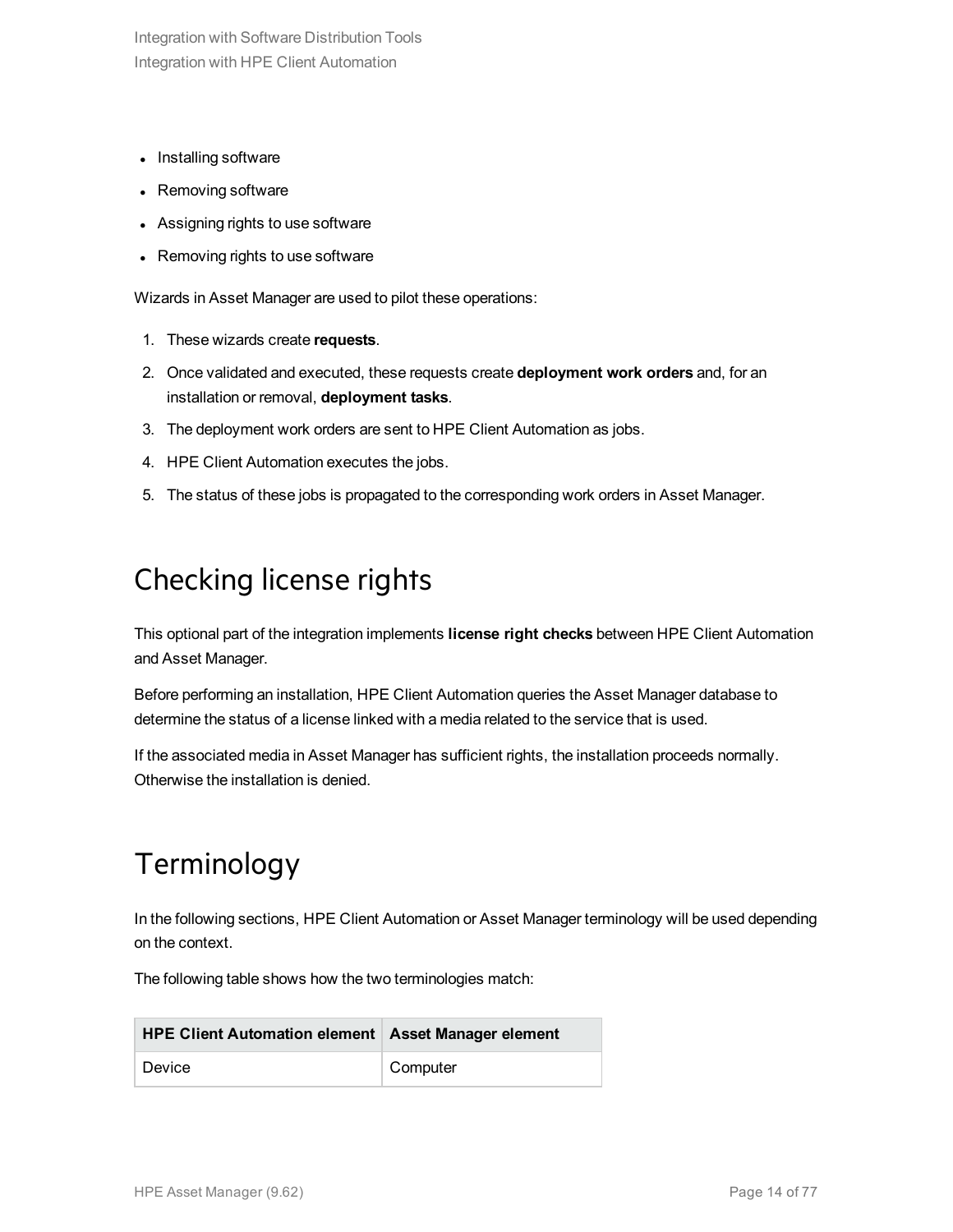| <b>HPE Client Automation element</b> | Asset Manager element         |
|--------------------------------------|-------------------------------|
| User account                         | User account                  |
| Group of devices                     | Computer group                |
| Domain                               | Domain                        |
| Service                              | Media                         |
| Policy                               | Named entitlement             |
| .Ioh                                 | Work order or deployment task |

### <span id="page-14-0"></span>Deployment process

The process is presented below:

#### **Figure 1.1. Steps of the deployment process**



### <span id="page-14-1"></span>Inventory

Steps 1, 2, 3 and 4 of figure ["Deployment](#page-14-0) process" above.

During this optional phase network hardware is inventoried.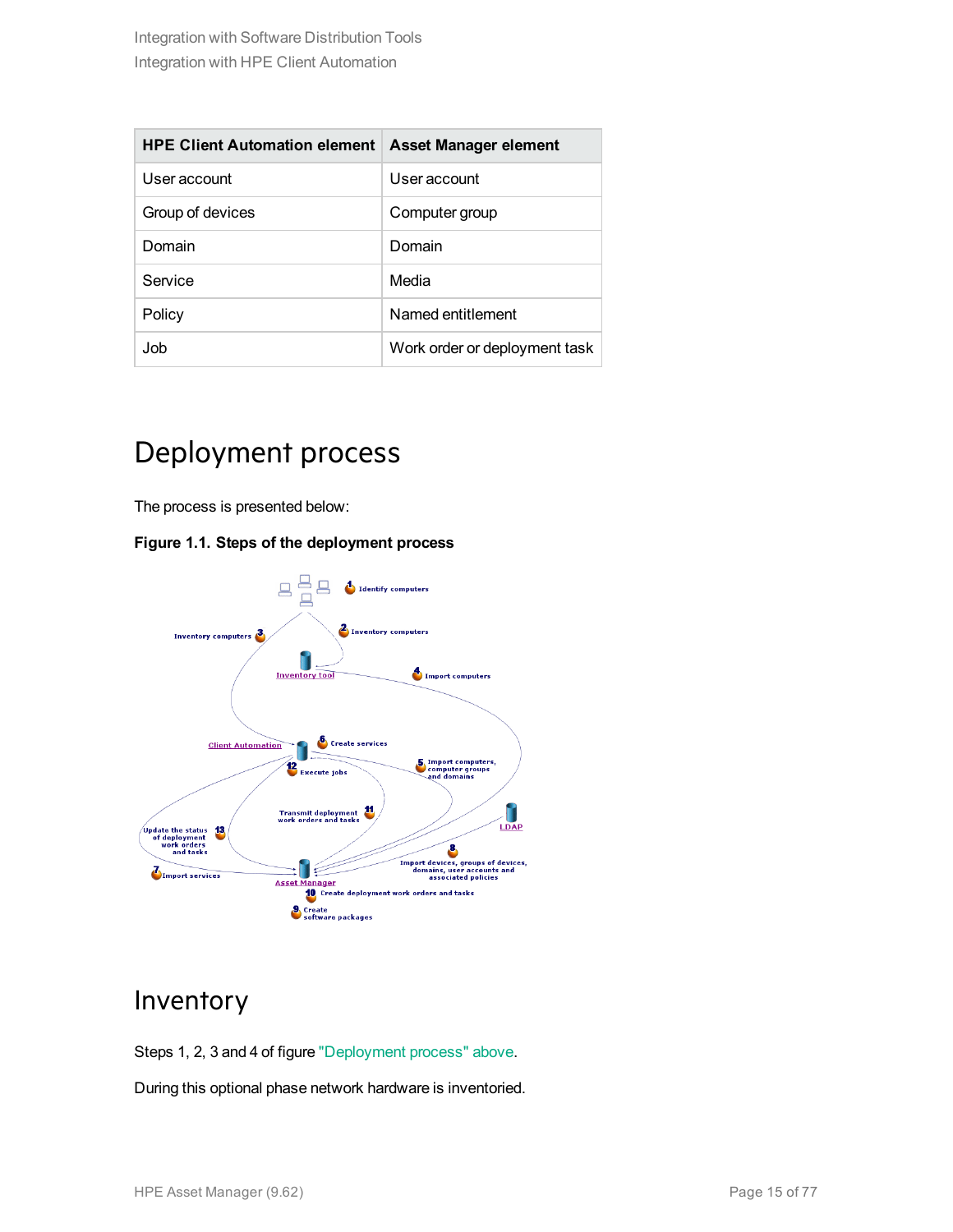Possible inventory tools are HPE Discovery and Dependency Mapping Inventory or HPE Client Automation's Inventory Manager (IM) component.

This phase helps complete the hardware information in the Asset Manager database.

This phase is organized as follows:

- 1. Inventory all network hardware via the inventory tool. Generally, this tool stores all collected information in its own database.
- <span id="page-15-0"></span>2. Import inventoried data into the Asset Manager production database using the HPE Connect-It scenarios.

### Replicating reference data

Steps 5, 6, 7 and 8 of figure ["Deployment](#page-14-0) process" on the previous page.

In this phase, data required for the deployment process is prepared.

This phase is mandatory but can be done in any order with the optional inventory phase.

Its goal is to synchronize data between HPE Client Automation and/or an LDAP directory and Asset Manager so that they have the same references.

To carry out this phase, reference information must be collected from the HPE Client Automation database and imported into the Asset Manager production database using HPE Connect-It scenarios.

The reference data is the data that is present in section ["Overview"](#page-11-1) on page 12:

- Devices
- User accounts
- Groups of devices
- Domains
- **Services**
- Policies

The HPE Client Automation component can access the data through different means:

<sup>l</sup> **Internal database**: HPE Client Automation has its own database containing the reference data. Managed entities (devices, user accounts, groups of devices and domains) are organized in the same way as for an LDAP directory.

Data imported into the Asset Manager database represents devices, groups of devices, domains,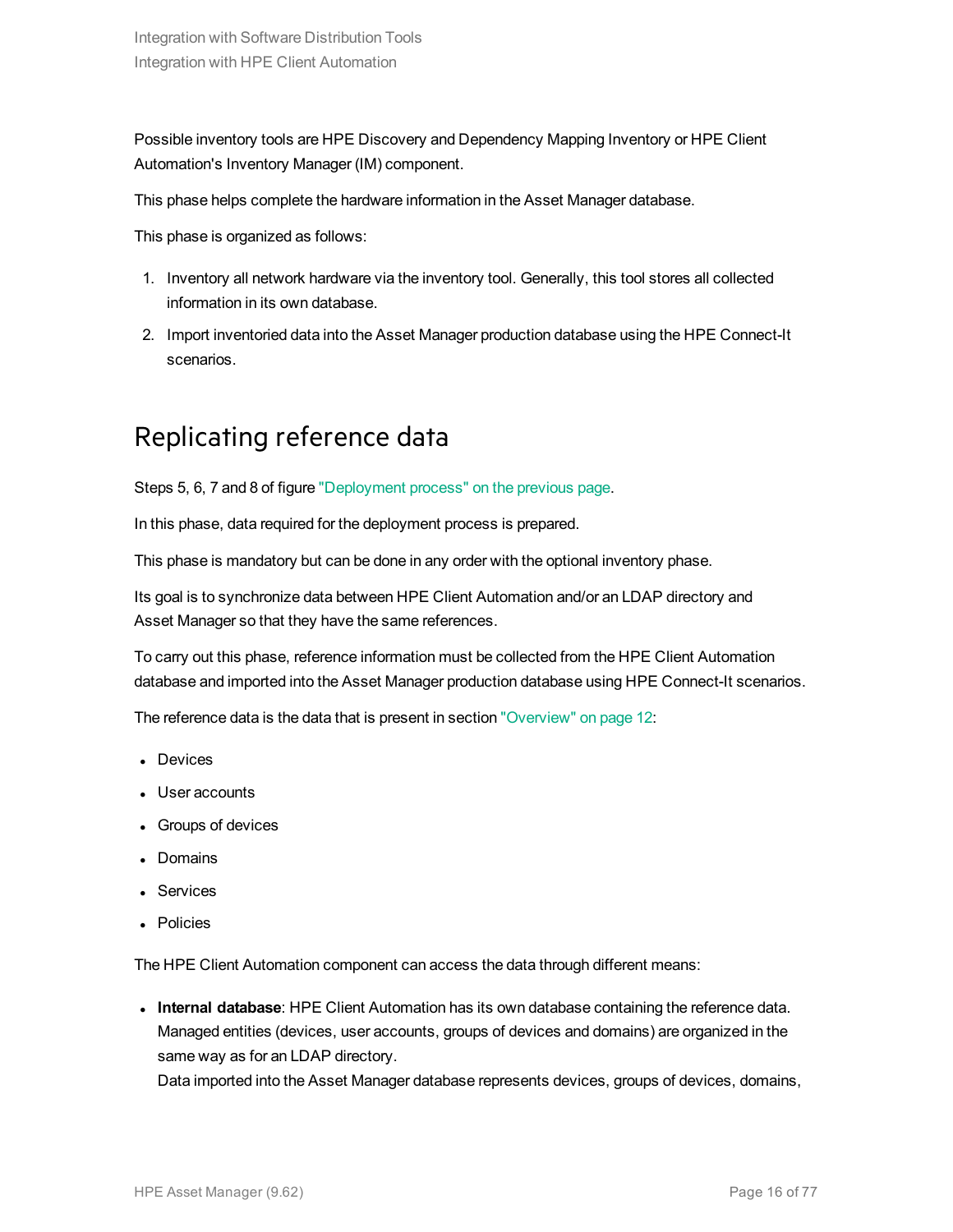users accounts and services.

The import is done using HPE Connect-It scenarios which connect to HPE Client Automation via Web services.

The Web services query the internal database and return data requested by HPE Connect-It. HPE Connect-It then transmits the information to the Asset Manager database.

**External LDAP directory**: HPE Client Automation can connect to an LDAP directory to manage the configurations of clients listed in the directory. The reference data mentioned above is stored in the directory except for services which can only be accessed via the internal database. When an LDAP directory is used, data stored in it is retrieved via one of the HPE Connect-It scenarios. The scenario connects directly to the directory's source and propagates relevant information to the Asset Manager production database.

In both cases, this phase is primarily based on the replication of reference data which allows the Asset Manager and HPE Client Automation systems to communicate on the same basis:

| Data                                    | <b>HPE Client Automation</b><br>identifier                                                                                                                                                                                                 | Table of the<br><b>Asset Manager identifier</b> | <b>Asset Manager identifier</b> |  |
|-----------------------------------------|--------------------------------------------------------------------------------------------------------------------------------------------------------------------------------------------------------------------------------------------|-------------------------------------------------|---------------------------------|--|
| Computer                                | DistinguishName (DN)                                                                                                                                                                                                                       | Portfolio items<br>(amPortfolio)                | External identifier (ExtPfild)  |  |
| User<br>DistinguishName (DN)<br>account |                                                                                                                                                                                                                                            | Portfolio items<br>(amPortfolio)                | External identifier (ExtPfild)  |  |
|                                         |                                                                                                                                                                                                                                            | amEmplDept (Employees<br>and departments)       | Bar code (BarCode)              |  |
| Computer<br>group                       | DistinguishName (DN)                                                                                                                                                                                                                       | Portfolio items<br>(amPortfolio)                | External identifier (ExtPfild)  |  |
| Domain                                  | DN of each synchronized<br>entry                                                                                                                                                                                                           | Portfolio items<br>(amPortfolio)                | External identifier (ExtPfild)  |  |
|                                         | For example, for a computer whose DN is cn=client1, cn=demo, cn=hp, cn=com, the<br>demo, hp and com domains will be created in the Asset Manager database with<br>cn=demo,cn=hp,cn=com, cn=hp,cn=com and cn=com identifiers, respectively. |                                                 |                                 |  |
| Service                                 | Path composed of its<br>domain, class and instance<br>(DCI)                                                                                                                                                                                | Portfolio items<br>(amPortfolio)                | Code (Code)                     |  |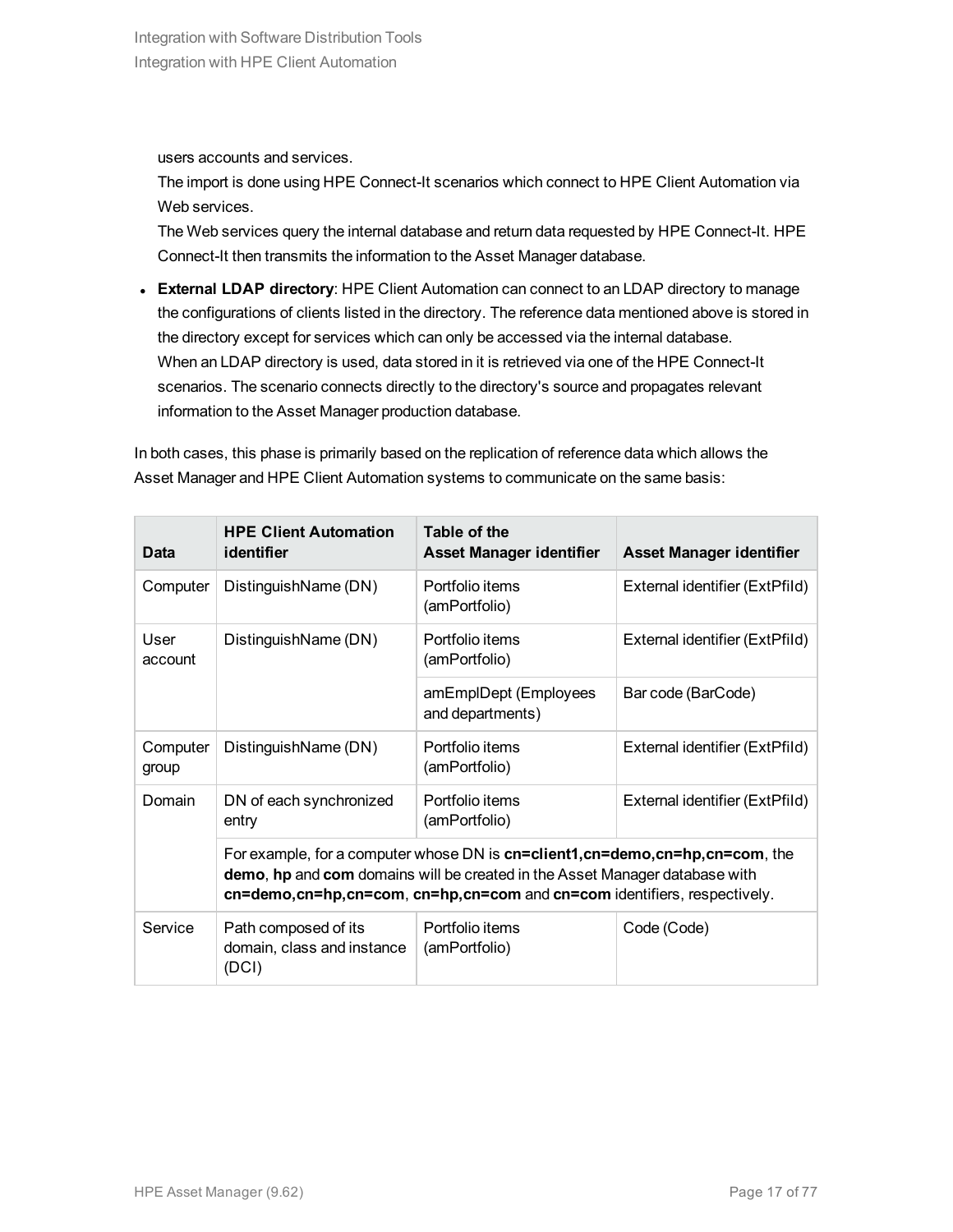## <span id="page-17-0"></span>Software installation/removal, assignment/removal of software user rights

Steps 9, 10, 11, 12 and 13 of figure ["Deployment](#page-14-0) process" on page 15.

When the reference data is synchronized between Asset Manager and HPE Client Automation you can perform two types of operations from Asset Manager:

- Request that software be added to or removed from one or more computers.
- Assign or remove the right to use software to/from IT equipment, user accounts, computer groups and domains.

<span id="page-17-1"></span>Both of these operations are carried out via wizards.

### Adding and removing software

- 1. The wizards let you identify the software to install by selecting media.
- 2. The wizards let you identify the target computers.
- 3. The wizards create a request.
- 4. The request must be validated (manually or following a workflow scheme).
- 5. The request must be executed manually (**Execute** button). The execution creates a deployment work order and deployment tasks.
- 6. One of the HPE Connect-It scenarios transmits the deployment work orders to HPE Client Automation.
- 7. HPE Client Automation adds or removes the software.
- 8. A HPE Connect-It scenario updates the status of the deployment work orders and deployment tasks in the Asset Manager database.

**Note:** The wizards do not create new software installations in the Asset Manager database nor do they mark the software installations as having been removed from the computers.

This task is executed by HPE Connect-It scenarios which import inventory information gathered by external tools.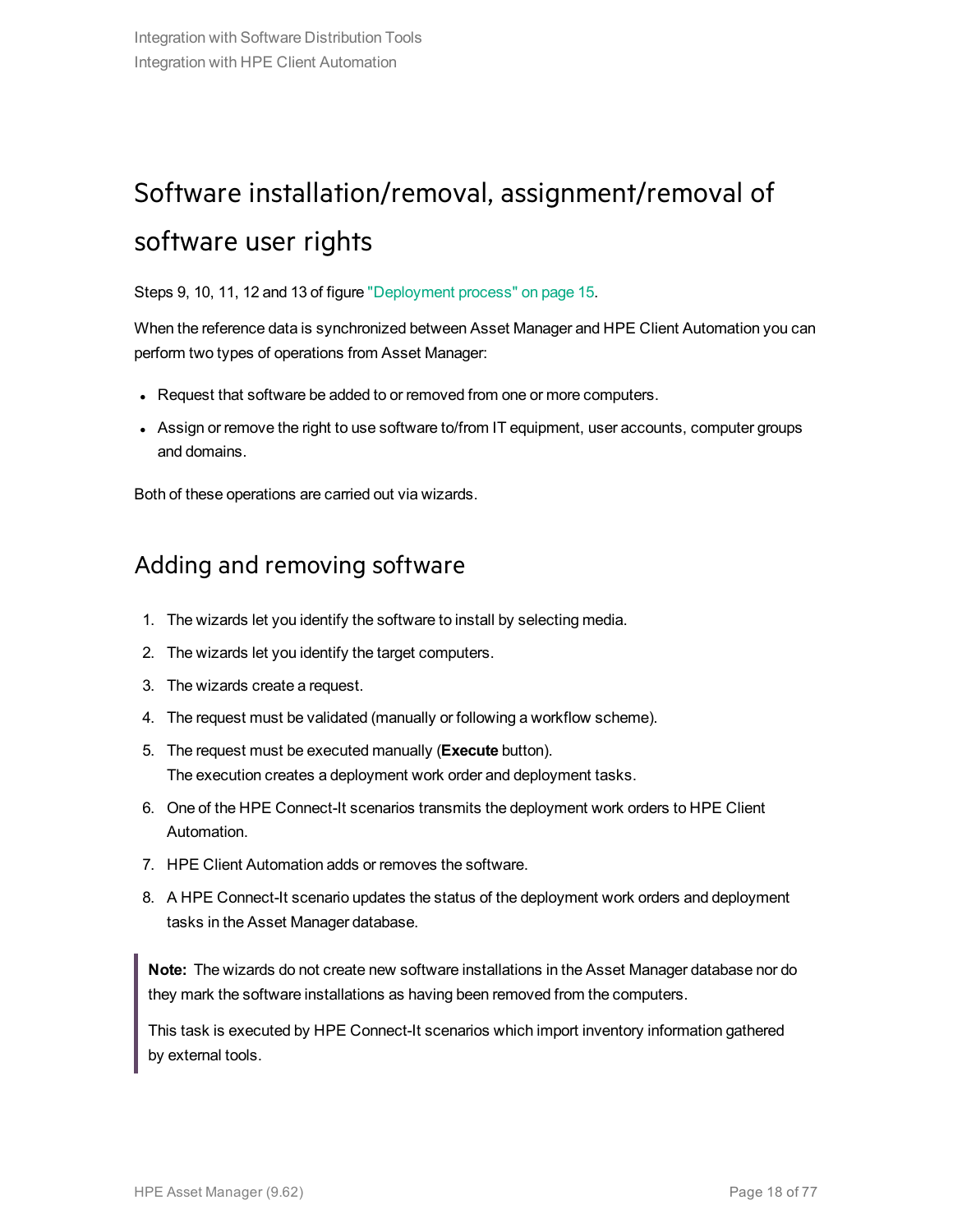### <span id="page-18-0"></span>Granting or removing the right to use software

- 1. The wizards let you identify the software to authorize or refuse by selecting media.
- 2. The wizards are used to identify computers, user accounts, computer groups and domains for which rights to use software are granted or removed.
- 3. The wizards create or delete the named entitlement.
- 4. The wizards create a request.
- 5. The request must be validated (manually or following a workflow scheme).
- 6. The request must be executed manually (**Execute** button). Execution creates a deployment work order (but not a deployment task).
- 7. One of the HPE Connect-It scenarios transmits the deployment work orders to HPE Client Automation.
- 8. HPE Client Automation assigns or removes named entitlement rights (policies).
- <span id="page-18-1"></span>9. A HPE Connect-It scenario updates the status of the deployment work orders and deployment tasks in the Asset Manager database.

### Checking license rights compliance

<span id="page-18-2"></span>For details of the License rights compliance module, see "License rights [compliance](#page-28-0) module" on page [29](#page-28-0)

## Interactions between objects

The following diagram presents the different data interactions that occur during the deployment process and that were introduced in the previous sections.

**Note:** This graphic does not exactly reflect the structure of the Asset Manager database

#### **Figure 1.2. Data interactions during the deployment process**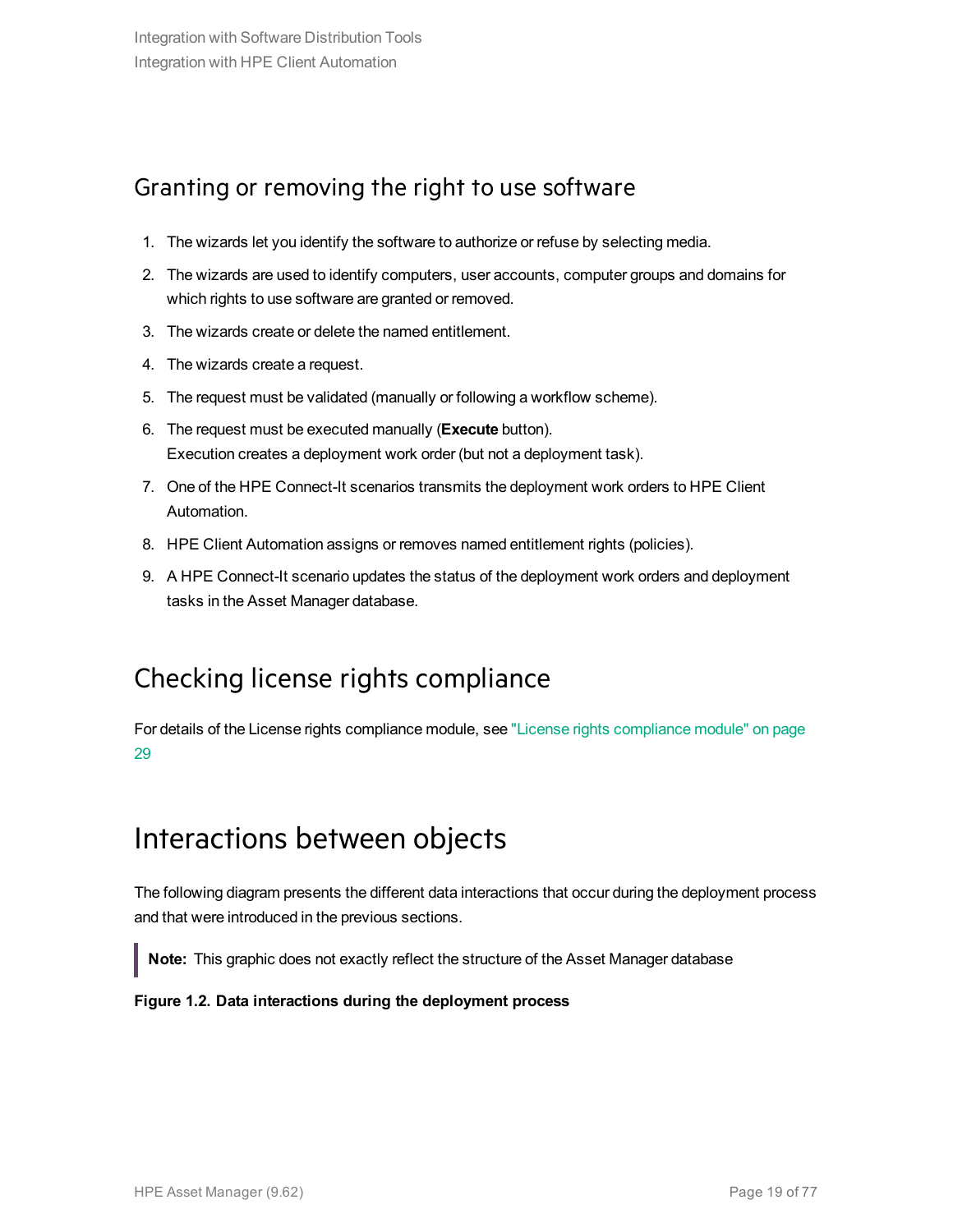

## <span id="page-19-0"></span>Implementing required components

#### **Table of Contents**

"Required [components"](#page-20-0) on the next page

"Installing [Asset Manager"](#page-20-1) on the next page

"HPE Client [Automation"](#page-23-0) on page 24

"HPE [Connect-It"](#page-24-0) on page 25

"Optional [components"](#page-26-0) on page 27

["Inventory](#page-26-1) tool" on page 27

["Asset Manager](#page-27-0) Automated Process Manager" on page 28

["Asset Manager](#page-27-1) Web Service" on page 28

" Java [J2SE](#page-27-2) v 5.0 JDK" on page 28

"License rights [compliance](#page-28-0) module" on page 29

As was presented in the ["Overview"](#page-11-1) on page 12 chapter, certain phases of the task deployment process are mandatory, whereas others are optional.

The same is true for the components that need to be implemented.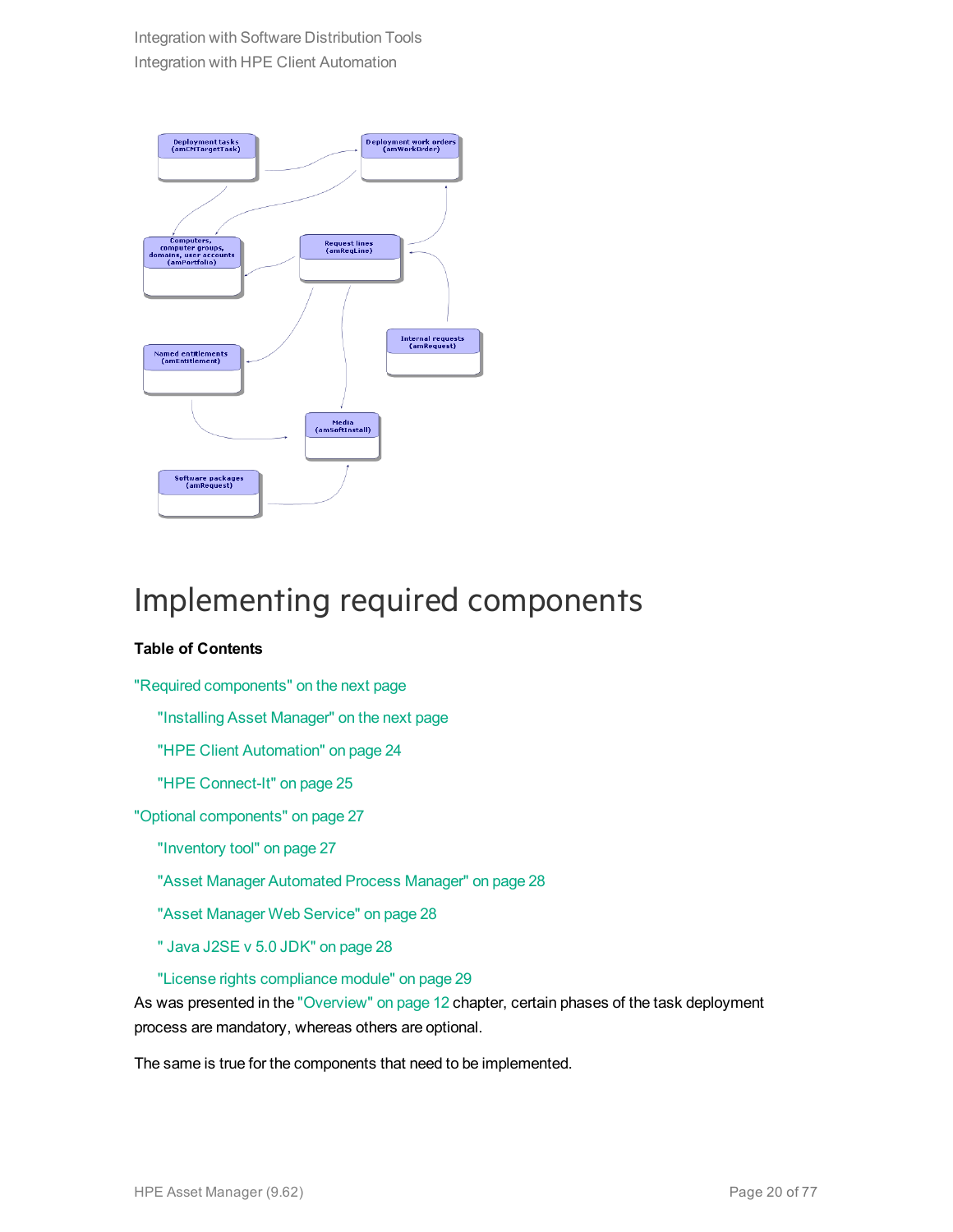## <span id="page-20-0"></span>Required components

### <span id="page-20-1"></span>Installing Asset Manager

The following applications from the Asset Manager suite must be installed:

| Which<br>application? | Which<br>machine? | Purpose?                                             |
|-----------------------|-------------------|------------------------------------------------------|
| Windows or Web        | 1 or more user    | Create software packages and deployment work orders, |
| client                | stations          | approve requests.                                    |

To learn how to install these components: Asset Manager **Installation and upgrade** guide.

### Create the Asset Manager production database

The Asset Manager production database must have already been created.

To learn how to create your production database: Asset Manager **Administration** guide, chapter **Creating, modifying and deleting an Asset Manager database**.

### Install the required license

Your Asset Manager user license (defined in HP AutoPass License Management Tool) must give you access to the following modules:

| Table 2.1. Integration with HPE Client Automation - required user license |  |
|---------------------------------------------------------------------------|--|
|---------------------------------------------------------------------------|--|

| <b>Marketing</b><br>name     | Name displayed by the<br><b>Action/ Activate</b><br>database menu<br>(Asset Manager<br><b>Application Designer)</b> | <b>Name</b><br>displayed by<br><b>HP AutoPass</b> | To access what objects? |
|------------------------------|---------------------------------------------------------------------------------------------------------------------|---------------------------------------------------|-------------------------|
| Base                         | Admin (Administration)                                                                                              |                                                   | Workflow schemes        |
| AM Asset<br><b>Portfolio</b> | ITAM (ITAM module)                                                                                                  | Asset Portfolio                                   | Internal requests       |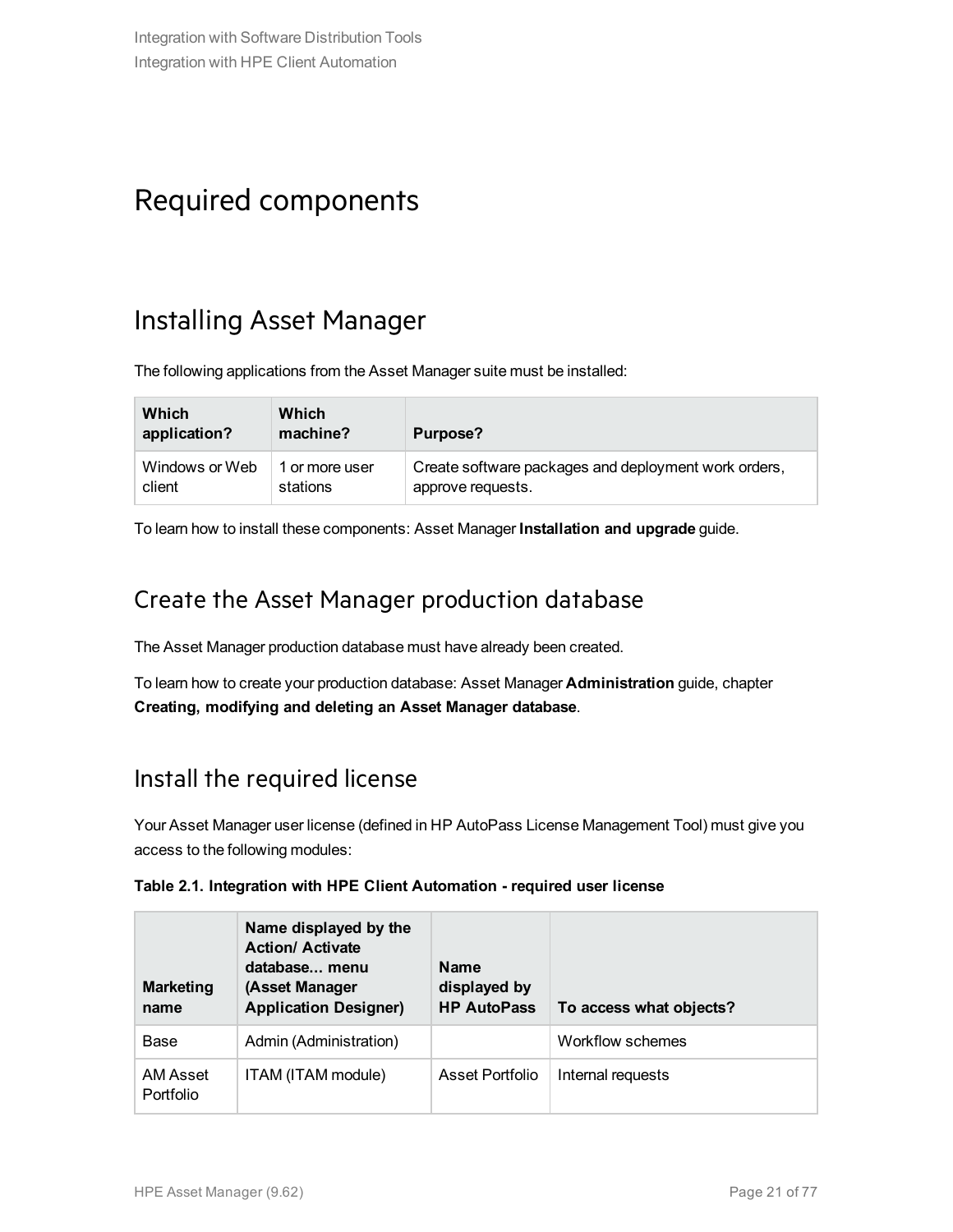| <b>Marketing</b><br>name           | Name displayed by the<br><b>Action/ Activate</b><br>database menu<br>(Asset Manager<br><b>Application Designer)</b> | <b>Name</b><br>displayed by<br><b>HP AutoPass</b> | To access what objects?                                                                                                                                        |
|------------------------------------|---------------------------------------------------------------------------------------------------------------------|---------------------------------------------------|----------------------------------------------------------------------------------------------------------------------------------------------------------------|
|                                    |                                                                                                                     | ServiceCatalog                                    |                                                                                                                                                                |
| AM Asset<br>Portfolio              | <b>OVCM (OVCM Integration</b><br>with Client Automation)                                                            | <b>OVCM</b>                                       | Computers, computer groups, user<br>accounts, domains, media, software<br>packages and deployment work<br>orders                                               |
| AM Software<br>Asset<br>Management | <b>SAM (Software Asset</b><br>Management option)                                                                    | <b>SAM</b>                                        | Manage software<br>(sysSamLauncher) wizard (Asset<br>lifecycle/ Software Asset<br>Management/ User actions/<br>Manage software link on the<br>navigation bar). |

To find out how to obtain and install an HP AutoPass License Key file: Asset Manager **Administration** guide, chapter, chapter **Installing License Keys**.

#### **Activate required modules if you are accessing the database with a Windows client**

You must activate the following modules (**File/ Manage modules** menu):

- HP CA integration
- Portfolio
- Administration
- Software assets

**Note:** Each of these modules is activated by default for Web clients.

### Insert external data into the Asset Manager database

You must insert predefined data required by this module.

Several data types must be imported into the Asset Manager production database (notably, actions and calculated fields).

#### **Importing the Line-of-business data when you create the database**

Follow the instructions in the **Administration** guide, chapter **Creating, modifying and deleting an**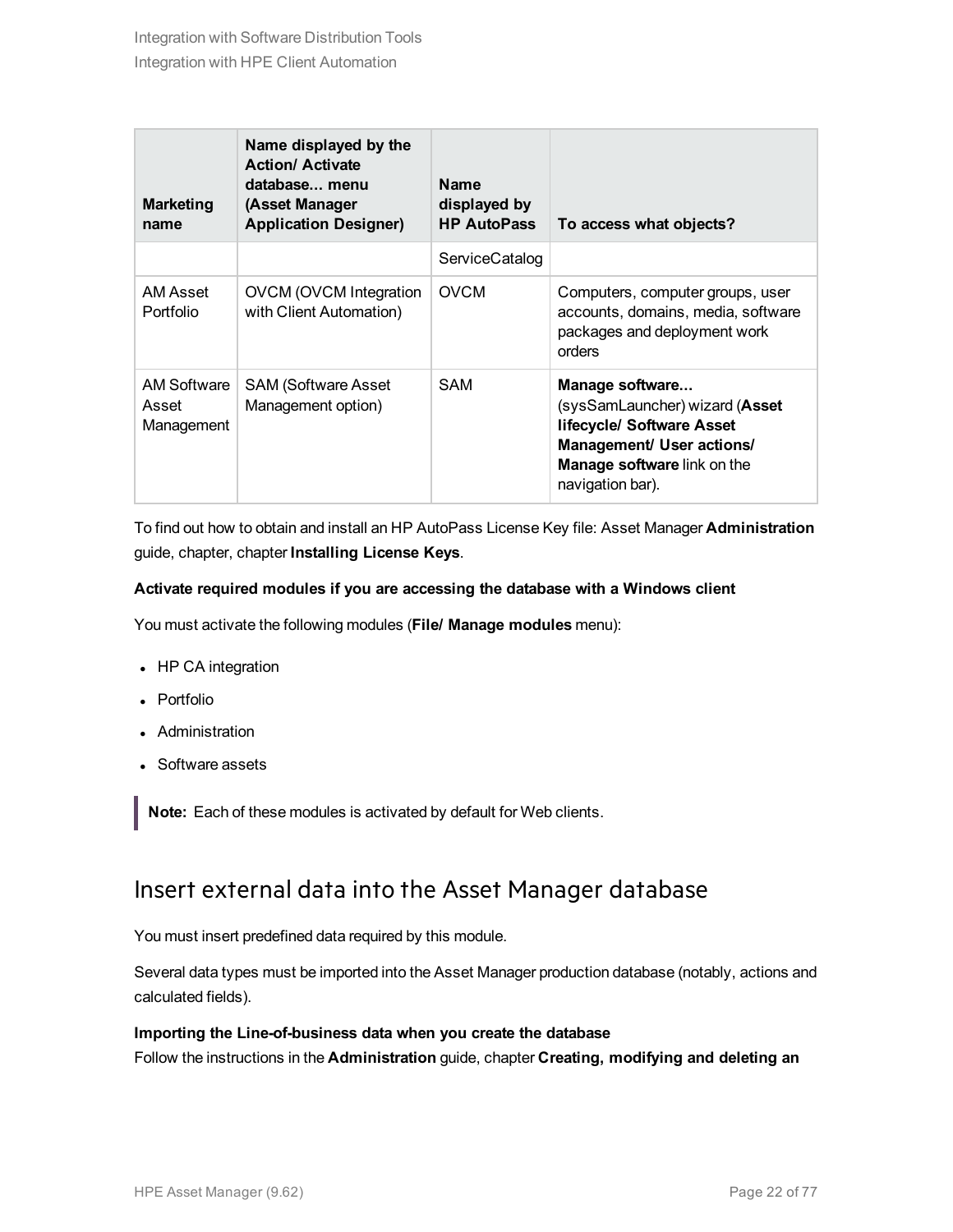**Asset Manager database/ Creating the database structure with Asset Manager Application Designer**.

On the **Data to import** page, select the **HP Client Automation integration - Line-of-business data** option.

#### **Importing the Line-of-business data into an existing database**

Proceed in the following manner:

- 1. Execute Asset Manager Application Designer.
- 2. Select the **File/ Open** menu item.
- 3. Select the **Open database description file - create new database** option.
- 4. Select the **gbbase.xml** file which is located in the **config** sub-folder of the Asset Manager installation folder.
- 5. Start the database creation wizard (**Action/ Create database** menu).
- 6. Populate the pages of the wizard as follows (navigate through the wizard pages using the **Next** and **Previous** buttons):

| Generate SQL script / Create database page: |  |  |  |  |
|---------------------------------------------|--|--|--|--|
|---------------------------------------------|--|--|--|--|

| <b>Fields</b>                    | Value                                                                                             |
|----------------------------------|---------------------------------------------------------------------------------------------------|
| Database                         | Select the connection to the database into which you wish to import<br>the line-of-business data. |
| Creation                         | Import line-of-business data.                                                                     |
| Use advanced<br>creation options | Do not select this option.                                                                        |

#### **Creation parameters** page:

| <b>Fields</b> | Value                                                                                                                                                                   |
|---------------|-------------------------------------------------------------------------------------------------------------------------------------------------------------------------|
| Password      | Enter the administrator's password.                                                                                                                                     |
|               | Note: The Asset Manager database administrator is the record in the<br>Employees and departments (amEmplDept) table for which the Name<br>(Name) field is set to Admin. |
|               | The database connection login is stored in the User name (UserLogin) field.<br>The administration name is Admin.                                                        |
|               | The password is stored in the Password field (LoginPassword).                                                                                                           |

#### **Data to import** page: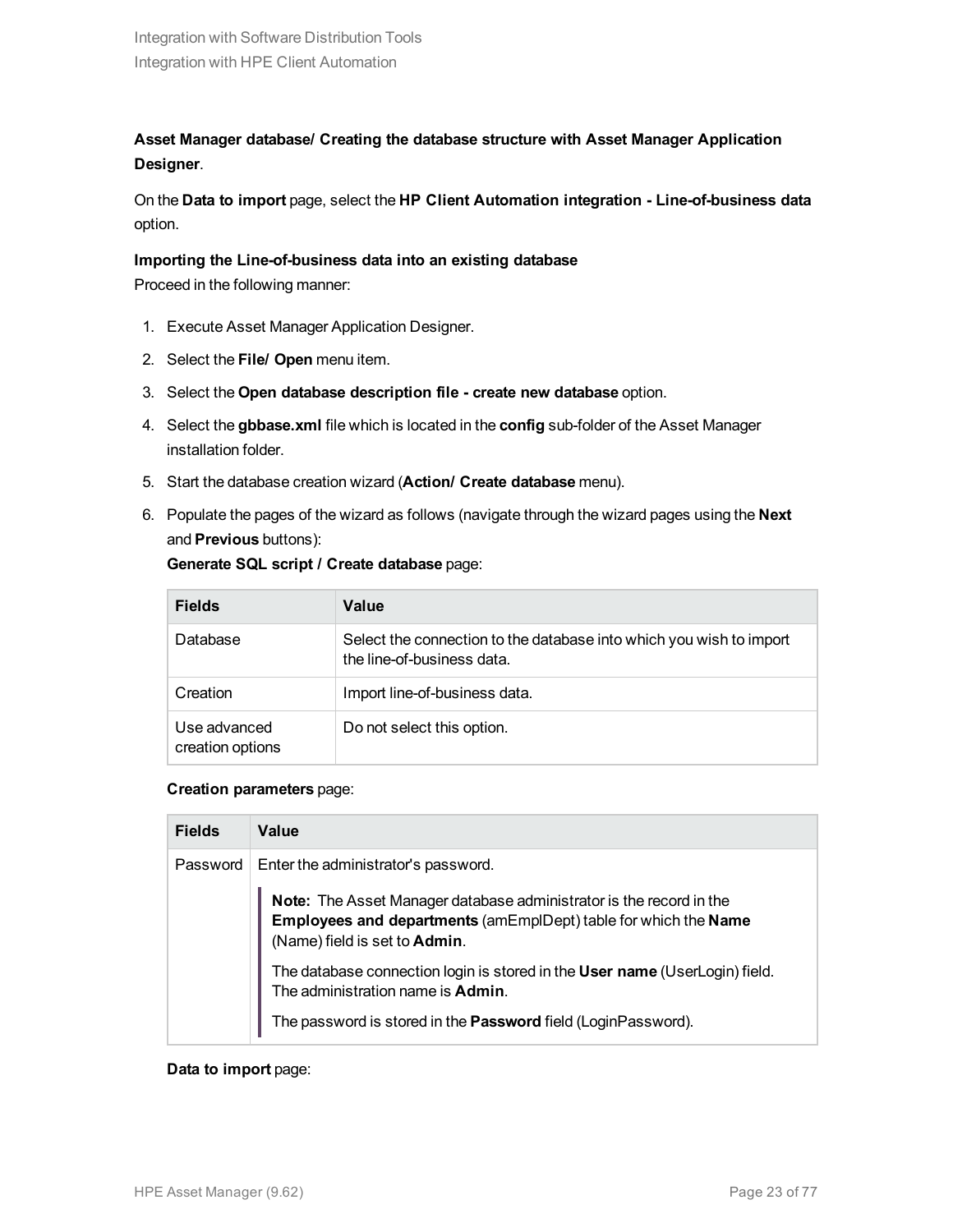| <b>Fields</b>           | Value                                                                                               |
|-------------------------|-----------------------------------------------------------------------------------------------------|
| Available data          | Select the option HP Client Automation integration - Line-of-business<br>data.                      |
| Stop import if<br>error | Select this option for the import to stop if a problem is encountered.                              |
| Log file                | Full name of the file to which all import operations, including errors and<br>warnings, are logged. |

7. Execute the options defined using the wizard (**Finish** button).

### Configuring the approval workflow scheme.

The **Validate software installation or removal requests** (OVCM\_REQ\_APPR) workflow scheme defines an approval process for software installation or removal requests.

By default it is configured to automatically validate each request.

Depending on your needs and request approval policy, it can be configured to use a more rigorous workflow process.

In this case, the **Start** activity and its event must not be modified but everything else can be reconfigured.

<span id="page-23-0"></span>To learn how to configure the workflow schema: Asset Manager **Advanced Use** guide, chapter **Workflow**.

### <span id="page-23-1"></span>HPE Client Automation

### Install HPE Client Automation

In order to use the HPE Client Automation software distribution and entitlement module, the following HPE Client Automation components must be installed and configured in your environment:

- HP OVCM Configuration Server
- Management Portal (RMP) and its web services (RMP WS)
- HP OVCM Messaging Server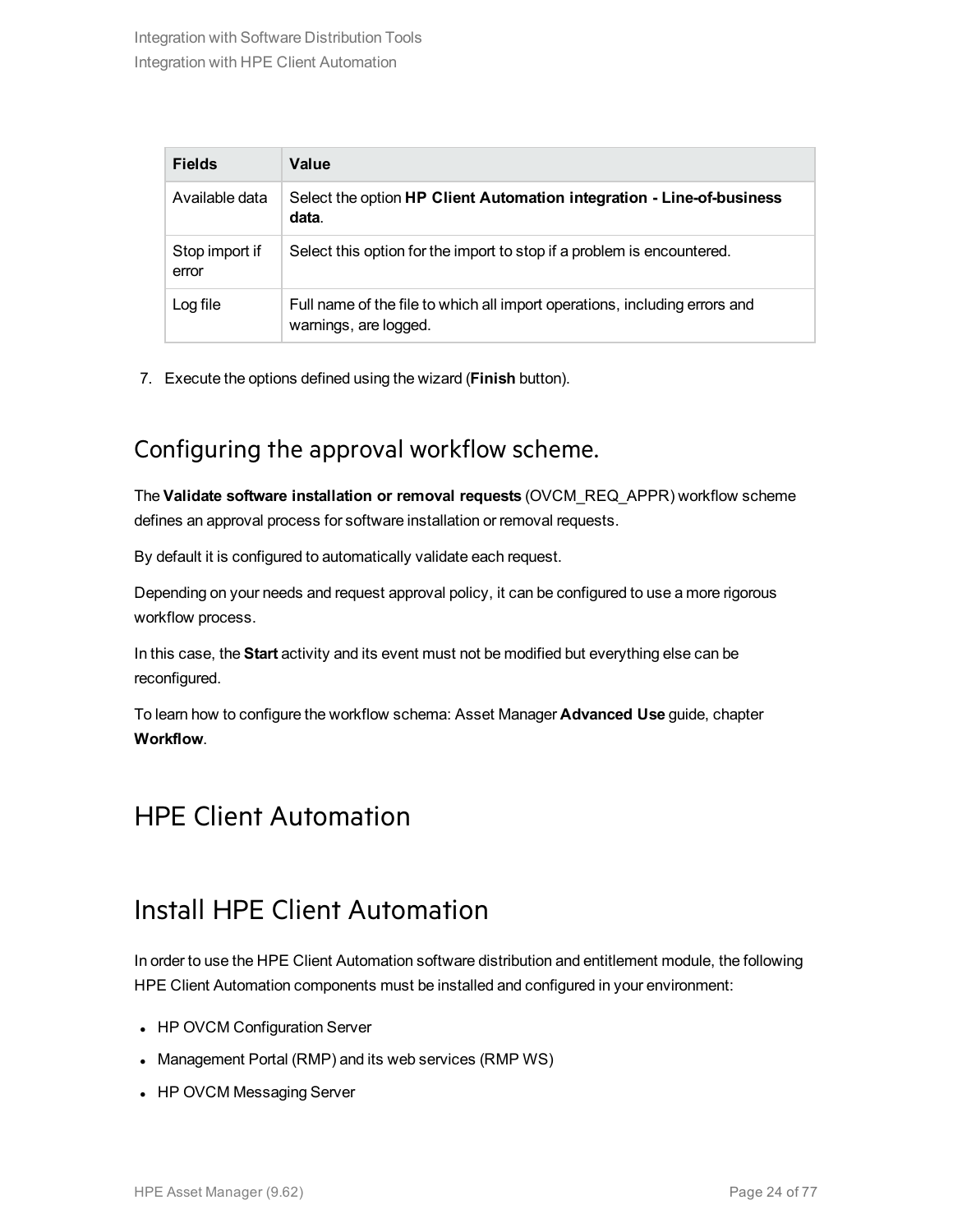<span id="page-24-0"></span>To learn how to install and configure HPE Client Automation components: HPE Client Automation **Essentials**, **Configuration Server**, **Management Portal** and **Messaging Server** guides.

### <span id="page-24-1"></span>HPE Connect-It

### Install HPE Connect-It

<span id="page-24-2"></span>HPE Connect-It **User's guide**, chapter **Installation**.

## Configure HPE Connect-It scenarios

You will need to configure the following HPE Connect-It scenarios that are located in **<Full path to the HPE Connect-It installation folder>\scenario\hpovcm\cm<HPE Client Automation version number>ac94**:

| <b>HPE</b><br><b>Connect-It</b><br>scenario | <b>Transferred data</b>                                                                                                                       | Source database                                                                                          | <b>Target</b><br>database       |
|---------------------------------------------|-----------------------------------------------------------------------------------------------------------------------------------------------|----------------------------------------------------------------------------------------------------------|---------------------------------|
| ws_groups_<br>devices scn                   | Identification information for devices.<br>groups of devices and their domains                                                                | <b>HPE Client Automation</b>                                                                             | Asset Manager                   |
| WS<br>services.scn                          | Services                                                                                                                                      | <b>HPE Client Automation</b>                                                                             | Asset Manager                   |
| ws_jobs.scn                                 | Deployment work orders to add or<br>remove software                                                                                           | <b>Asset Manager</b>                                                                                     | <b>HPE Client</b><br>Automation |
| ws<br>policies.scn                          | Deployment work orders to assign or<br>remove rights to use software                                                                          | <b>Asset Manager</b>                                                                                     | <b>HPE Client</b><br>Automation |
| $WS_$<br>status.scn                         | Status of Jobs                                                                                                                                | <b>HPE Client Automation</b>                                                                             | Asset Manager                   |
| Idap<br>directory_<br>service<br>all.scn    | Identification information for devices,<br>groups of devices, user accounts<br>and their domains, and existing<br>policies for these entities | External LDAP directory,<br>such as Novell Directory<br>Service, used by<br><b>HPE Client Automation</b> | Asset Manager                   |
| Idap_active_<br>directory_<br>all.scn       | Identification information for devices,<br>groups of devices, user accounts<br>and their domains, and existing                                | External LDAP directory,<br>such as Microsoft Active<br>Directory, used by                               | Asset Manager                   |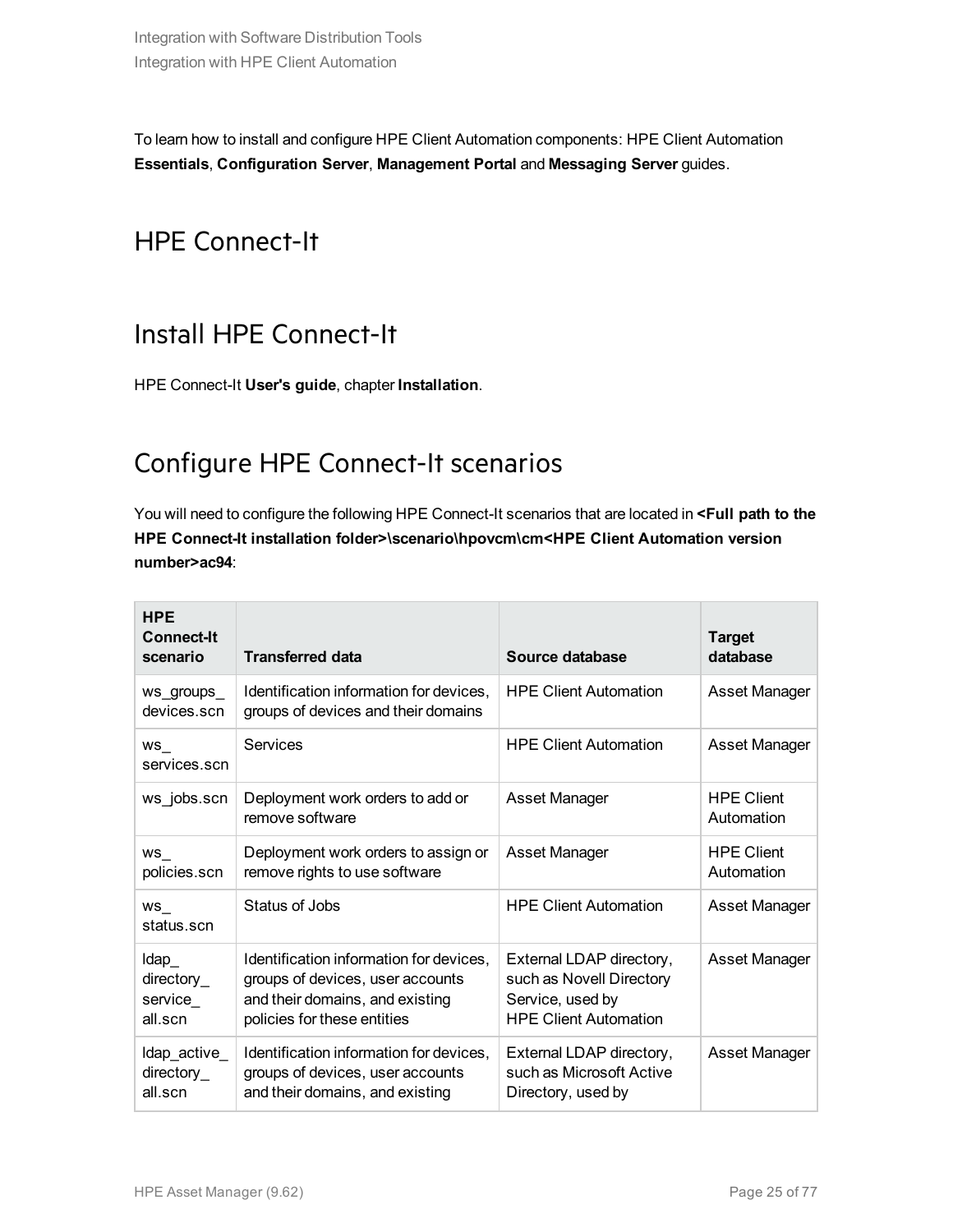| <b>HPE</b><br><b>Connect-It</b><br>scenario | <b>Transferred data</b>     | Source database              | <b>Target</b><br>database |
|---------------------------------------------|-----------------------------|------------------------------|---------------------------|
|                                             | policies for these entities | <b>HPE Client Automation</b> |                           |

**Note:** HPE Connect-It 4.00 includes scenarios that support integration with HPE Client Automation 5.0x and scenarios that support integration with HPE Client Automation 5.1x .

Several configuration types must or can be used **for each** of the scenarios:

- Connector configuration
- Schedule configuration
- Mapping configuration

Four connectors are used by each of the scenarios:

- Asset Manager
- Management Portal
- $LDAP$

For information on how to configure connectors, refer to the HPE Connect-It **Connectors** guide.

Some scenarios may need to have their mappings tailored to the operating system on which they are run:

- 1. **ws\_jobs.scn**: A mapping in this scenario uses a counter defined in an external file. This file must be read-writable and the mapping must have the correct path to access it. To do this, open the **Create\_Temporary\_Group** mapping and on the **Additional script** tab check that the **path\_counter\_file** variable contains the full path to the **cmac\_counter.txt** file (**<Full path to the HPE Connect-It installation folder>\scenario\hpovcm\cm<HPE Client Automation version number>ac94\cpt\**).
- 2. **ldap\_directory\_service\_all.scn** and **ldap\_active\_directory\_all.scn**: These scenarios are based on standard LDAP directories. If some classes of the objects that were retrieved by the scenarios have been customized, their mapping may need to be modified so that the correct information is replicated in

### <span id="page-25-0"></span>Scheduling the execution of the scenarios

Execution of each scenario can be scheduled in one of two ways:

Asset Manager.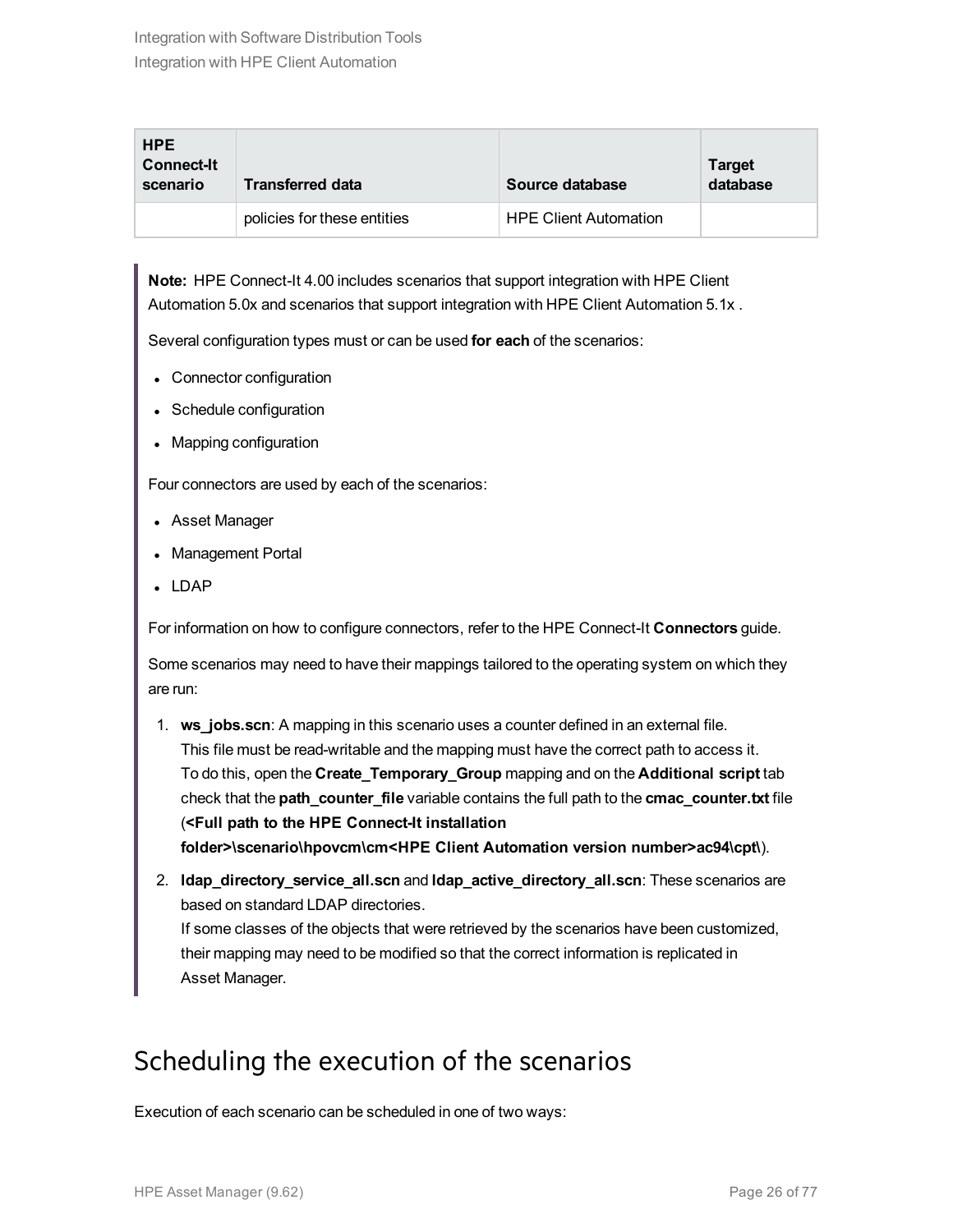- By defining a scheduler in HPE Connect-It
- By defining a scheduled module in Asset Manager Automated Process Manager.

In the first case, refer to the HPE Connect-It **User's guide**, chapter **Implementing an integration scenario**.

In the second case, follow the instructions below for each of the scenarios to schedule:

- 1. Start Asset Manager Automated Process Manager and connect to the production database.
- 2. Select the **Tools/ Configure modules** menu.
- 3. Click **New**.
- 4. Enter a name, description and the following command:

```
"$connectit_exedir$/conitsvc.exe" -once -wpplog '$connectit_
exedir$/../scenario/hpovcm/cm<HPE Client Automation version
number>ac94/XXX.scn' -dc:AssetCenter.SERVER=$cnx$ -dc:AssetCenter.LOGIN=$login$ 
-dc:AssetCenter.TEXTPASSWORD=$pwd$
where XXX represents the name of the scenario to schedule.
```
- 5. Schedule execution as needed.
- <span id="page-26-0"></span>6. Click **Create**.

### Optional components

### <span id="page-26-1"></span>Inventory tool

An inventory tool can be installed in the production environment to inventory network elements and retrieve information used to populate the Asset Manager database.

Multiple inventory tools are available. We recommend the following:

• HPE Discovery and Dependency Mapping Inventory To learn how to install and configure HPE Discovery and Dependency Mapping Inventory: HPE Discovery and Dependency Mapping Inventory **Installation and Initial Setup** guide.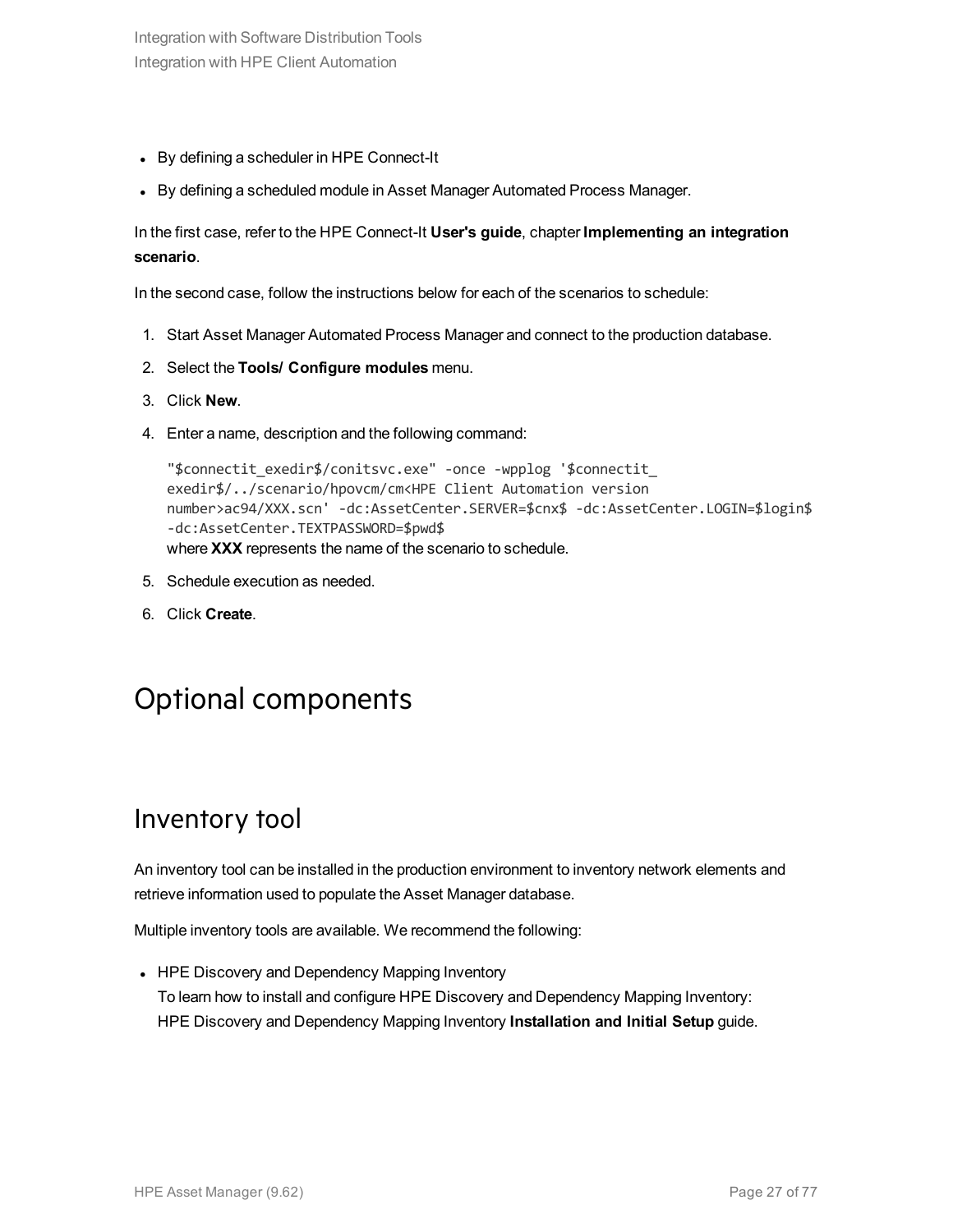• HPE Client Automation Inventory Manager (IM). To learn how to install and configure the HPE Client Automation IM module: HPE Client Automation **Inventory Manager** guide.

### <span id="page-27-0"></span>Asset Manager Automated Process Manager

#### **Configure and activate Asset Manager Automated Process Manager modules**

If Asset Manager Automated Process Manager is used to manage scenario schedules, new modules will need to be created and configured.

<span id="page-27-1"></span>To do this, please refer to section "HPE [Connect-It"](#page-24-0) on page 25

### Asset Manager Web Service

#### **Installing Asset Manager Web Service**

You need Asset Manager Web Service installed in several cases, most notably:

- If you want to let Asset Manager users access the production database via a Web client.
- If you want to implement a compliance module on the HPE Client Automation server in order to check license rights. The HPE Client Automation server can then query the Asset Manager production database via the Asset Manager Web Service

<span id="page-27-2"></span>To learn how to install and configure Asset Manager Web Service: Asset Manager **Installation and upgrade** guide, chapter **Installing, configuring and uninstalling Asset Manager Web**.

### Java J2SE v 5.0 JDK

#### **Install Java J2SE v 5.0 JDK**

If you want to implement a compliance module on the HPE Client Automation server, Java J2SE v 5.0 JDK must be installed in order to handle calls to the Asset Manager Web services.

To learn how to install Java J2SE v 5.0 JDK: [http://java.sun.com/javase/downloads/index\\_jdk5.jsp](http://java.sun.com/javase/downloads/index_jdk5.jsp).

**Caution:** The path to the Java J2SE v 5.0 JDK installation folder must not contain any spaces.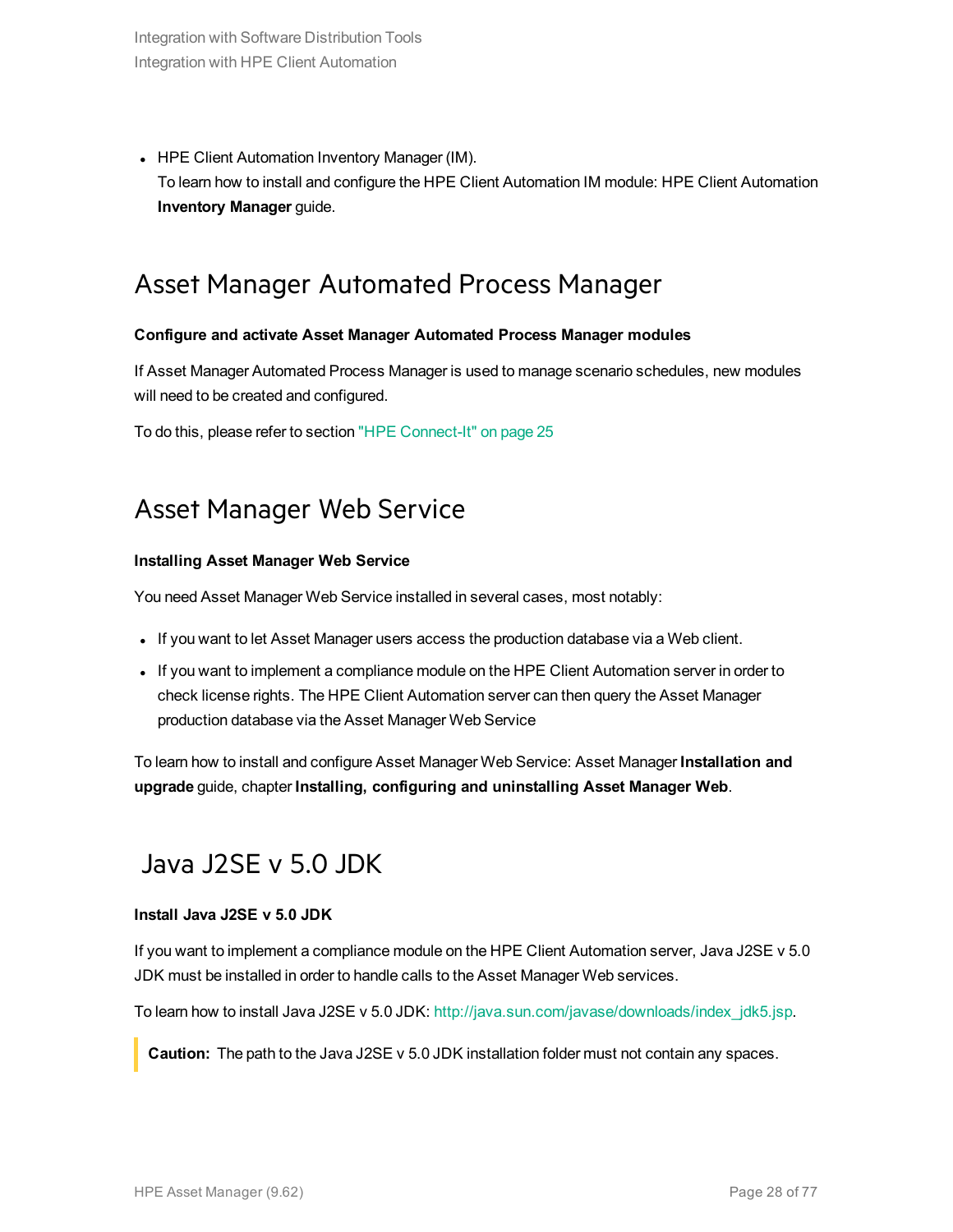## <span id="page-28-0"></span>License rights compliance module

#### **Implementing the License rights compliance module**

#### **Introduction**

The license rights compliance module is optional in the software distribution and entitlement process. If implemented, it enables HPE Client Automation to query the Asset Manager database via the Asset Manager Web Service in order to check software license rights before installing software on clients.

The tasks involved in implementing the module and configuring related components are explained in the following procedures.

#### **Enabling HPE Client Automation to access Web services**

This section explains how to extract binary components on the HPE Client Automation server, thus enabling HPE Client Automation to access Asset Manager Web services. These binaries are part of the Asset Manager 5.11 delivery.

- 1. Logon to the server where HPE Client Automation is installed
- 2. Stop the HP OVCM Portal
- 3. Stop the HP OVCM Configuration Server
- 4. Copy the following files:
	- <sup>o</sup> Copy **<Asset Manager installation folder>\integrations\amca\ac\_verify.tcl** to the **<HPE Client Automation installation folder>\ConfigurationServer\lib** folder
	- <sup>o</sup> Copy **<Asset Manager installation folder>\integrations\amca\am-ca-94.jar** to the **<HPE Client Automation installation folder>\ConfigurationServer\lib\libjava** folder
- 5. Copy all the **.jar** files from **<Asset Manager installation folder>\lib** and paste them to the **<HPE Client Automation installation folder>ConfigurationServer\lib\libjava** folder
- 6. Edit the file **ac.verify.tcl** and specify:
	- o The LOGIN that Asset Manager Web Service uses to connect to the Asset Manager database.
	- o The PASSWORD variable using the password corresponding to the Asset Manager login.

**Note:** The file **ac\_verify.tcl** is used to call Asset Manager Web Service which verify if the number of rights is sufficient for a given application, and then retrieves the return code.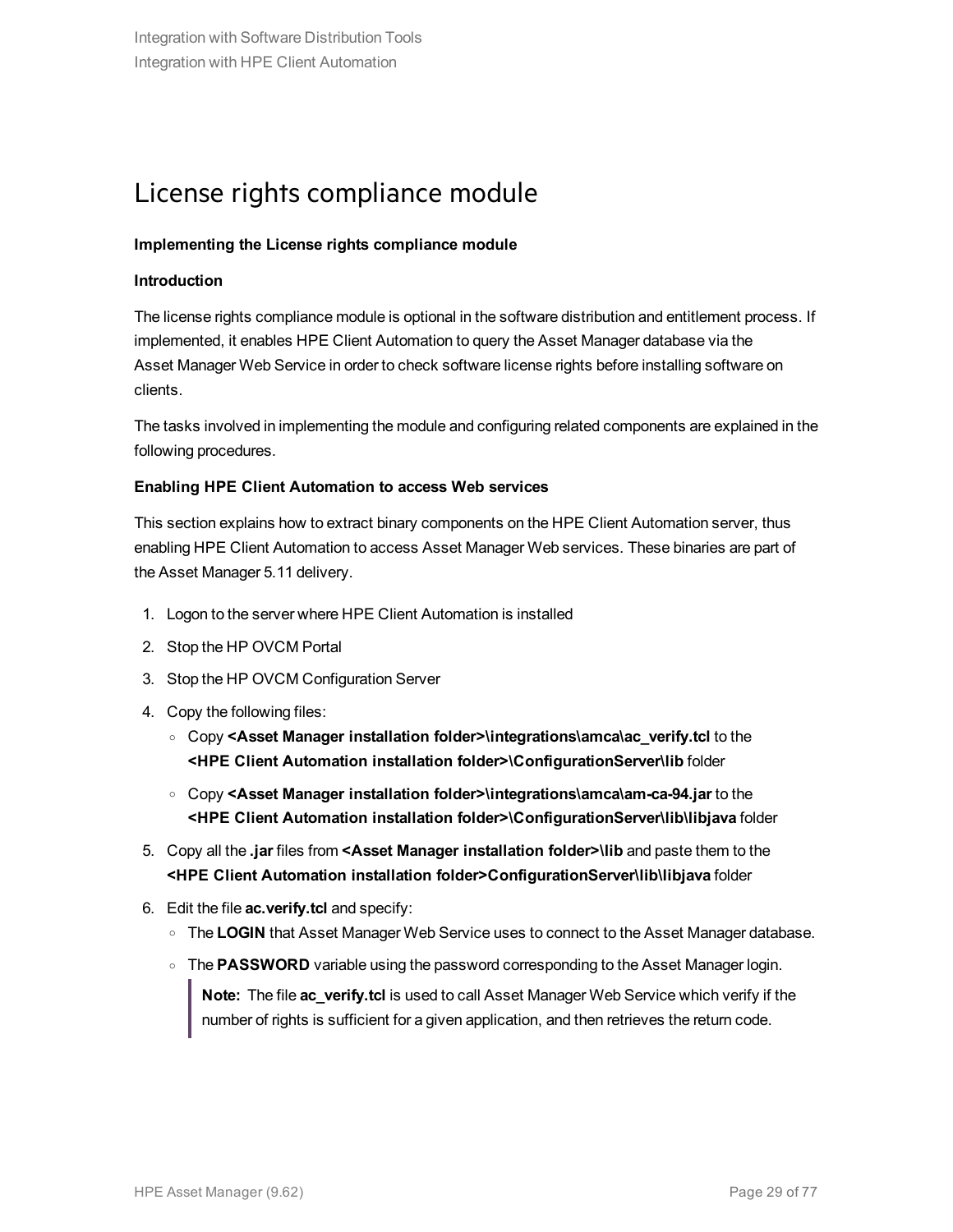- <sup>o</sup> The **HOST** variable using the name of the host on which Asset Manager Web Service are installed
- <sup>o</sup> The **PORT** variable using the host port that Asset Manager Web Service use to communicate

**Note:** The file **ac.verify.tcl** is used to call Asset Manager Web Service which verify if the number of rights is sufficient for a given application, and then retrieves the return code.

**Caution:** To implement the license rights compliance module, a password must be assigned to the user. The password must not be empty.

7. Run the **setup.tcl** file located in the folder using the following command lines:

cd <HPE Client Automation installation folder>\ConfigurationServer\bin

vdkit setup.tcl -host <host> -user <user> -pass <password>

- 8. Copy the file **<Asset Manager installation folder>\integrations\amca\setup.tcl** to the following folder: **<HPE Client Automation installation folder>\ConfigurationServer\bin**.
- 9. Run the **setup.tcl** file located in the folder using the following command lines:

cd <HPE Client Automation installation folder>\ConfigurationServer\bin

nvdkit setup.tcl -host <Host of HP OVCM Configuration Server> -user <Admin user that has access to HP OVCM Configuration Server > -pass <Password of the Admin user that has access to HP OVCM Configuration Server >

**Note:** This **setup.tcl** file configures HP OVCM Configuration Server to run the **ac\_verify.tcl** file.

10. Restart the services for the HP OVCM Configuration Server, HP OVCM Messaging Server and HP OVCM Portal

#### **Prerequisites of the License rights compliance module**

In order for the license rights compliance check to operate correctly for a given media, the following conditions must be met:

- The media is part of a software package
- <sup>l</sup> The software package has at least one request line linked to a software installation model
- <sup>l</sup> The software installation model is included by at least one software counter (**Scope of the installations or utilizations to be counted** (SoftInstQuery) link)

#### **Process used to check compliancy**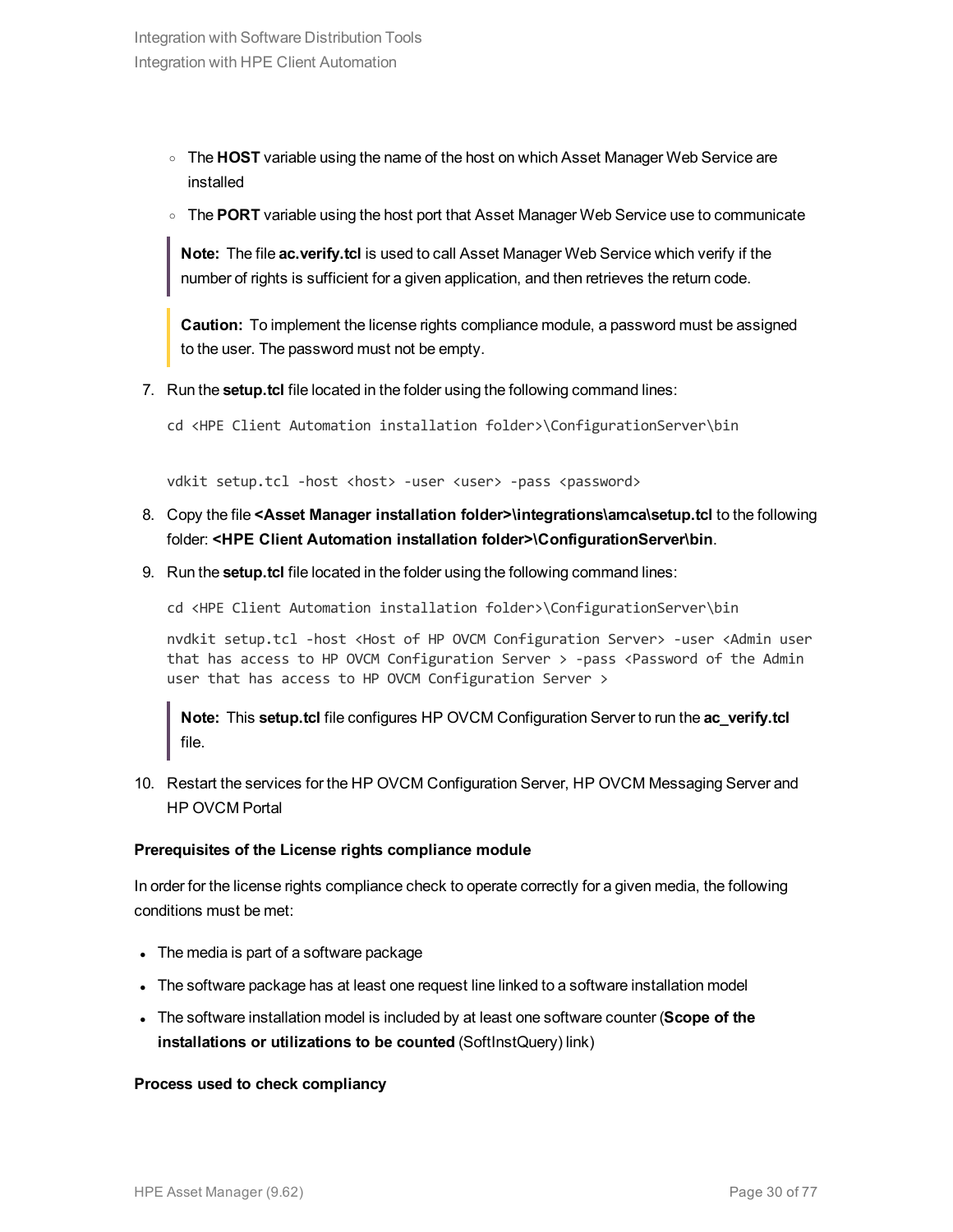Once the License rights compliance module is implemented, before installing software HPE Client Automation uses the class **com.hp.amca.CheckLicenses** contained in the archive **amca.jar** to query Asset Manager via Asset Manager Asset Manager Web Service. It checks if there are sufficient license rights, using the following query parameters:

<code> -u <login> -w <password> -h <host> -p <port> -t <tag></code>

These parameters are populated as follows :

- **code: Code** (Code) field of the portfolio item that describes the media
- login: Login that Asset Manager Web Service uses to connect to the Asset Manager database
- password: Password associated with the login that Asset Manager Web Service uses to connect to the Asset Manager database
- **host: Asset Manager Web Service host**
- **port: Port to access Asset Manager Web Service**

If an error occurs during the query (for example, no portfolio item found, incorrect login or password), the value **4** is returned with an error message.

If no error occurs during the query, the value **0** is returned, and the next step proceeds. Also, if there are insufficient license rights, the **No available license for: <Portfolio item code>** is also returned.

To find out if there are sufficient rights, the Web service searches for the portfolio item that corresponds to the media and tests the value of the **The service has sufficient license rights** (OVCMServiceHasEnoughLicense) calculated field.

License rights are sufficient if the **The media has sufficient license rights** (OVCMServiceHasEnoughLicense) calculated field of the media has the value **Yes**.

To determine its value, the calculated field does the following check:

- 1. It searches for the software package that contains the media corresponding to the service. It then examines what software installation models are part of the software packages. The software installation models are linked to the software package through the **Lines** (ReqLines) link in the **Composition** tab
- 2. It searches the software counters in which the software installation models are present. It only retains the software counters for which the **Is part of corporate software management** (bFamily) checkbox is checked
- 3. The value is set to **Yes** if for all identified software counters the field **Compliance** has a value equal or greater than **1**. The value is also set to **Yes** if no counter is found following the previous path

If there are insufficient license rights, the calculated field will be set to **No**. The message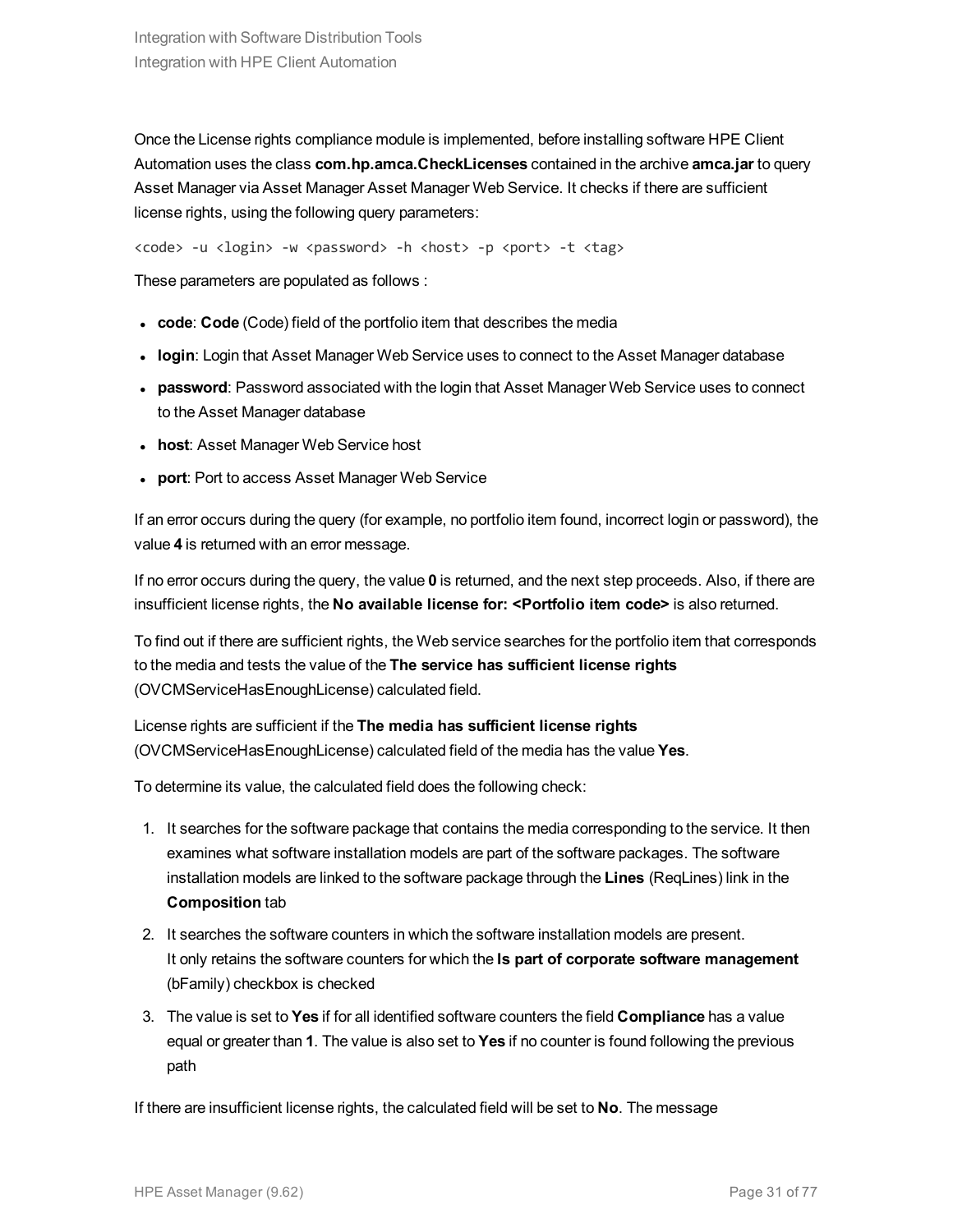No available license for: <Media code>

is also returned.

## <span id="page-31-0"></span>Creating and updating reference information

#### **Table of Contents**

#### ["Computers"](#page-32-0) on the next page

"Why and where do the computers need to be [referenced?"](#page-32-1) on the next page

"How are computers [imported?"](#page-32-2) on the next page

"How to identify computers in the [Asset Manager](#page-33-0) database which have been imported from HPE Client [Automation"](#page-33-0) on page 34

"User [accounts"](#page-33-1) on page 34

"Why and where do user accounts need to be [referenced?"](#page-34-0) on page 35

"How are user accounts [imported?"](#page-34-1) on page 35

"How can a user account be identified in the [Asset Manager](#page-34-2) database?" on page 35

#### ["Computer](#page-35-0) groups" on page 36

"Why and where do the computer groups need to be [referenced?"](#page-35-1) on page 36

"How are computer groups [imported?"](#page-35-2) on page 36

"How is a computer group identified in the [Asset Manager](#page-36-0) database?" on page 37

["Domains"](#page-36-1) on page 37

"Why and where do the domains need to be [referenced?"](#page-36-2) on page 37

"How are domains [imported?"](#page-36-3) on page 37

"How is a domain identified in the [Asset Manager](#page-37-0) database?" on page 38

["Media"](#page-37-1) on page 38

"Why and where do media need to be [referenced?"](#page-37-2) on page 38

"How are services [imported?"](#page-38-0) on page 39

"How is a configuration management media identified in the [Asset Manager](#page-38-1) database?" on page 39

"Software [packages"](#page-38-2) on page 39

"Why and where do the software [packages](#page-38-3) need to be created?" on page 39

"How are software [packages](#page-39-0) created?" on page 40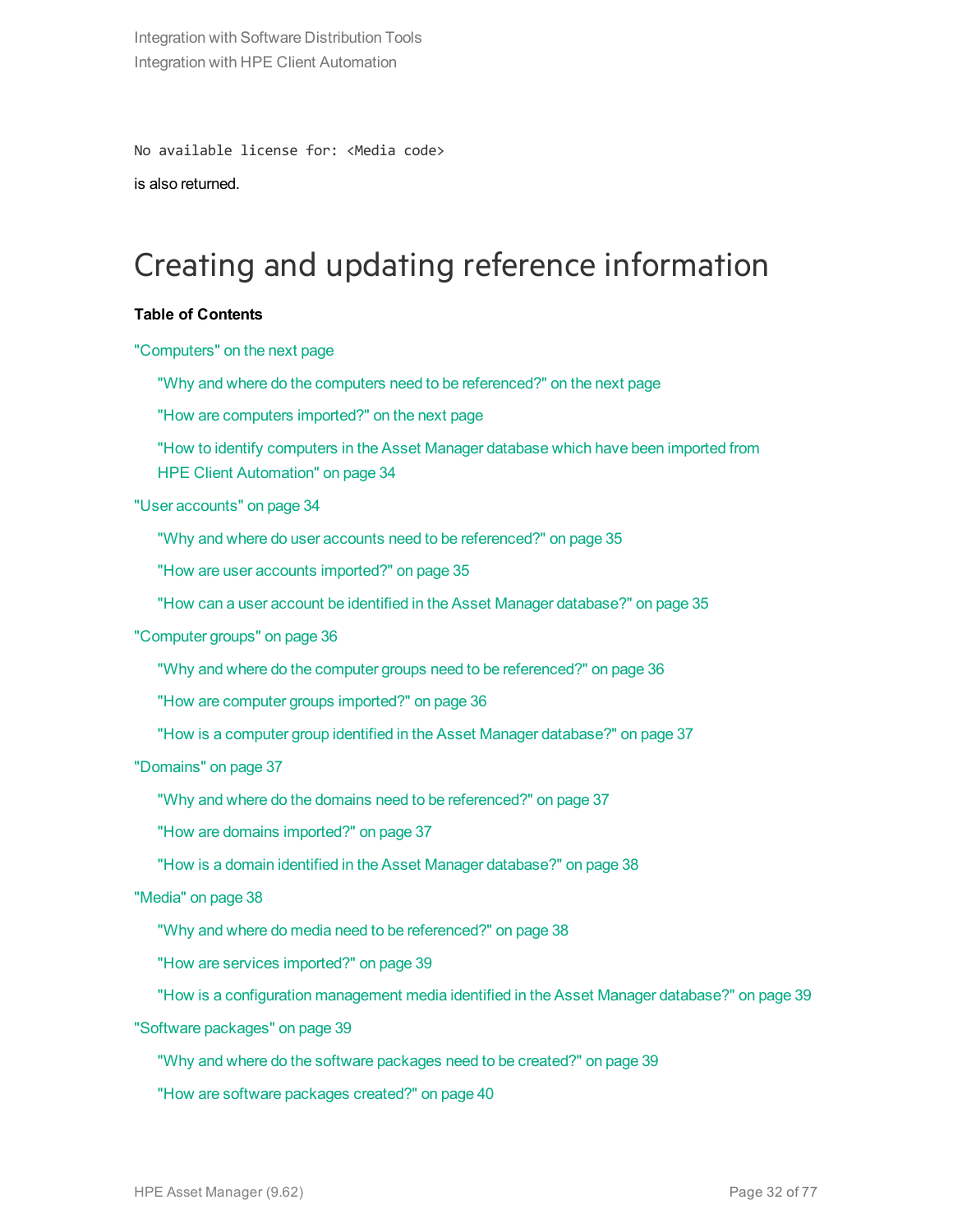#### "How to link media that have not yet been linked to a software [package"](#page-39-1) on page 40

The following reference information must be present in the Asset Manager production database before a deployment work order can be created and executed:

- ["Computers"](#page-32-0) below
- "User [accounts"](#page-33-1) on the next page
- ["Computer](#page-35-0) groups" on page 36
- ["Domains"](#page-36-1) on page 37
- ["Media"](#page-37-1) on page 38
- "Software [packages"](#page-38-2) on page 39

<span id="page-32-0"></span>This chapter explains how to enter the reference information.

## **Computers**

### <span id="page-32-1"></span>Why and where do the computers need to be referenced?

To ensure that software is distributed to a target computer properly, the computer must be identified in the same manner in:

- <sup>l</sup> The **Asset Manager database**. This enables the computer to be referenced by deployment tasks created in Asset Manager
- <sup>l</sup> The **HPE Client Automation database**. This enables the computer to be referenced by work orders exported to HPE Client Automation.
- <span id="page-32-2"></span>**The computer itself**. This enables the computer to be found when the job is executed by HPE Client Automation.

### How are computers imported?

Two possibilities exist: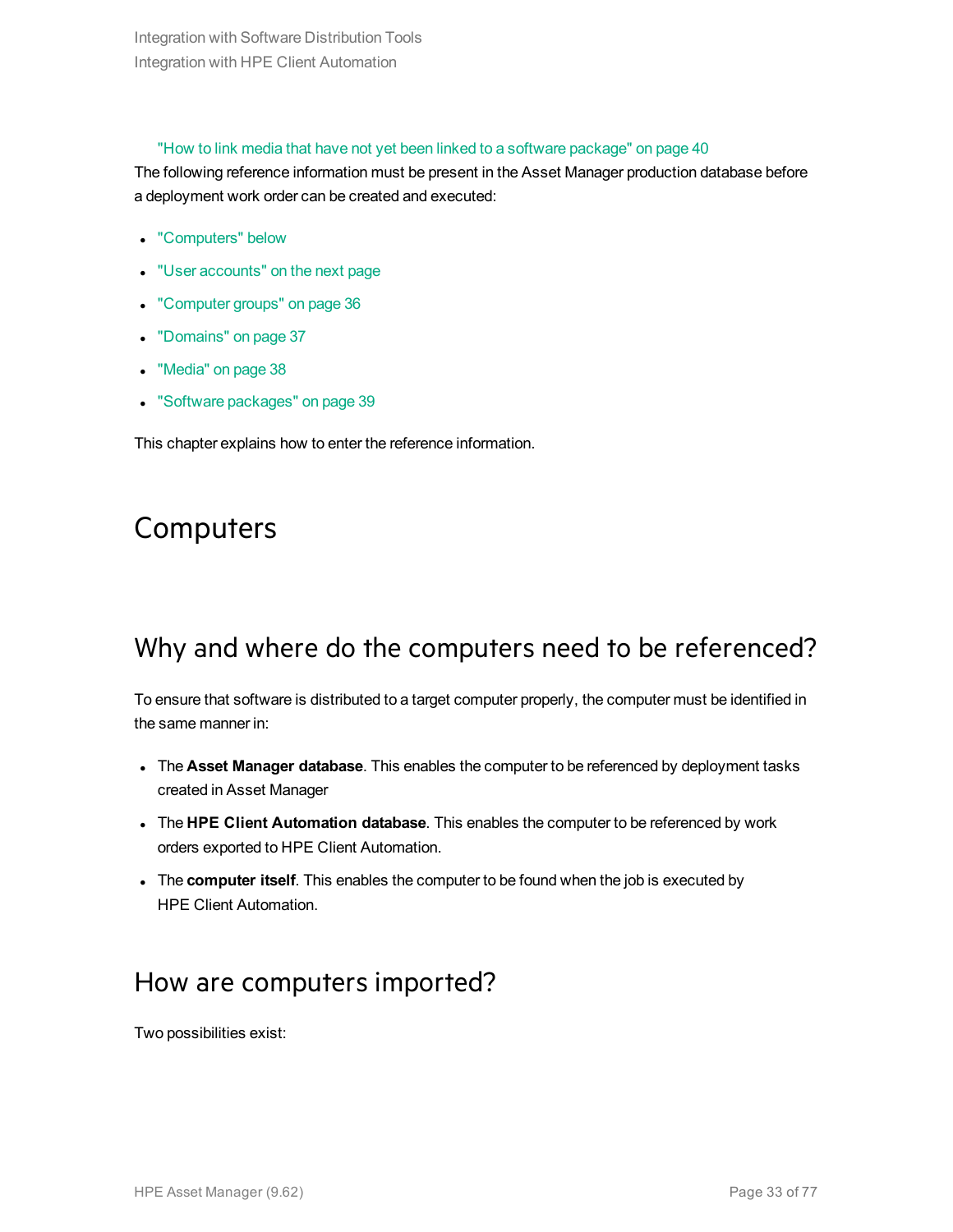- Computers on the network have already been inventoried by an inventory tool and the Asset Manager database has been populated with their details via a data integration.
- The computers on the network have not been inventoried thus they are not referenced at all in the Asset Manager database.

Computers are imported (creation or update) via HPE Connect-It scenarios (**ws\_groups\_devices.scn**, **ldap\_active\_directory\_all.scn** and **ldap\_directory\_service\_all.scn**). What follows is the reconciliation method that reflects the two types of use cases:

- 1. First reconciliation: Done using the computer's MAC address. If the computer already exists in the database and its MAC address has been populated (via an inventory), the scenario completes the information and adds the computer's DN.
- 2. Second reconciliation: If the MAC address is unknown, the scenario tries using the full name of the computers.

If a computer is found using this key, the DN is added to its list of information.

3. Third reconciliation: If the two first reconciliations failed, the scenario tries using the computer's DN. This may mean that the computer was entered into the production database without a MAC address.

If no match is found using the 3 reconciliation methods, the scenario will consider that the computer does not yet exist in Asset Manager and will create it, including the DN which is replicated (see the reference data chapter, section ["Replicating](#page-15-0) reference data" on page 16).

# <span id="page-33-0"></span>How to identify computers in the Asset Manager database which have been imported from HPE Client Automation

When a computer is imported from HPE Client Automation, a record is created in the **Portfolio items** (amPortfolio) table whose **External identifier** (ExtPfiId) field value holds the DN from the HPE Client Automation database. It is linked to a nature whose **Type of equipment** (seCPUType) field equals **Computer**.

## <span id="page-33-1"></span>User accounts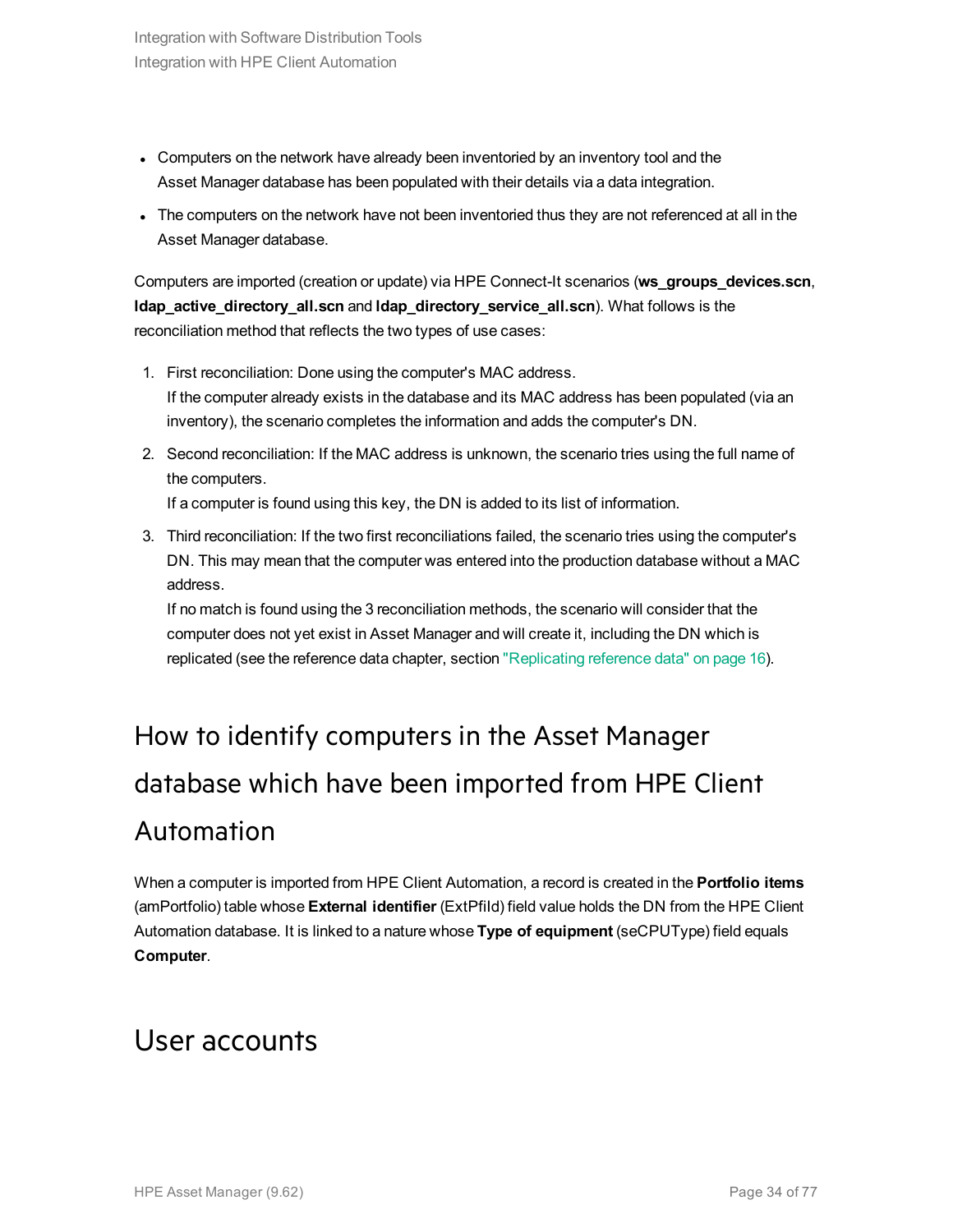### <span id="page-34-0"></span>Why and where do user accounts need to be referenced?

An LDAP directory defines the user account entity.

HPE Client Automation can then define policies for these user accounts in order to authorize or refuse access to software.

In order for a user account to be managed in the software distribution and entitlement process, it must be identified in the same manner in:

- <sup>l</sup> The **Asset Manager database**. This enables the user account to be referenced by scheduled tasks created in Asset Manager
- <sup>l</sup> The **HPE Client Automation database**. This enables the user account to be referenced by the work orders exported to HPE Client Automation
- <span id="page-34-1"></span><sup>l</sup> The **user account itself**. This enables the user account to be found when the job is executed by HPE Client Automation

### How are user accounts imported?

User accounts are imported by HPE Connect-It scenarios (**ldap\_active\_directory\_all.scn** and **ldap\_ directory\_service\_all.scn**) which use a DN based reconciliation method. If the object does not already exist, they create two types of information:

- 1. A portfolio item corresponding to the user account, linked to a model, itself linked to a nature whose **User account** (bUserAccount) option is checked
- 2. An associated user

<span id="page-34-2"></span>These two objects have the DN in their identifier field (see the ["Replicating](#page-15-0) reference data" on page 16 section of the reference data chapter).

### How can a user account be identified in the

### Asset Manager database?

A user account is a record in the **Portfolio items** (amPortfolio) table whose **External identifier** (ExtPfiId) field value is not empty and which is linked to a nature whose **User account** (bUserAccount)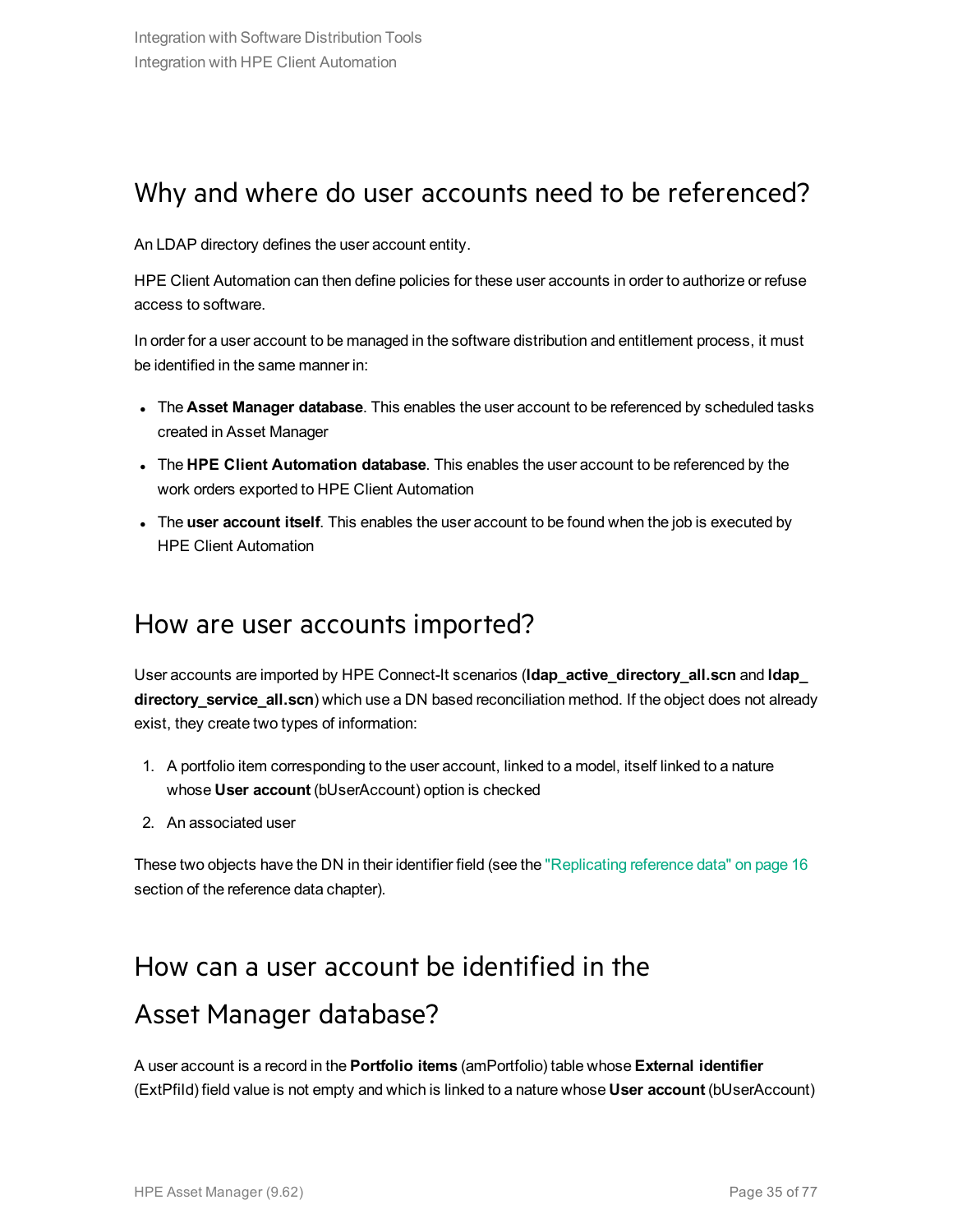<span id="page-35-0"></span>field is selected and linked to a user.

## Computer groups

## <span id="page-35-1"></span>Why and where do the computer groups need to be referenced?

Computer groups define sets of entities which can be computers or computer groups.

Entities can be grouped by common characteristics. Doing this will optimize software distribution and entitlement.

In order for a computer group to be managed in the deployment process, it must be identified in the same manner in:

- <sup>l</sup> The **Asset Manager database**. This enables the computer group to be referenced by the tasks created in Asset Manager
- <span id="page-35-2"></span><sup>l</sup> The **HPE Client Automation database**. This enables the computer group to be referenced by the work orders exported to HPE Client Automation

### How are computer groups imported?

Computer groups are imported by HPE Connect-It scenarios (**ws\_groups\_devices.scn**, **ldap\_active\_ directory\_all.scn** and **ldap\_directory\_service\_all.scn**) which use a DN based reconciliation method. If the object does not already exist, they create a computer linked to a nature whose **Type of equipment** (seCPUType) field equals **Computer group**.

Its members are added to it when they are replicated and establish a client-resource relationship whose **Dependency type** (CRType) link equals **Belongs to group**.

The portfolio item model is different depending on its origin:

- **.** LDAP Group, if it is from an LDAP directory
- <sup>l</sup> **Group for configuration management**, if it is from the internal HPE Client Automation database.

Both models have a nature whose **Type of equipment** (seCPUType) field equals **Computer group**.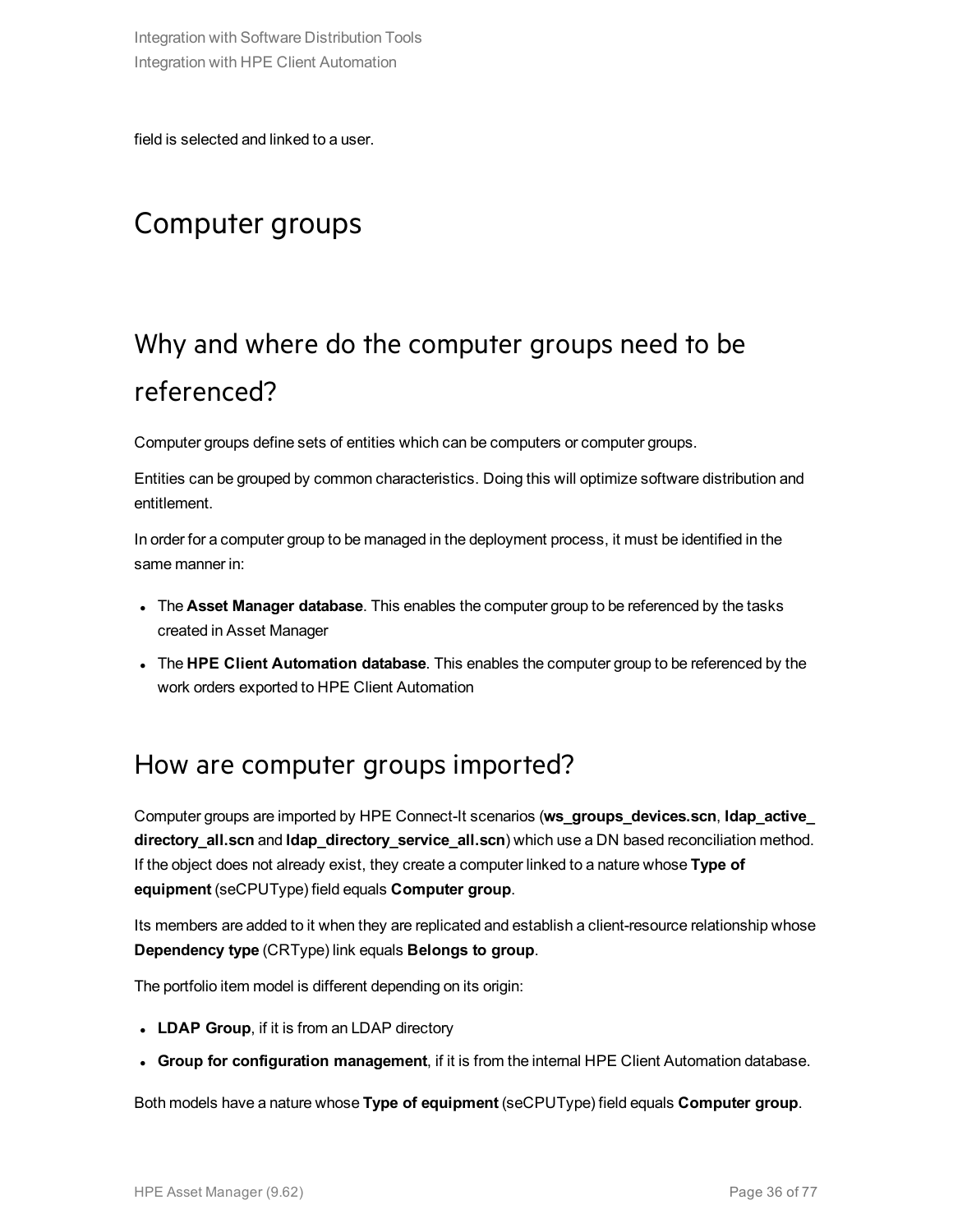["Replicating](#page-15-0) reference data" on page 16.

## How is a computer group identified in the Asset Manager database?

A computer group is a record in the **Portfolio items** (amPortfolio) table whose **External identifier** (ExtPfiId) field value is not empty and which is linked to a nature whose **Type of equipment** (seCPUType) field equals **Computer group**.

### <span id="page-36-1"></span>Domains

### Why and where do the domains need to be referenced?

Domains group sets of entities (also called entries) which can be computers, user accounts and computer groups that share the same name space. For instance, **hpe.com** is a domain.

Domains define a hierarchy.

They are present in an LDAP directory and in the HPE Client Automation internal database which enables policies to be assigned to them.

They must be referenced in the same manner in:

- <sup>l</sup> The **Asset Manager database**. This enables the computer to be referenced by scheduled tasks created in Asset Manager
- <span id="page-36-0"></span><sup>l</sup> The **HPE Client Automation database**. This enables the computer to be referenced by work orders exported to HPE Client Automation

### How are domains imported?

Domains are imported via HPE Connect-It scenarios (**ws\_groups\_devices.scn**, **ldap\_active\_ directory\_all.scn** and **ldap\_directory\_service\_all.scn**) when each entry is replicated.

A domain is represented by: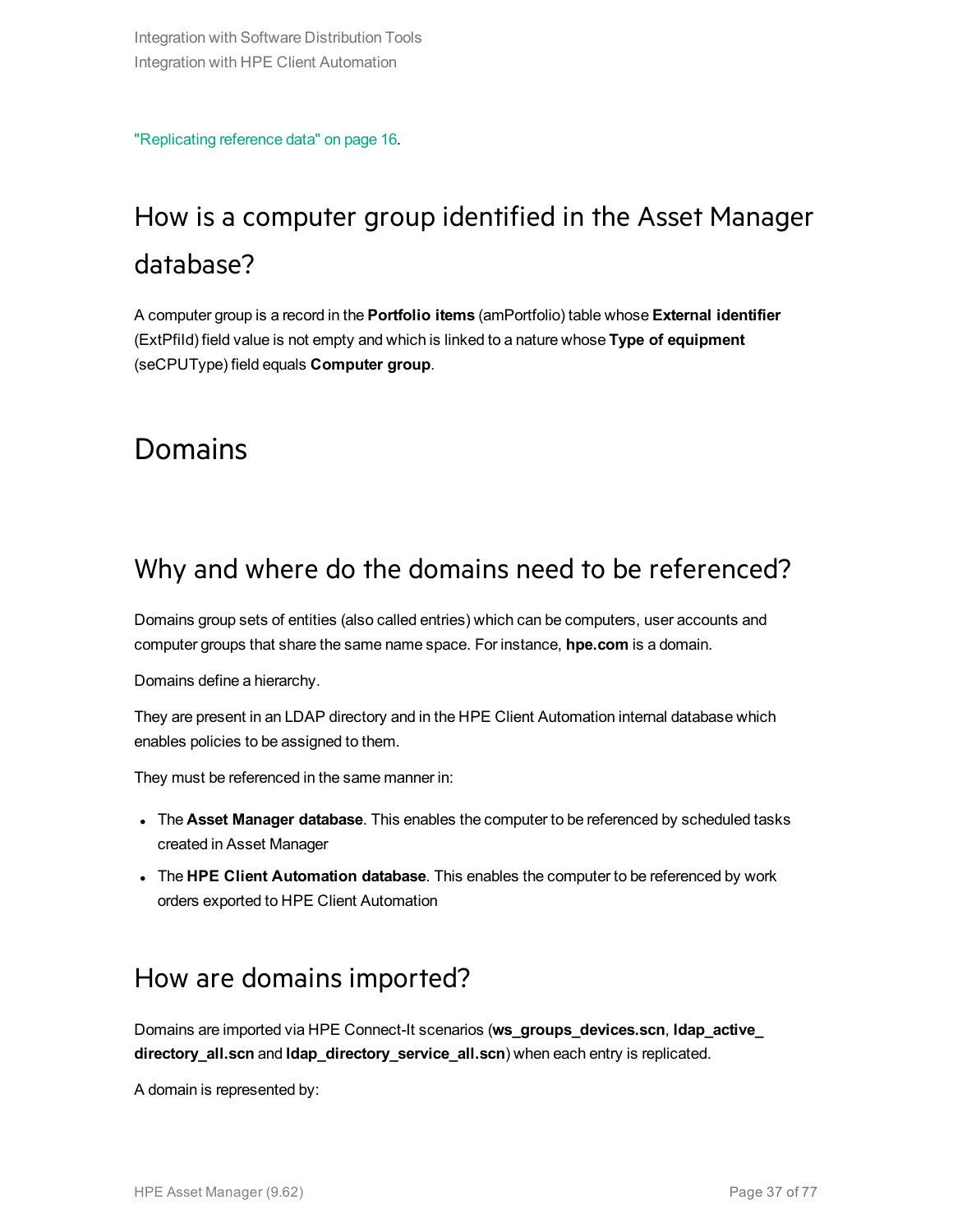- A portfolio item associated with an asset
- An entry in the computers table linked to the portfolio item

The portfolio item model is linked to a nature whose **Type of equipment** (seCPUType) field equals **Domain**.

The identifiers of these two associated objects are reconstructed from the DN of its entry via the following method:

If a computer whose DN is **cn=client1,cn=demo,cn=hp,cn=com** is replicated, the **demo**, **hp** and **com** domains will be created with the **cn=demo,cn=hp,cn=com**, **cn=hp,cn=com** and **cn=com** values for the **External identifier** (ExtPfiId) field.

["Replicating](#page-15-0) reference data" on page 16.

## How is a domain identified in the Asset Manager database?

A domain is a record in the **Portfolio items** (amPortfolio) table whose **External identifier** (ExtPfiId) field value is not empty and which is linked to a nature whose **Type of equipment** (seCPUType) field equals **Domain**.

### <span id="page-37-0"></span>Media

### Why and where do media need to be referenced?

Before a job can be created and executed, a service must be able to be assigned to it.

Services are defined in their entirety in HPE Client Automation.

As these jobs are created in Asset Manager as work order deployments and services as media, media must be able to be selected in the Asset Manager database.

Also, part of the information concerning the services must be exported from the HPE Client Automation database to the media in the Asset Manager database.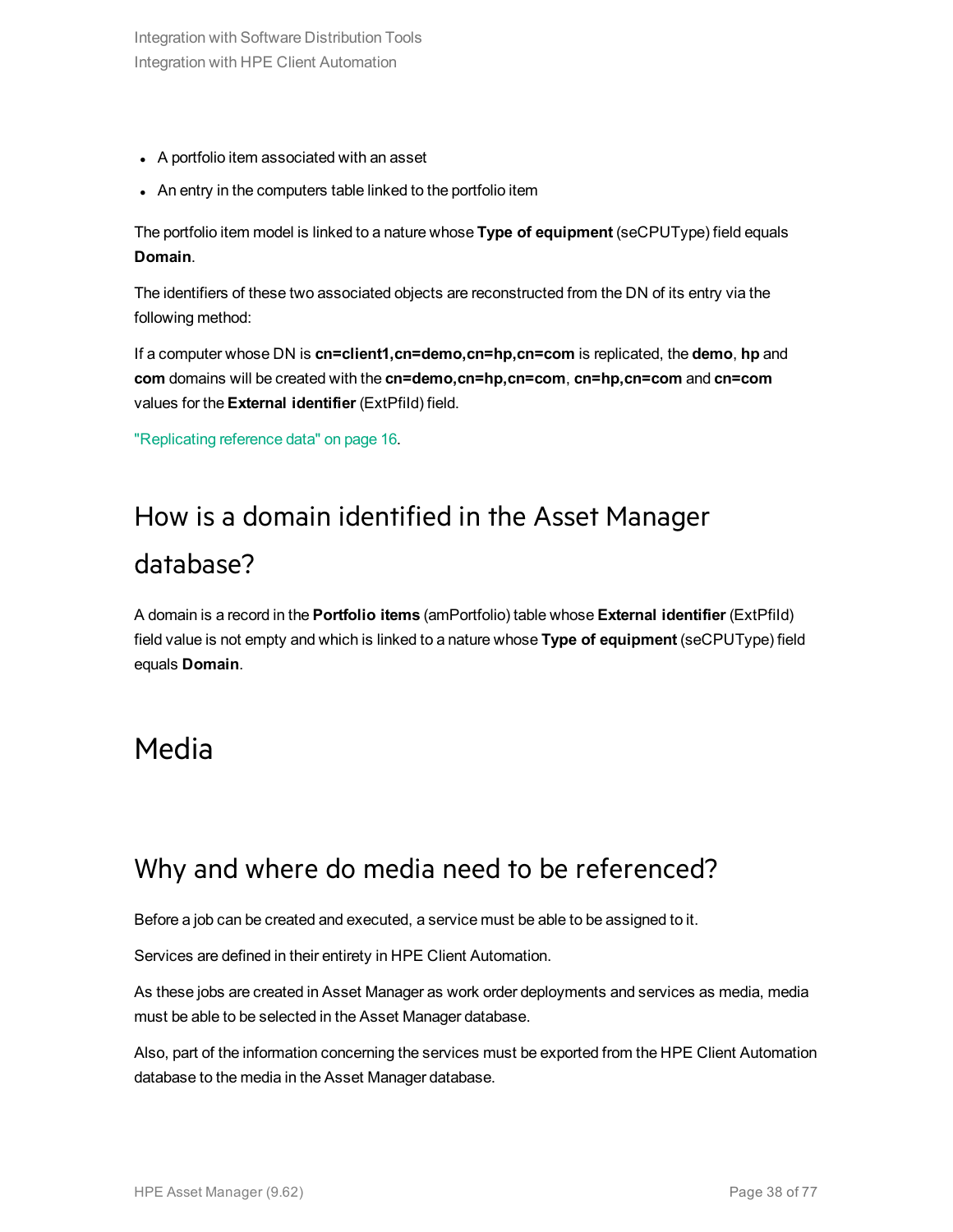### How are services imported?

Services are imported via a HPE Connect-It scenario (**ws\_services.scn**) whose reconciliation method is based on the DCI.

Services are imported as a software installation linked to a model corresponding to the replicated service type, which itself is linked to a nature whose **Media** (bSetUpMedia) option is selected.

Since the information is not available in HPE Client Automation, the description of the software applications that can be installed by the media must be added in order to enable the licenses associated with them to be managed.

Each media can be linked to a software package (see below in this chapter).

["Replicating](#page-15-0) reference data" on page 16.

## How is a configuration management media identified in the Asset Manager database?

A configuration management media is a portfolio item linked to a model whose **Configuration management media** (bCMService) check box is selected and to a nature whose **Media** (bSetUpMedia) check box is selected.

## Software packages

## Why and where do the software packages need to be created?

Software packages are created in their entirety in Asset Manager.

They enable media which reference the same software entity to be grouped.

For example, the **MS Office** software package includes the **MS Word** and **MS Excel** media, etc.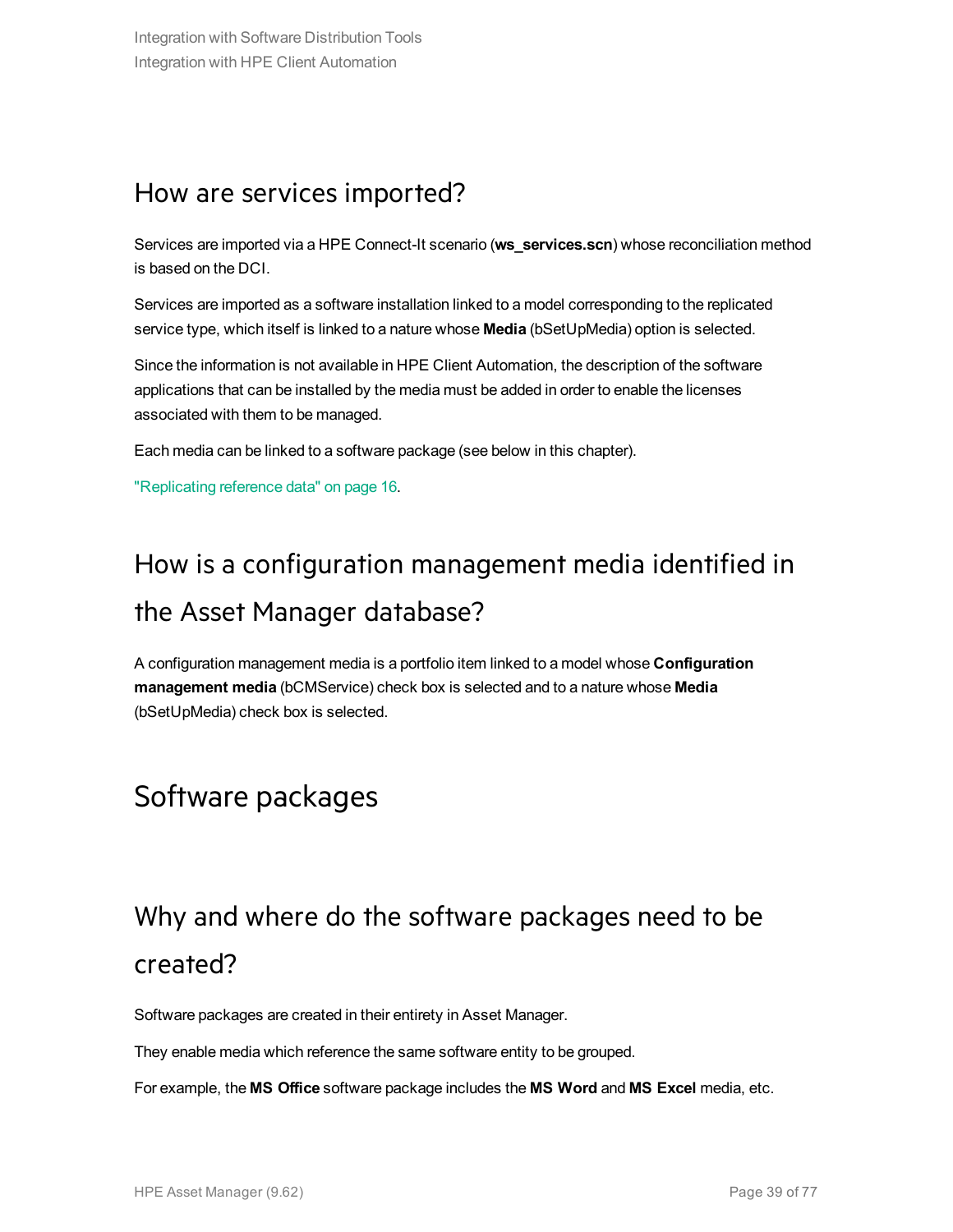### How are software packages created?

- 1. Start the Asset Manager Windows or Web client.
- 2. Connect to your production database.
- 3. Display the software packages (**Portfolio management/ Asset configurations/ Definitive Media Library (DML)/ Views/ Software packages** link on the navigation bar).
- 4. Create a new software package (**New** button).

**Note:** This adds a record to the **Requests** (amRequest) table.

The **Req. status** (seStatus) field is set to **Standard request** and the **Software package** (bSoftPackage) check box is selected. This determines that the standard request corresponds to a software package.

- 5. If the software package is part of the DML, select **DML** in the **Certification** field. This criterion is taken into account by the wizards that create the deployment tasks: It is used to distinguish **Software packages** from **Authorized software packages**.
- 6. On the **Composition** tab, add the request lines that will be taken into account in the procurement cycle.
- 7. Populate all required fields and save the software package.

**Tip:** Do not populate the **Media** tab at this stage.

"How to link media that have not yet been linked to a software [package"](#page-39-0) below

## <span id="page-39-0"></span>How to link media that have not yet been linked to a software package

- 1. Start the Asset Manager Windows or Web client.
- 2. Connect to your production database.
- 3. Start the **Link media to a software package...** wizard (sysOVCMReconcilingDSLRefMedia) (**Portfolio management/ Asset configurations/ Deployments and releases/ User actions/ Link media to a software package...** link on the navigation bar).
- 4. Provide the information on each of the pages of the wizard and then click finish.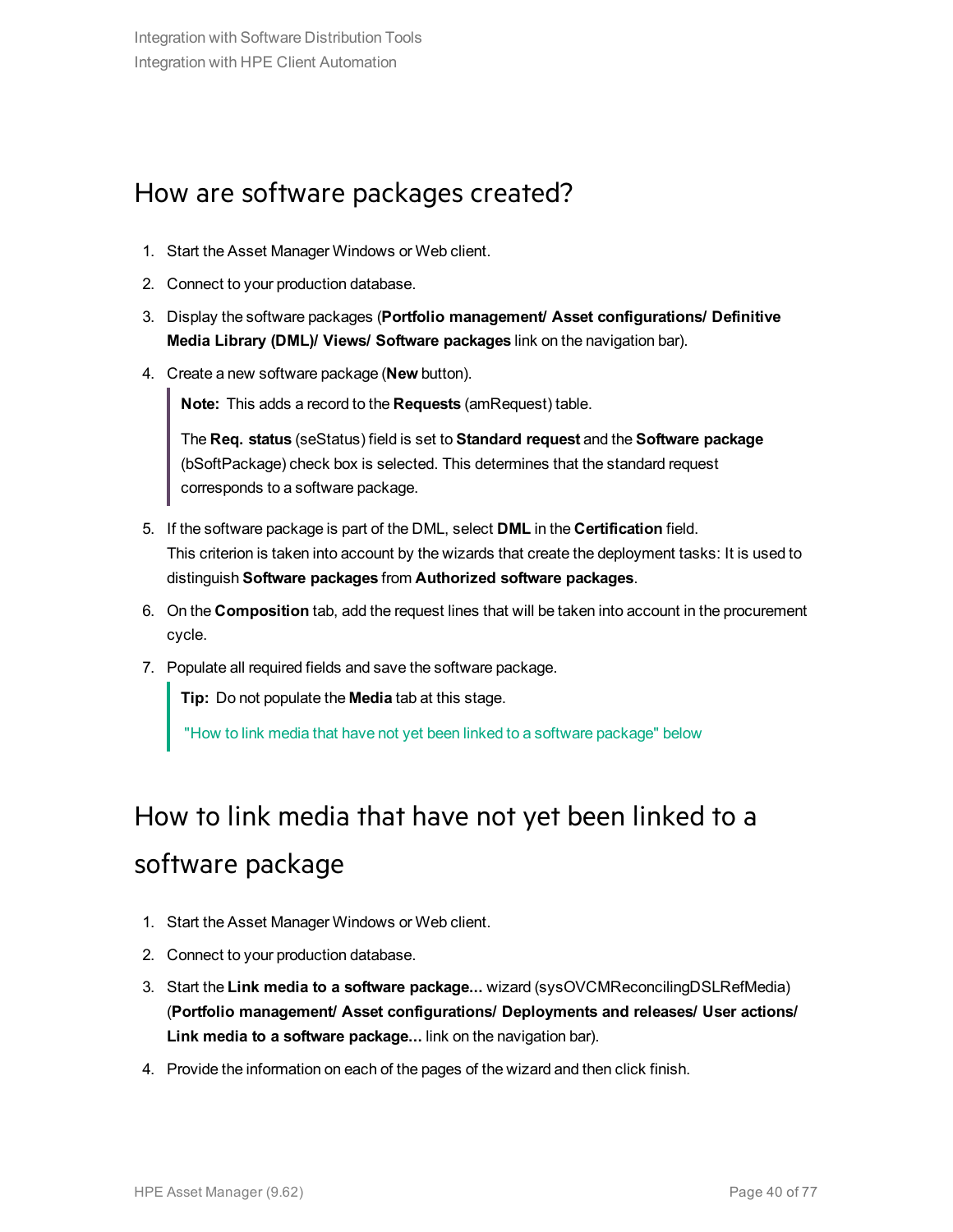**Note:** The list of media is taken into account by the wizards that create deployment tasks: This lets you find the software package to which a given media belongs.

## <span id="page-40-0"></span>Add or remove software, grant or remove the right to use a software application

#### **Table of Contents**

"Add or remove [software"](#page-41-0) on the next page

"Add or remove software to/from [locations"](#page-41-1) on the next page

"Add or remove [software](#page-42-0) for users" on page 43

"Add or remove software to/from IT [equipment"](#page-43-0) on page 44

"Remove software from a [computer"](#page-44-0) on page 45

"Grant or remove the rights to use a software [application"](#page-45-0) on page 46

"Grant or remove the rights to use a software [application"](#page-45-1) on page 46

"Remove rights to use [software"](#page-46-0) on page 47

["Transmitting](#page-47-0) a software installation or removal work order to HPE Client Automation" on page 48

"Check the [transmission](#page-48-0) of a software installation or removal work order to HPE Client Automation" on [page](#page-48-0) 49

"Update the transmission status [automatically"](#page-48-1) on page 49

"Check the [transmission](#page-48-2) status" on page 49

"Check the execution of a deployment work order by HPE Client [Automation"](#page-48-3) on page 49

"Update the [execution](#page-49-0) status of the jobs" on page 50

"Check the execution status of a [deployment](#page-49-1) work order" on page 50

["Transmitting](#page-49-2) and executing a work order to grant or remove rights to use software to HPE Client [Automation"](#page-49-2) on page 50

"Check the [transmission](#page-50-0) and execution of a work order to grant or remove rights to use software to HPE Client [Automation"](#page-50-0) on page 51

"Update the transmission status [automatically"](#page-50-1) on page 51

#### "Check the [transmission](#page-50-2) status" on page 51

Asset Manager is used to pilot the addition or removal of software as well as the assignment or removal of the right to use software.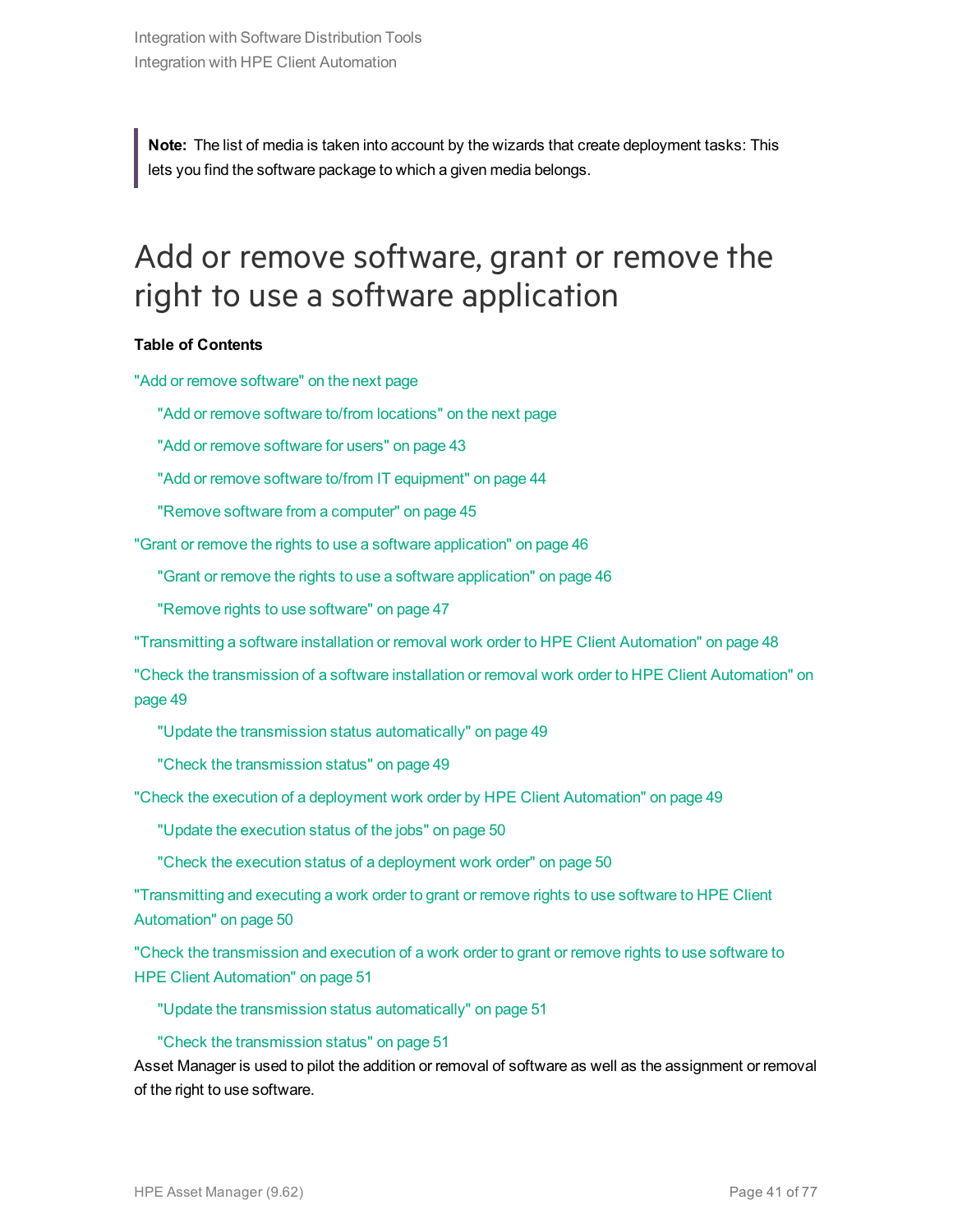This is done by creating requests via Asset Manager wizards.

Once validated and executed, these requests create deployment work orders and, for assignment or removal of rights to use software, deployment tasks.

These deployment work orders and tasks are transmitted to HPE Client Automation as jobs via HPE Connect-It scenarios.

HPE Client Automation executes the jobs.

<span id="page-41-0"></span>The job transmission and execution results are automatically sent to Asset Manager via HPE Connect-It scenarios. This updates the deployment work orders and tasks.

### Add or remove software

There are several ways to add or remove software.

<span id="page-41-1"></span>This section explains the different methods.

### Add or remove software to/from locations

- 1. Start the Asset Manager Windows or Web client.
- 2. Connect to your production database.
- 3. Start the **Manage software...** (sysSamLauncher) wizard (**Asset lifecycle/ Software Asset Management/ User actions/ Manage software** link on the navigation bar).
- 4. On the **Choose a Manage Software action...** page, select **Define user rights and add or remove software**.
- 5. Click **Next**.
- 6. On the **Define user rights and add or remove software** page, click **Add or remove software to/from locations**.

This starts the **Add or remove software to/from locations** (sysOVCMLocations) wizard.

- 7. Provide the information on each of the pages of the wizard and then click finish.
- 8. Exit the wizard (**OK** button).
- 9. The wizard creates an internal request with the information that was provided. The deployment work order is only created in Asset Manager if the request is validated (if the **Req. status** (seStatus) field is set to **Validated**).

"Installing [Asset Manager"](#page-20-0) on page 21.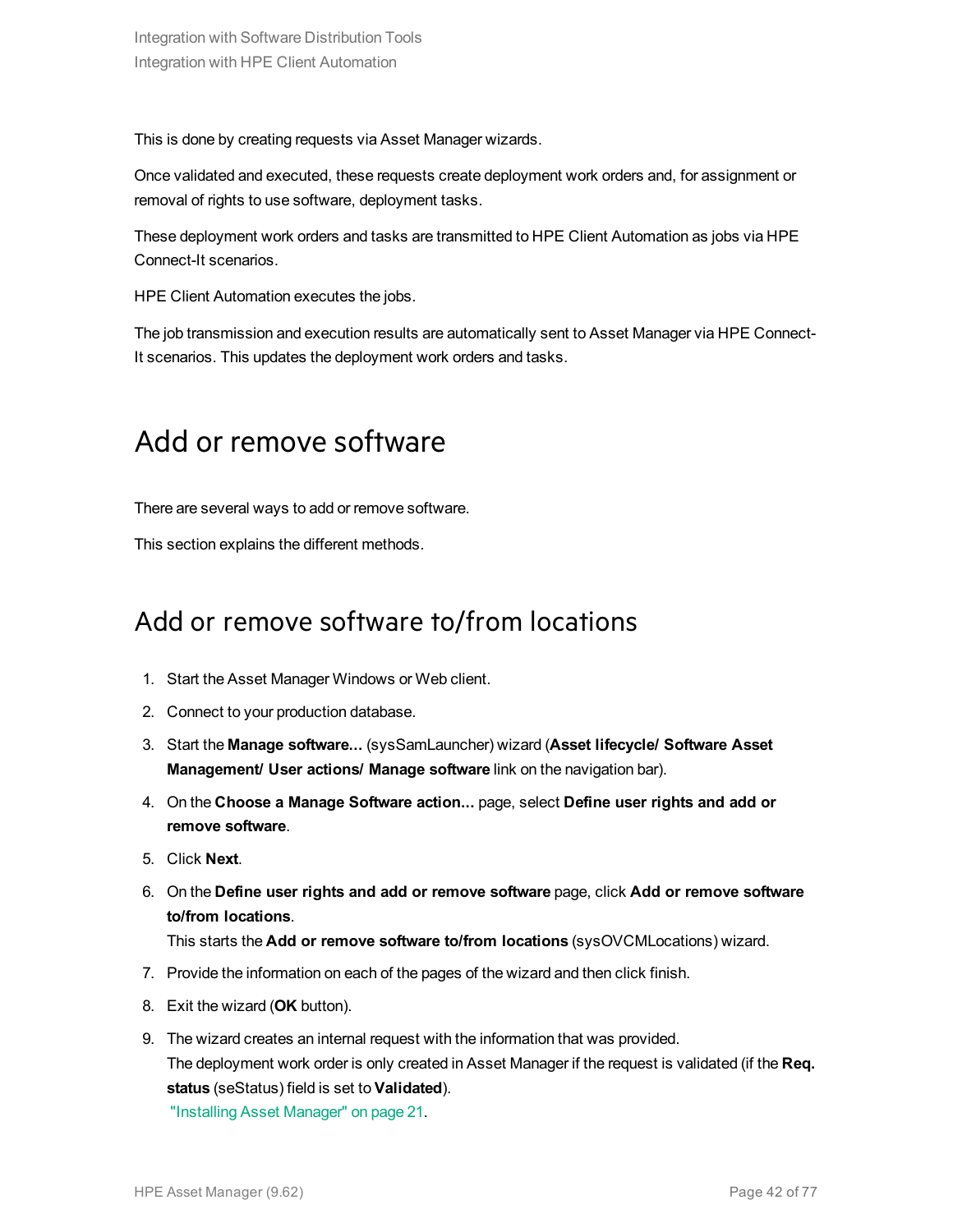Once the request is validated, the lines of the request must be generated:

- a. Display the request's detail (**Organization management/ Operations/ Internal requests** link on the navigation bar).
- b. Click **Generate**.
- c. Select the request line to generate, then click **Finish**.
- d. The wizard creates the corresponding deployment work order and the associated deployment tasks.
- e. Close the wizard (**OK** button).

The deployment work orders can be accessed via the **Portfolio management/ Asset configurations/ Deployments and releases/ HP Client Automation integration/ Deployment work orders** link on the navigation bar.

For an explanation of executing requests that do not involve a receivable Purchase line, Asset Manager **Procurement** guide, part **General overview**, chapter **Receiving executing, creating, and returning**, section **Procedures/ Executing a request.**

### <span id="page-42-0"></span>Add or remove software for users

- 1. Start the Asset Manager Windows or Web client.
- 2. Connect to your production database.
- 3. Start the **Manage software...** (sysSamLauncher) wizard (**Asset lifecycle/ Software Asset Management/ User actions/ Manage software** link on the navigation bar).
- 4. On the **Choose a Manage Software action...** page, select **Define user rights and add or remove software**.
- 5. Click **Next**.
- 6. On the **Define user rights and add or remove software** page, click **Add or remove software for users**.

This starts the **Add or remove software for users...** (sysOVCMLocations) wizard.

- 7. Provide the information on each of the pages of the wizard and then click finish.
- 8. Exit the wizard (**OK** button).
- 9. The wizard creates an internal request with the information that was provided. The deployment work order is only created in Asset Manager if the request is validated (if the **Req. status** (seStatus) field is set to **Validated**).

"Installing [Asset Manager"](#page-20-0) on page 21.

Once the request is validated, the lines of the request must be generated: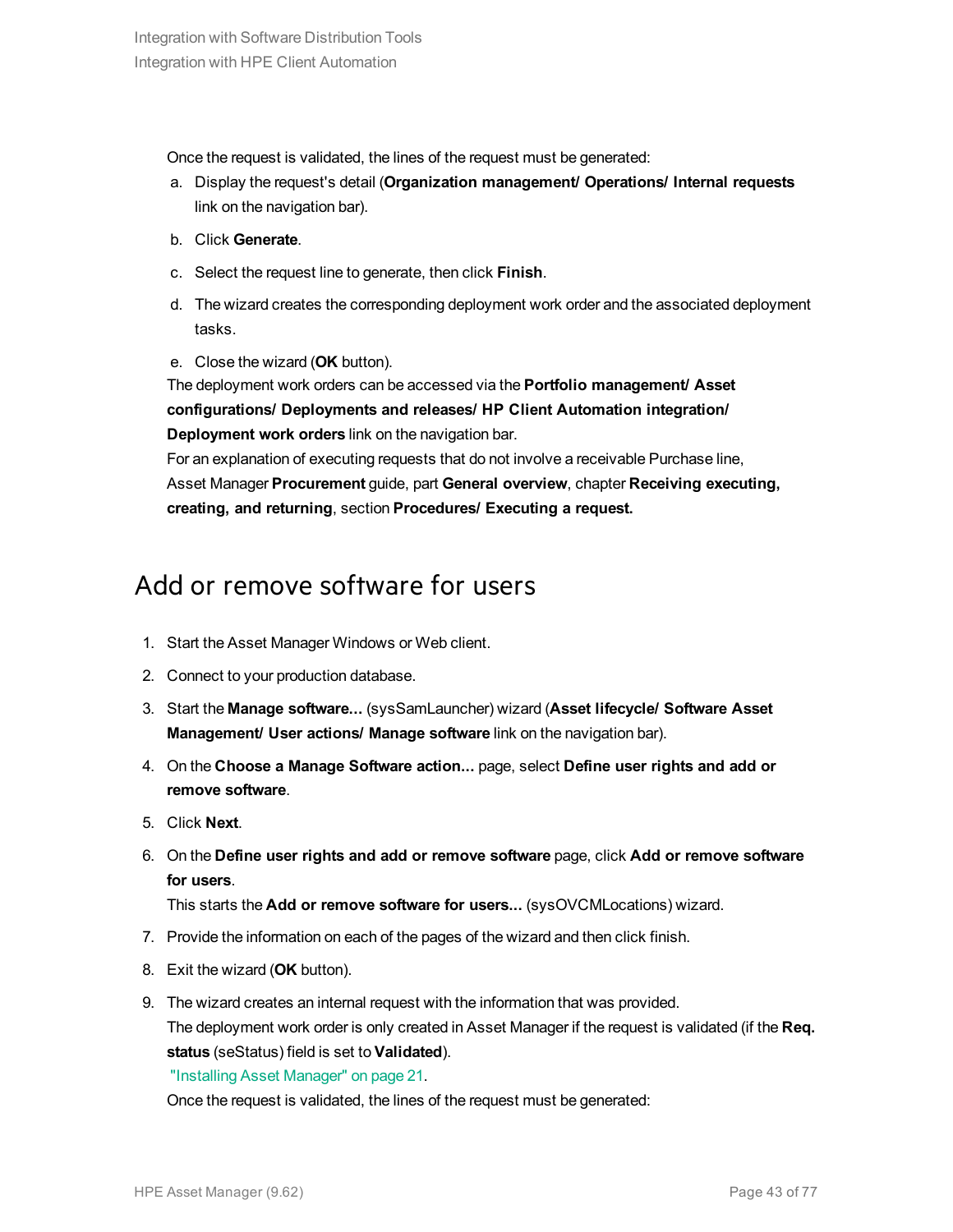- a. Display the request's detail (**Organization management/ Operations/ Internal requests** link on the navigation bar).
- b. Click **Generate**.
- c. Select the line to generate, then exit the wizard.
- d. The wizard creates the corresponding deployment work order and the associated deployment tasks.
- e. Close the wizard (**OK** button).

The deployment work orders can be accessed via the **Portfolio management/ Asset configurations/ Deployments and releases/ HP Client Automation integration/ Deployment work orders** link on the navigation bar.

### <span id="page-43-0"></span>Add or remove software to/from IT equipment

- 1. Start the Asset Manager Windows or Web client.
- 2. Connect to your production database.
- 3. Start the **Manage software...** (sysSamLauncher) wizard (**Asset lifecycle/ Software Asset Management/ User actions/ Manage software** link on the navigation bar).
- 4. On the **Choose a Manage Software action...** page, select **Define user rights and add or remove software**.
- 5. Click **Next**.
- 6. On the **Define user rights and add or remove software** page, click **Add or remove software to/from IT Equipment**.

This starts the **Add or remove software to/from IT equipment...** (sysOVCMGeneric) wizard.

- 7. Provide the information on each of the pages of the wizard and then click finish.
- 8. Exit the wizard (**OK** button).
- 9. The wizard creates an internal request with the information that was provided. The deployment work order is only created in Asset Manager if the request is validated (if the **Req. status** (seStatus) field is set to **Validated**).

"Installing [Asset Manager"](#page-20-0) on page 21.

Once the request is validated, the lines of the request must be generated:

a. Display the request's detail (**Organization management/ Operations/ Internal requests** link on the navigation bar).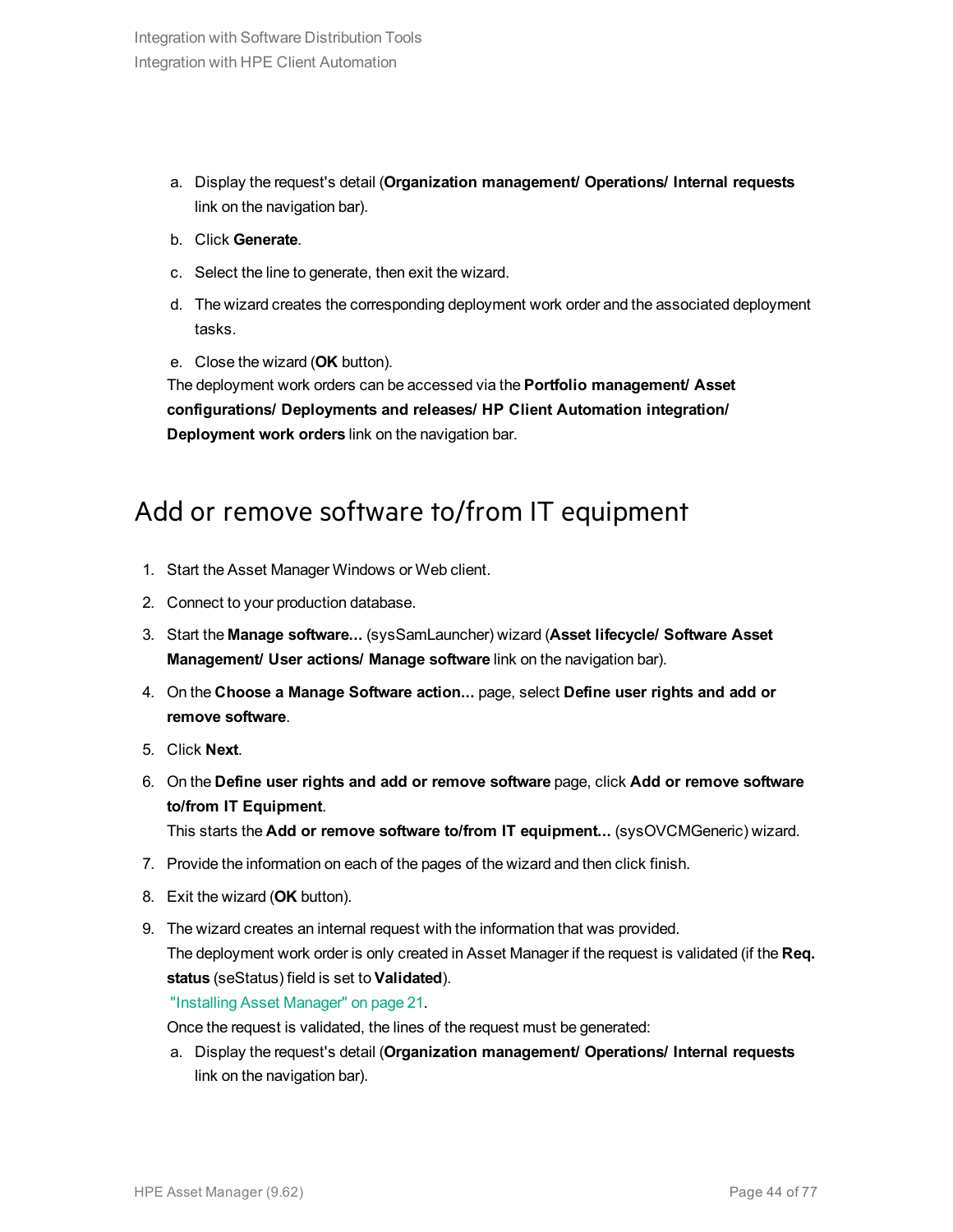b. Windows client: Click **Generate**.

Web client: Select **Generate** from the **Contextual actions** drop-down list.

- c. Select the line to generate, then exit the wizard.
- d. The wizard creates the corresponding deployment work order and the associated deployment tasks.
- e. Close the wizard (**OK** button).

The deployment work orders can be accessed via the **Portfolio management/ Asset configurations/ Deployments and releases/ HP Client Automation integration/ Deployment work orders** link on the navigation bar.

### <span id="page-44-0"></span>Remove software from a computer

- 1. Start the Asset Manager Windows or Web client.
- 2. Connect to your production database.
- 3. Display the computers (**Portfolio management/ Asset configurations/ IT equipment/ IT equipment** link on the navigation bar).
- 4. Select the computer.
- 5. Windows client: Click the **Remove** button. Web client: Select **Remove** from the **Contextual actions** drop-down list. This starts the **Remove software from a computer...** (sysOVCMRemoveSoftFromCpu) wizard.
- 6. Provide the information on each of the pages of the wizard and then click finish.
- 7. Exit the wizard (**OK** button).
- 8. The wizard creates an internal request with the information that was provided. The deployment work order is only created in Asset Manager if the request is validated (if the **Req. status** (seStatus) field is set to **Validated**).

"Installing [Asset Manager"](#page-20-0) on page 21.

Once the request is validated, the lines of the request must be executed:

- a. Display the request's detail (**Organization management/ Operations/ Internal requests** link on the navigation bar).
- b. Windows client: Click **Execute**. Web client: Select **Execute** from the **Contextual actions** drop-down list.
- c. Select the line to execute, then exit the wizard.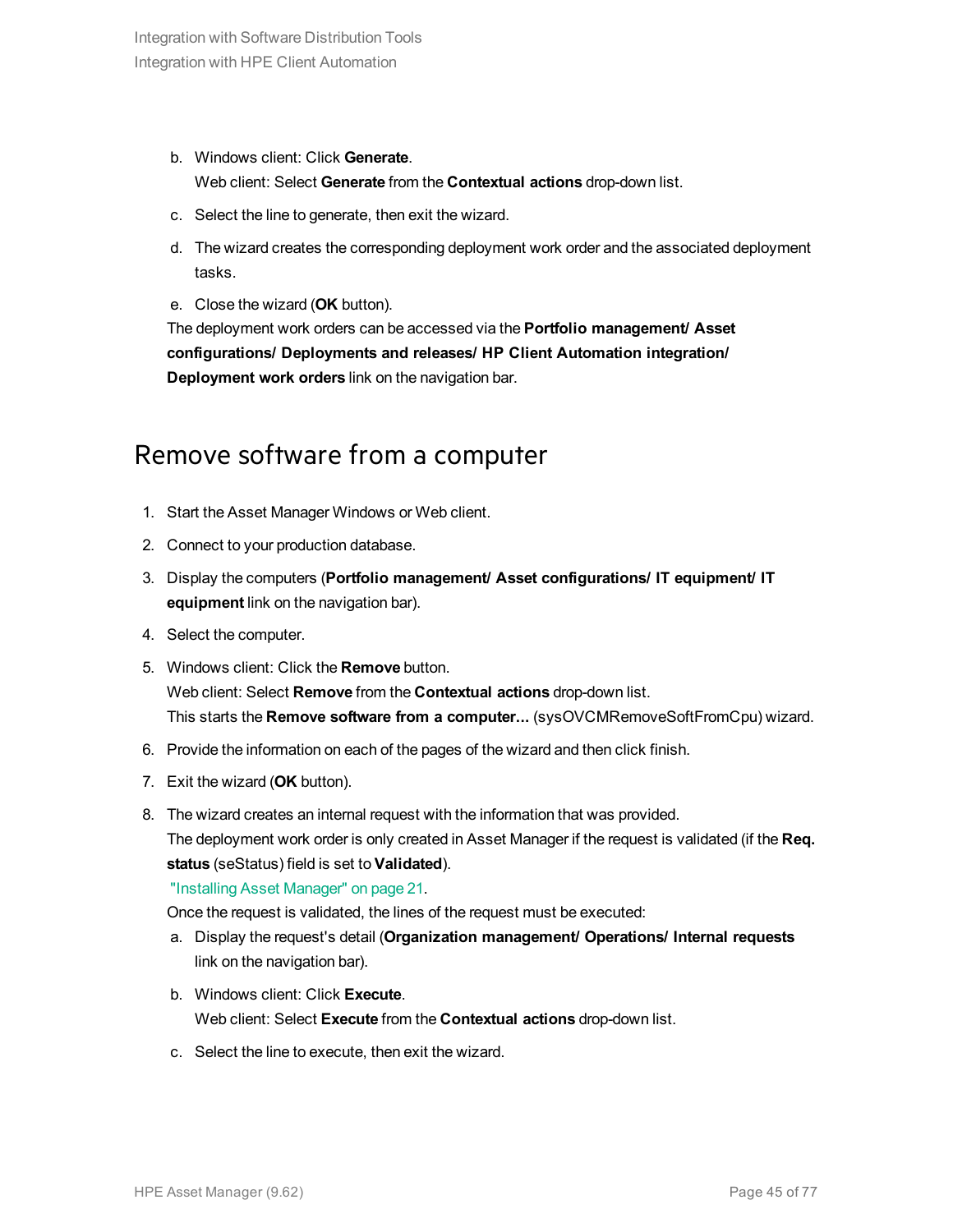- d. The wizard creates the corresponding deployment work order and the associated deployment tasks.
- e. Close the wizard (**OK** button).

The deployment work orders can be accessed via the **Portfolio management/ Asset configurations/ Deployments and releases/ HP Client Automation integration/ Deployment work orders** link on the navigation bar.

# <span id="page-45-0"></span>Grant or remove the rights to use a software application

### <span id="page-45-1"></span>Grant or remove the rights to use a software application

- 1. Start the Asset Manager Windows or Web client.
- 2. Connect to your production database.
- 3. Start the **Create or delete a named entitlement...** (sysSamLauncher) wizard (**Portfolio management/ Asset configurations/ Deployments and releases/ HP Client Automation integration/ User actions/ Create or delete a named entitlement...** link on the navigation bar).
- 4. Provide the information on each of the pages of the wizard and then click finish.
- 5. Exit the wizard (**OK** button).
- 6. Using the information which was provided, the wizard creates an internal request and a named entitlement for each target entity.

The **Purpose** (ReqPurpose) field of each request has the value **Create a named entitlement for the media: 'XXX'** or **Delete a named entitlement for the media: 'XXX'**.

The **Name** (Name) field of each named entitlement that is created has the value **Media 'XXX"**. Once the request is validated (the **Req. status** (seStatus) field is set to **Validated**) the lines of the request must be executed in order to create the deployment work order and submit it to HPE Client Automation:

- a. Display the request's detail (**Organization management/ Operations/ Internal requests** link on the navigation bar).
- b. Click **Execute**.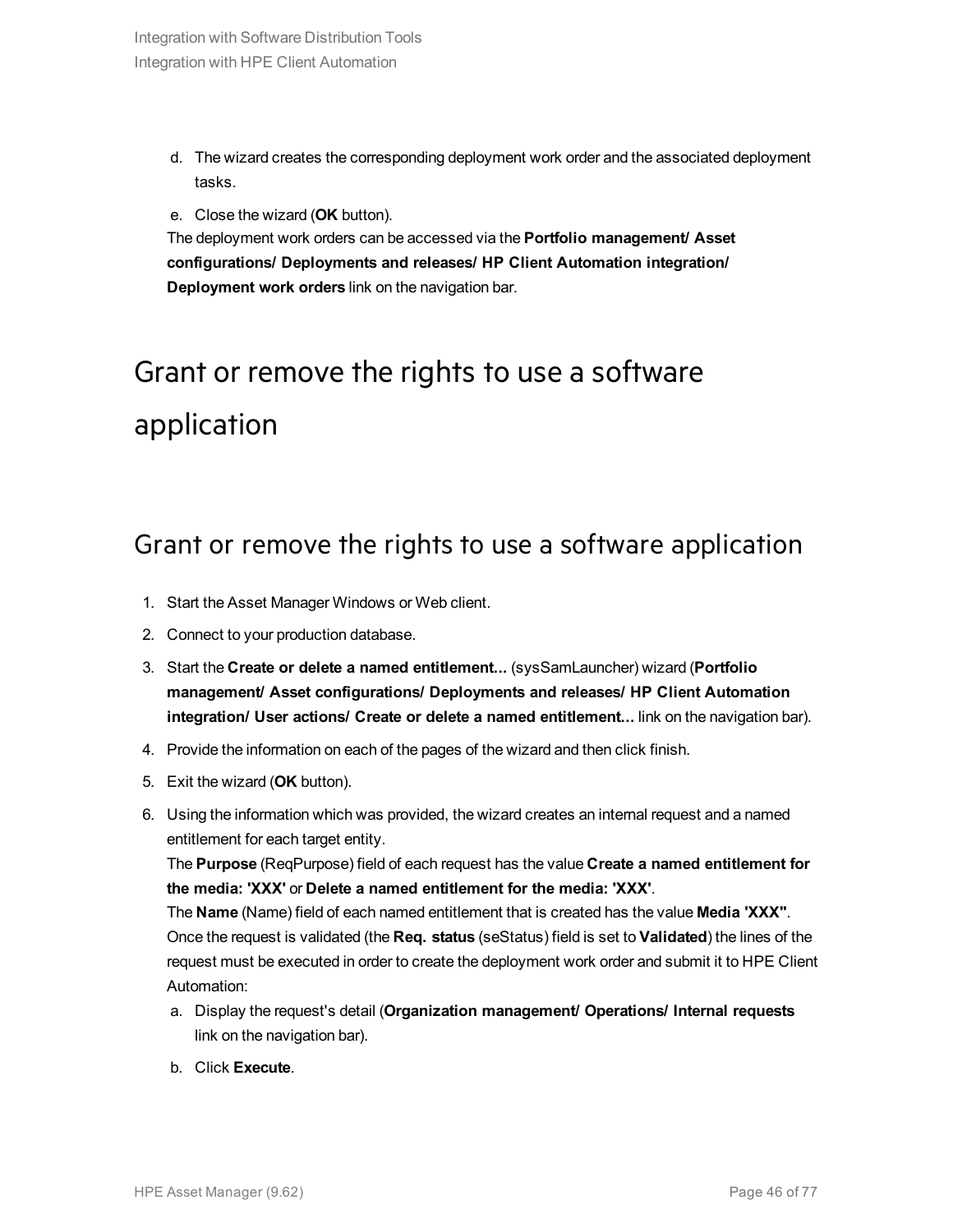- c. Select the line to execute, then exit the wizard.
- d. The wizard creates the corresponding work order.
- e. Close the wizard (**OK** button).

**Tip:** To increase user friendliness in the Windows client, customize the automated named entitlements screen by creating a virtual hierarchy.

For example, you can group the entitlements by media:

- a. Open the screen and right click the **Media** field.
- b. Select **Group by this field** from the shortcut menu.
	- The list is sorted by media, each media defines a level in the hierarchy.

The named entitlements can be accessed via the **Portfolio management/ Asset configurations/ Deployments and releases/ HP Client Automation integration/ Named entitlements** link, and the associated work orders via the **Portfolio management/ Asset configurations/ Deployments and releases/ HP Client Automation integration/ Deployment work orders** link on the navigation bar.

**Note:** When rights are assigned to use a software application, you can force the deployment of media to the selected target computers and groups.

To do this check **Also add the software** or **Also remove the software** on the last page of the wizard.

In this case, the action creates a deployment task that follows the same process as the one described in this chapter.

### <span id="page-46-0"></span>Remove rights to use software

- 1. Start the Asset Manager Windows or Web client.
- 2. Connect to your production database.
- 3. Display the named entitlements (**Portfolio management/ Asset configurations/ Deployments and releases/ HP Client Automation integration/ Named entitlements** link on the navigation bar).
- 4. Select the named entitlement to remove.
- 5. Windows client: Click **Del. Req.**. Web client: Select **Del. req.** from the **Contextual actions** drop-down list. This starts the **Delete named entitlement...** (sysOVCMContextRemoveEntitlement) wizard.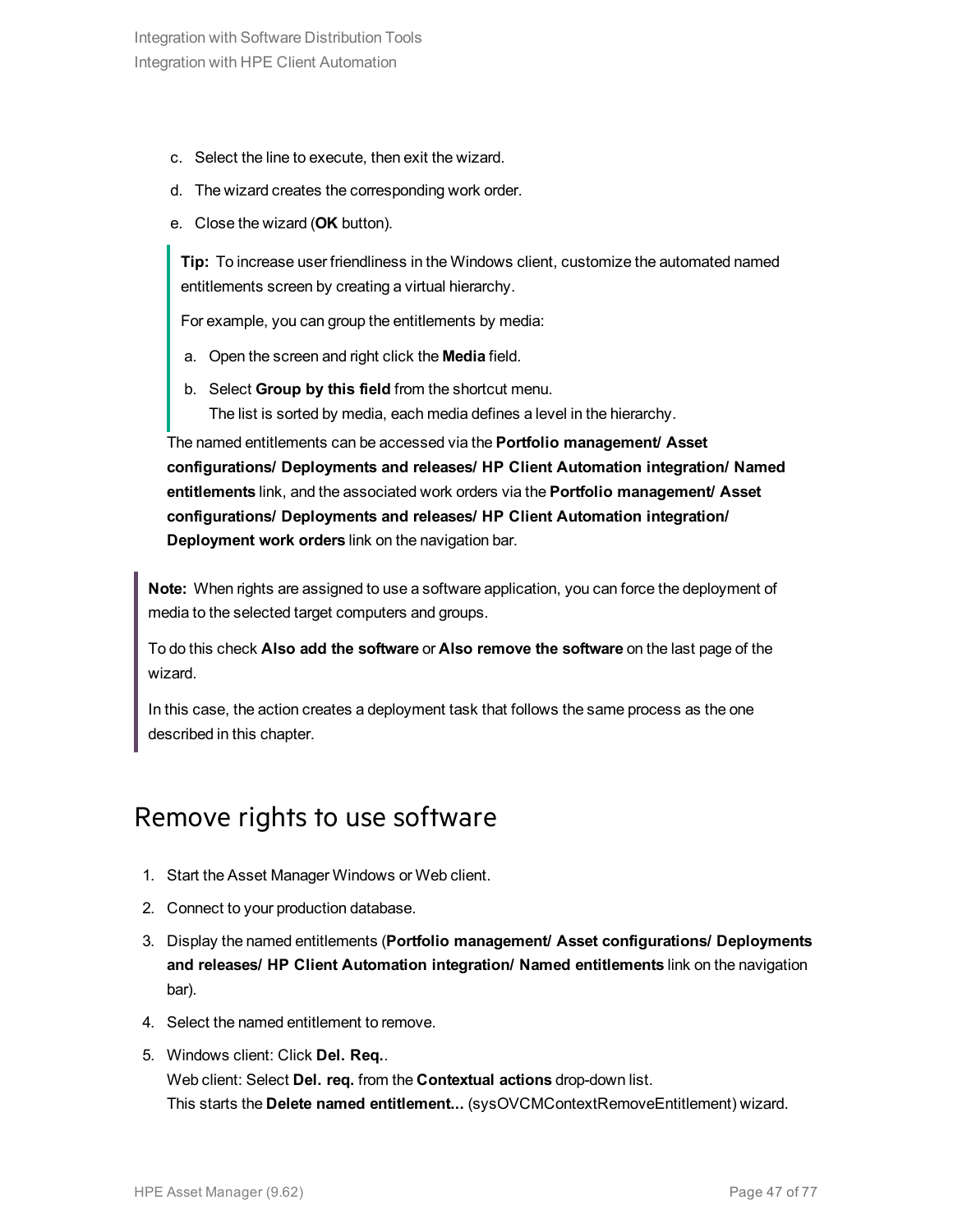- 6. Provide the information on each of the pages of the wizard and then click finish.
- 7. Exit the wizard (**OK** button).
- 8. Using the information which was provided, the wizard creates and displays an internal request to remove the named entitlement.

The value of the request's **Purpose** (ReqPurpose) field is **Delete the named entitlement for the media**.

Once the request is validated (the **Req. status** (seStatus) field is set to **Validated**) the lines of the request must be executed in order to create the deployment task and submit the user rights removal request to HPE Client Automation:

- a. Display the request's detail (**Organization management/ Operations/ Internal requests** link on the navigation bar).
- b. Click **Execute**.
- c. Select the line to execute, then exit the wizard.
- d. The wizard creates the corresponding work order.
- e. Close the wizard (**OK** button).

**Tip:** To increase user friendliness, customize the named entitlements screen by creating a virtual hierarchy.

For example, you can group the entitlements by media:

- a. Open the screen and right click the **Media** field.
- b. Select **Group by this field** from the shortcut menu. The list is sorted by media, each media defines a level in the hierarchy.

The named entitlements can be accessed via the **Portfolio management/ Asset configurations/ Deployments and releases/ HP Client Automation integration/ Named entitlements** link, and the associated work orders via the **Portfolio management/ Asset configurations/ Deployments and releases/ HP Client Automation integration/ Deployment work orders** link on the navigation bar.

# <span id="page-47-0"></span>Transmitting a software installation or removal work order to HPE Client Automation

Deployment work orders for software installation or removal are transmitted to HPE Client Automation by the **ws\_jobs.scn** HPE Connect-It scenario; but only if, in the work order's detail, the value of the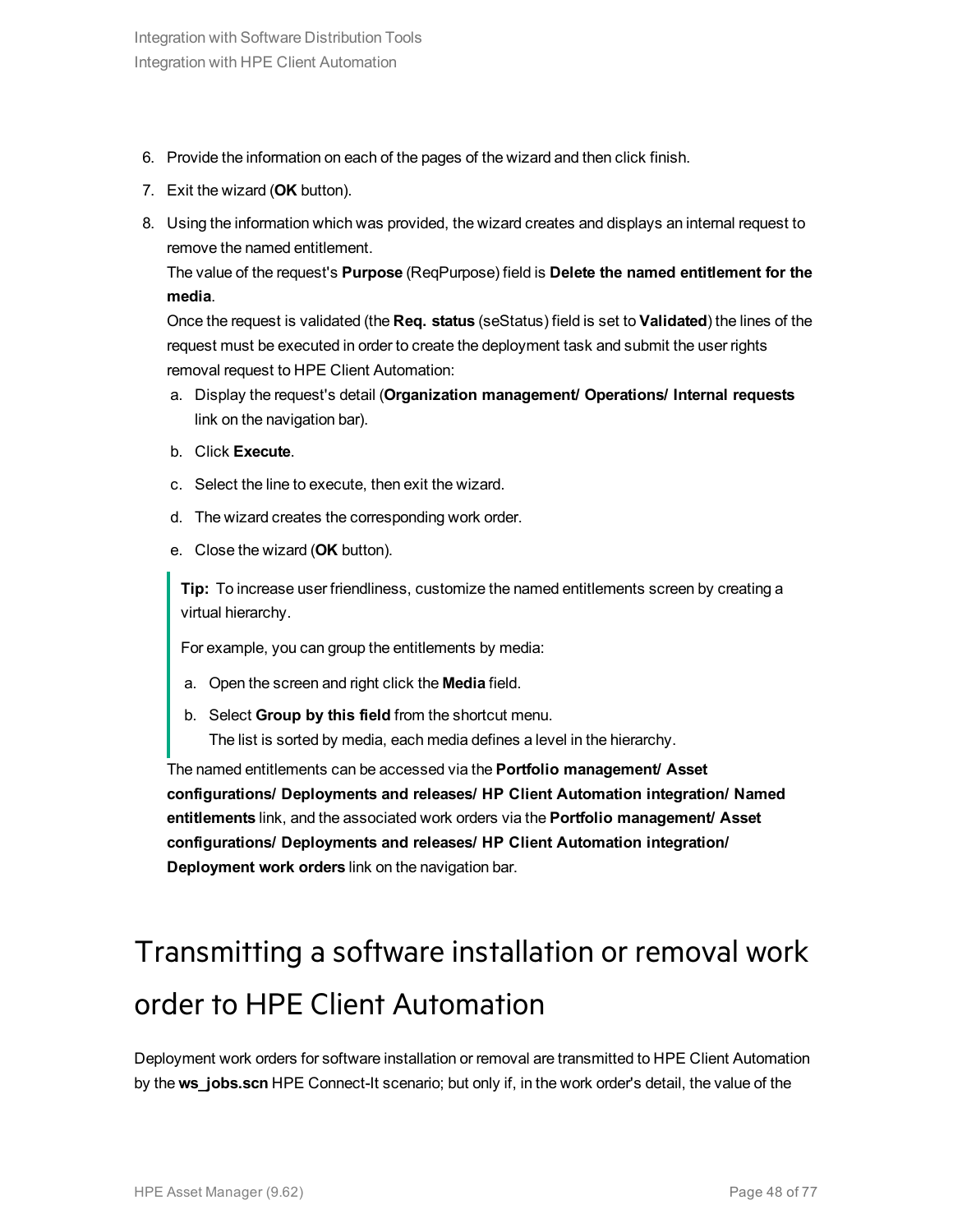#### **Transmission status** (amESDTask) field on the **General** tab is **To transmit**.

To automate execution of the scenario: "HPE [Connect-It"](#page-24-0) on page 25.

<span id="page-48-0"></span>To check this, make sure that one of the deployment work orders created in Asset Manager is present in the HPE Client Automation database.

# Check the transmission of a software installation or removal work order to HPE Client Automation

<span id="page-48-1"></span>The transmission status of software installation or removal work orders transmitted to HPE Client Automation is updated by HPE Connect-It scenario **ws\_jobs.scn**.

### Update the transmission status automatically

<span id="page-48-2"></span>To automate execution of the scenario: "HPE [Connect-It"](#page-24-0) on page 25.

### Check the transmission status

- 1. Start the Asset Manager Windows or Web client.
- 2. Connect to your production database.
- 3. Display the deployment work orders (**Portfolio management/ Asset configurations/ Deployments and releases/ HP Client Automation integration/ Deployment work orders** link on the navigation bar).
- 4. Select the deployment work order to check.
- <span id="page-48-3"></span>5. Look at the **Processing state** (JobStatusState) field.

# Check the execution of a deployment work order by HPE Client Automation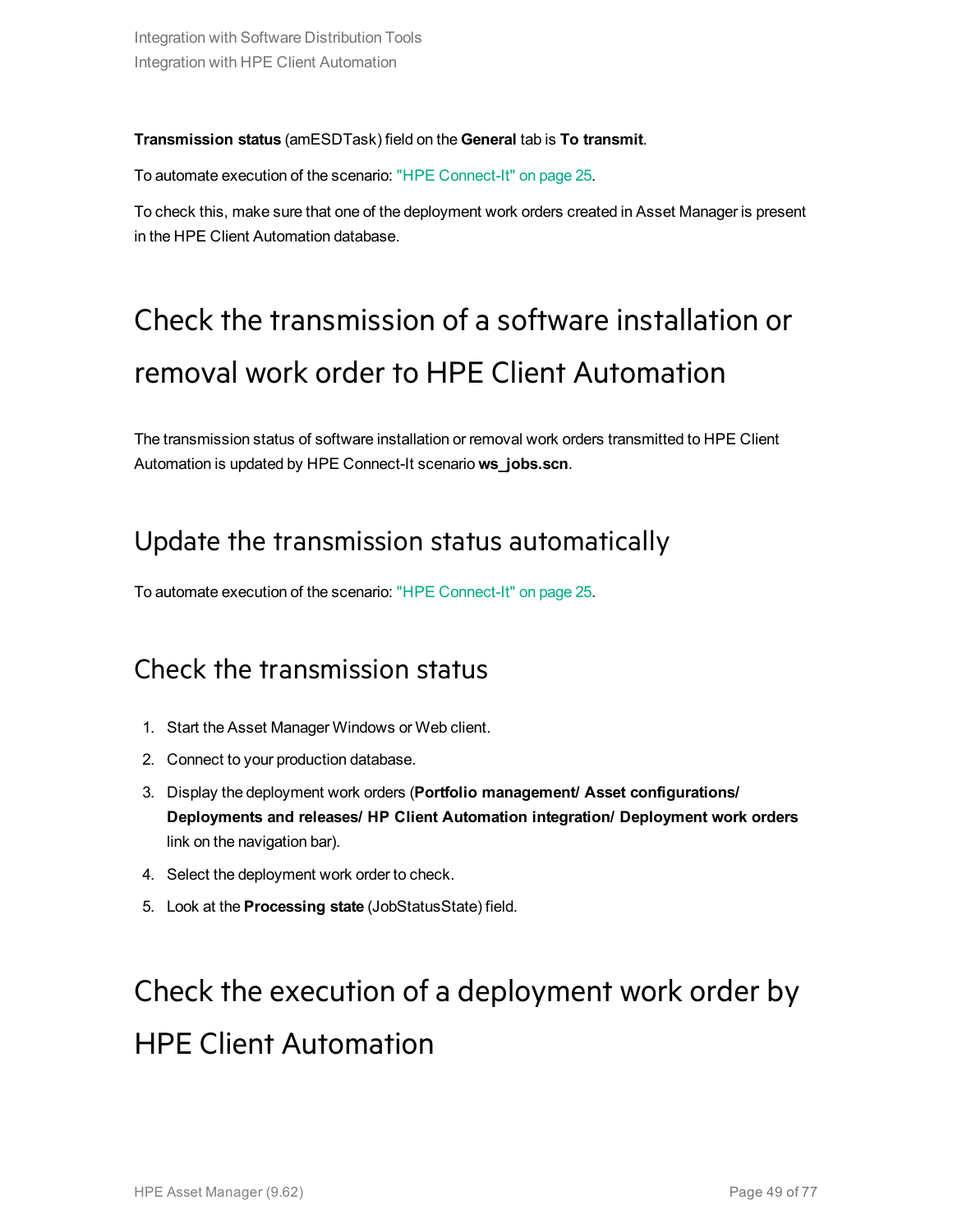### <span id="page-49-0"></span>Update the execution status of the jobs

The execution status of jobs executed by HPE Client Automation is updated by HPE Connect-It scenario **ws\_status.scn**.

<span id="page-49-1"></span>To automate execution of the scenario: "HPE [Connect-It"](#page-24-0) on page 25.

### Check the execution status of a deployment work order

- 1. Start the Asset Manager Windows or Web client.
- 2. Connect to your production database.
- 3. Display the deployment work orders (**Portfolio management/ Asset configurations/ Deployments and releases/ HP Client Automation integration/ Deployment work orders** link on the navigation bar).
- 4. Select the deployment work order to check.
- 5. Look at the **Processing state** (JobStatusState) field.
- 6. Display the deployment tasks (**Portfolio management/ Asset configurations/ Deployments and releases/ HP Client Automation integration/ Deployment tasks** link on the navigation bar).
- 7. Select the deployment task to check.
- <span id="page-49-2"></span>8. Look at the **Execution result** (JobStatusCode) and **Processing state** (JobStatusState) fields.

# Transmitting and executing a work order to grant or remove rights to use software to HPE Client Automation

A work order to grant or remove rights to use software is only transmitted to HPE Client Automation by the **ws\_policies.scn** HPE Connect-It scenario if, in the work order's detail, the value of the **Transmission status** (amESDTask) field is **To transmit**.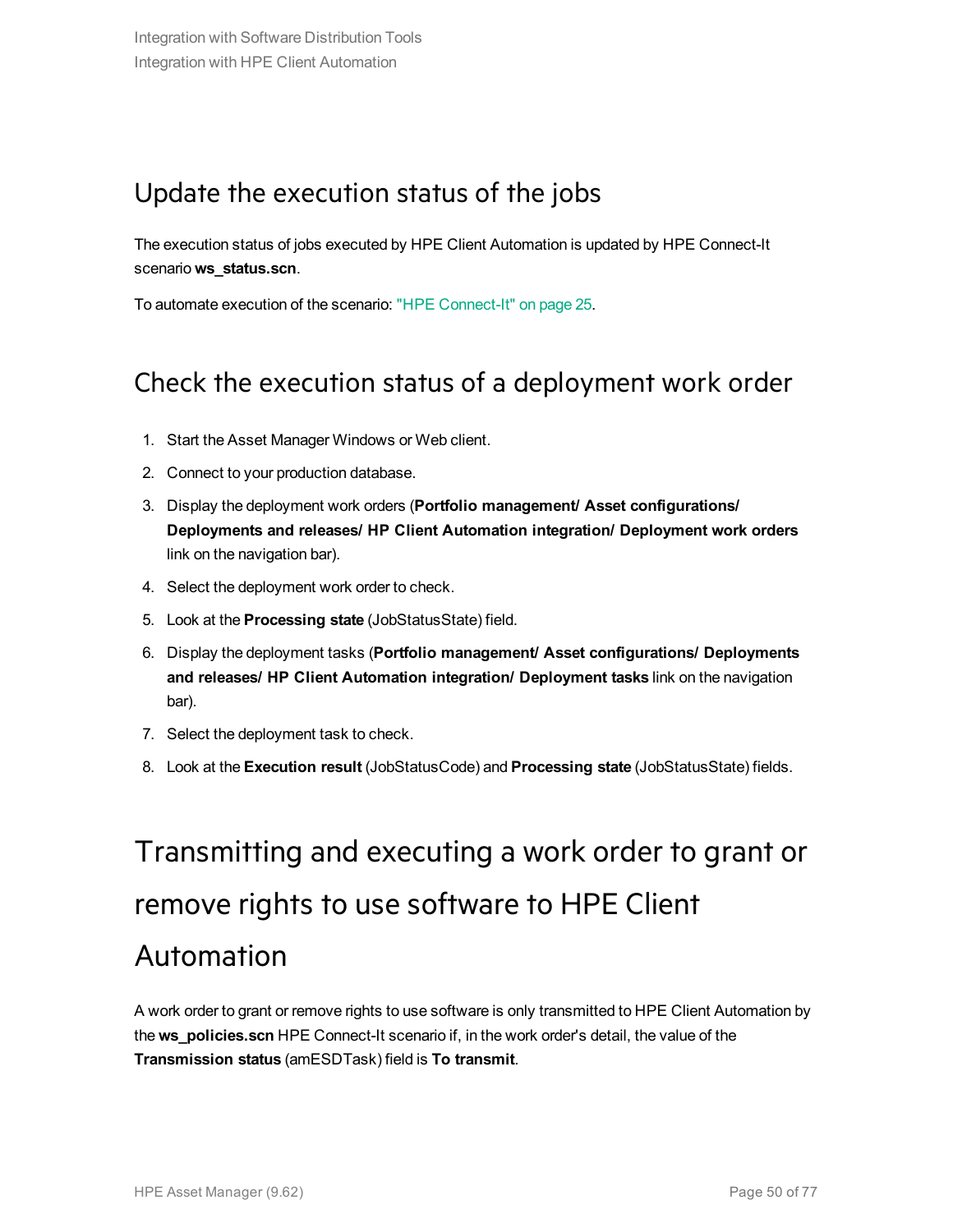Deployment work orders are transmitted to HPE Client Automation by the **ws\_policies.scn** HPE Connect-It scenario.

To automate execution of the scenario: "HPE [Connect-It"](#page-24-0) on page 25.

<span id="page-50-0"></span>To check this, make sure that one of the transmitted deployment work orders triggered the creation of the policy in the HPE Client Automation database.

# Check the transmission and execution of a work order to grant or remove rights to use software to HPE Client Automation

<span id="page-50-1"></span>The transmission and execution status of work orders to grant or remove rights to use software transmitted to HPE Client Automation is updated by HPE Connect-It scenario **ws\_policies.scn**.

### Update the transmission status automatically

<span id="page-50-2"></span>To automate execution of the scenario: "HPE [Connect-It"](#page-24-0) on page 25.

### Check the transmission status

- 1. Start the Asset Manager Windows or Web client.
- 2. Connect to your production database.
- 3. Display the deployment work orders (**Portfolio management/ Asset configurations/ Deployments and releases/ HP Client Automation integration/ Deployment work orders** link on the navigation bar).
- 4. Select the deployment work order to check.
- 5. Look at the **Processing state** (JobStatusState) field.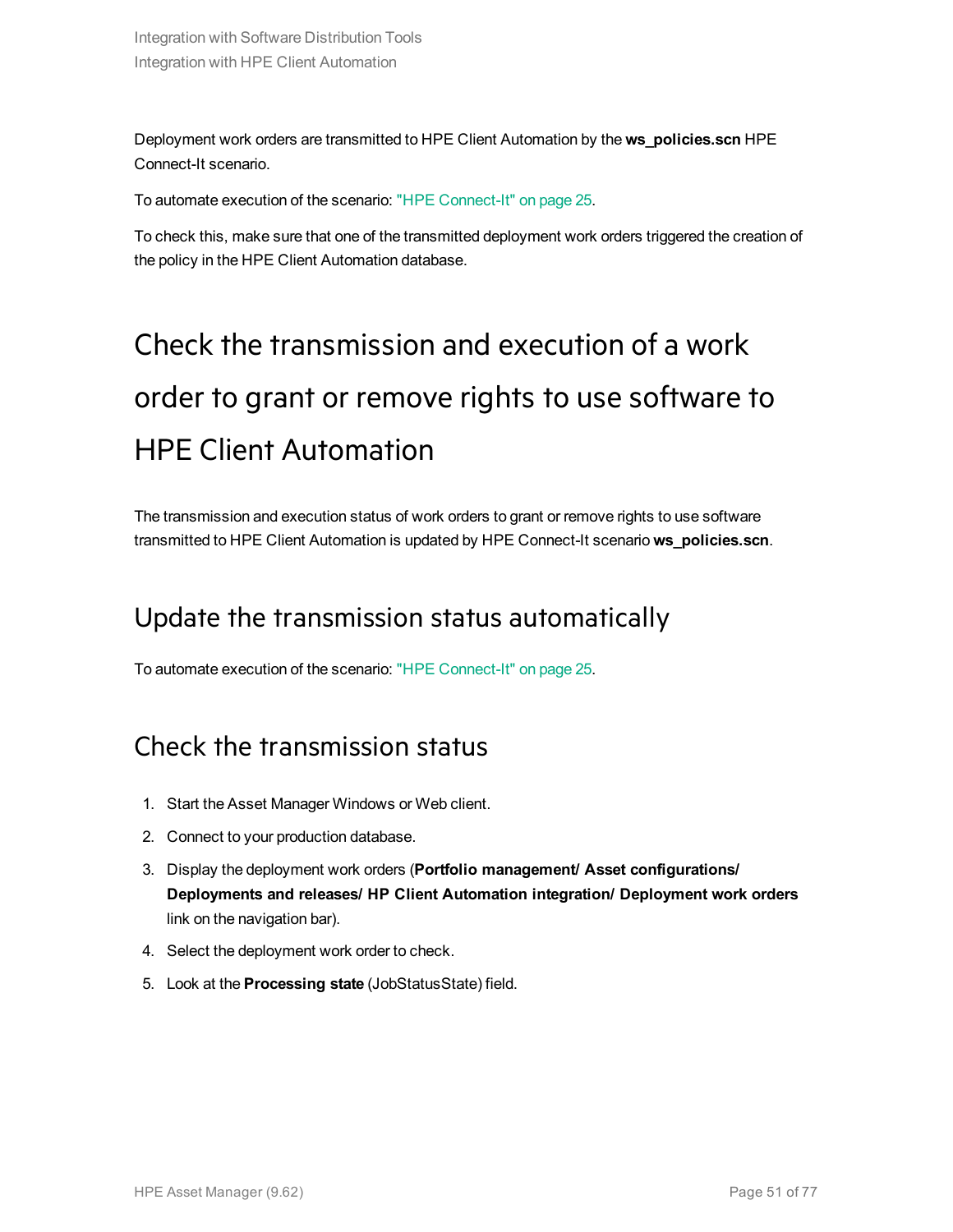## Integration with other software distribution tools

## Adapting the HPE Client Automation integration to another software distribution tool

#### **Table of Contents**

["Adapting](#page-51-0) the process" below "Adapting HPE Connect-It [scenarios"](#page-51-1) below "Adapting [Asset Manager](#page-52-0) Automated Process Manager modules" on the next page

## <span id="page-51-0"></span>Adapting the process

Examine the process described in section ["Deployment](#page-14-0) process" on page 15.

Determine which tools will be used in the process to perform the following tasks:

- Identify and inventory the computers
- Distribute the software

<span id="page-51-1"></span>Define the new process depending on the answers to these questions.

## Adapting HPE Connect-It scenarios

The transfer of information between the different tools used in the new process ( ["Adapting](#page-51-0) the process" [above](#page-51-0)) is handled by HPE Connect-It.

HPE Connect-It uses the scenarios described in section "HPE [Connect-It"](#page-24-0) on page 25.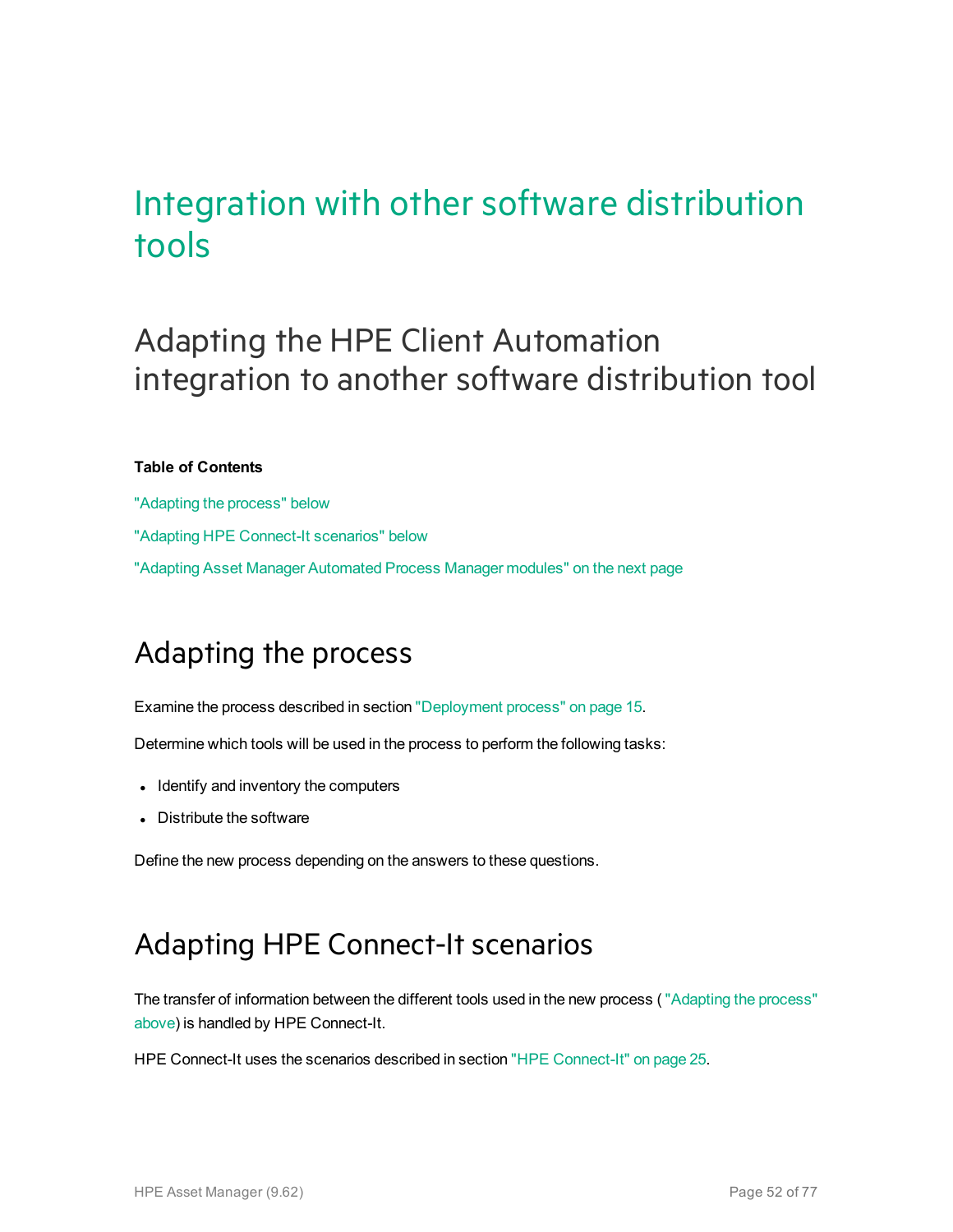Refer to the existing scenarios when creating the scenarios that are adapted to the tools to be used in the new process.

In these scenarios, replace the HPE Discovery and Dependency Mapping Inventory connector with connector(s) adapted to the tools that you will use for the new process.

These connectors, depending on the information that they will transfer, must point to the tables in the Asset Manager database that are listed in the ["Interactions](#page-18-0) between objects" on page 19 section.

<span id="page-52-0"></span>For all of these tables you can use the reconciliation key of your choosing.

# Adapting Asset Manager Automated Process Manager modules

Asset Manager Automated Process Manager is configured to automatically execute HPE Connect-It scenarios to import HPE Discovery and Dependency Mapping Inventory inventory data (if you use HPE Discovery and Dependency Mapping Inventory for the computer inventory).

If you modify the HPE Connect-It scenarios that are used in the software distribution process, check that the Asset Manager Automated Process Manager modules have been correctly adapted.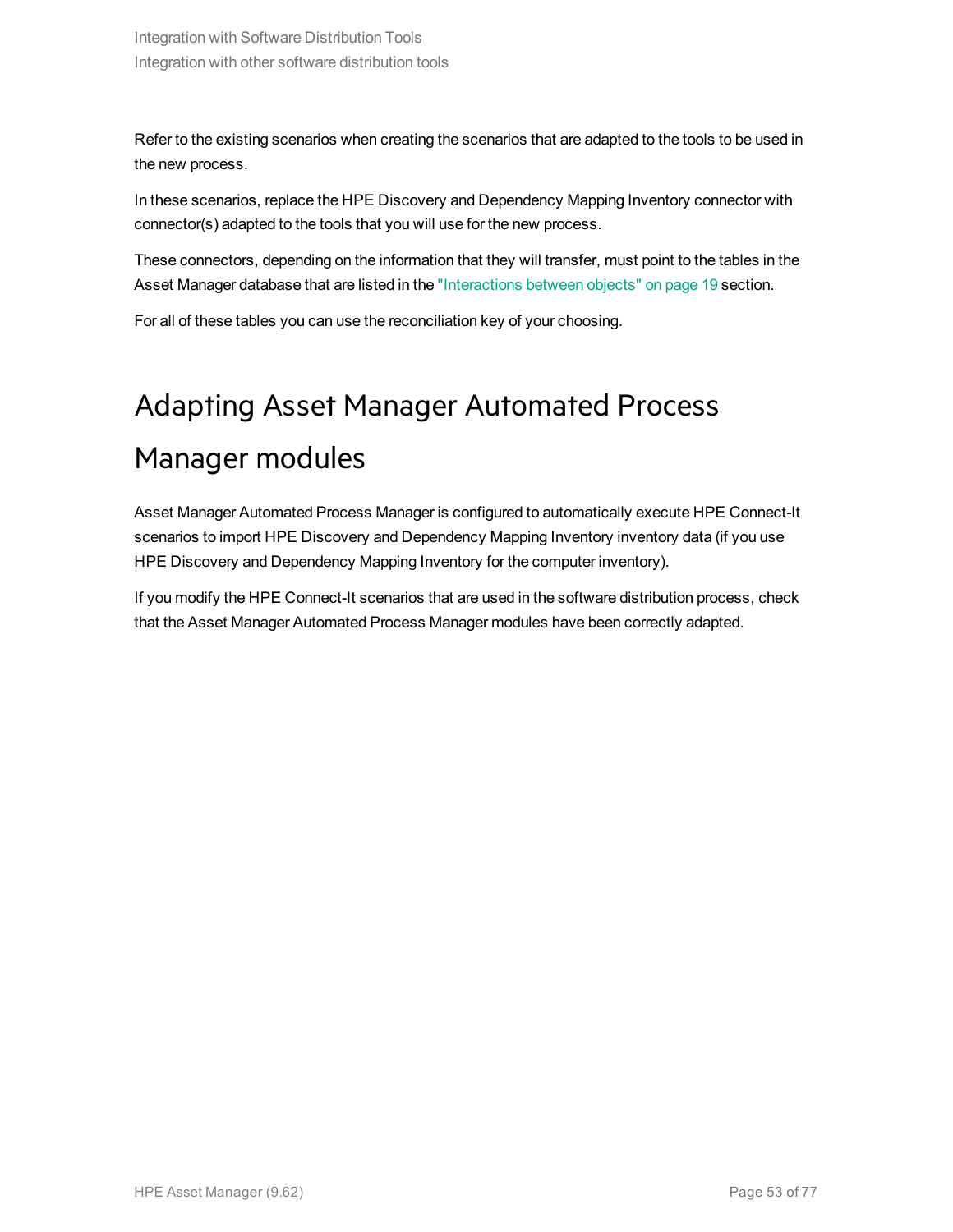# Appendices

## Glossary

#### **Table of Contents**

["Deployment](#page-54-0) work order (Job)" on the next page

"Table in the [Asset Manager](#page-54-1) database that describes these objects" on the next page ["Deployment](#page-54-2) task (Job)" on the next page

"Table in the [Asset Manager](#page-55-0) database that describes these objects" on page 56

"User account (User [account\)"](#page-55-1) on page 56

"Table in the [Asset Manager](#page-55-2) database that describes these objects" on page 56

["Characteristics](#page-55-3) of these objects in the Asset Manager database" on page 56

"Domain [\(Domain\)"](#page-55-4) on page 56

"Table in the [Asset Manager](#page-56-0) database that describes these objects" on page 57

["Characteristics](#page-56-1) of these objects in the Asset Manager database" on page 57

["Computer](#page-56-2) groups (Group of devices)" on page 57

"Table in the [Asset Manager](#page-57-0) database that describes these objects" on page 58

["Characteristics](#page-57-1) of these objects in the Asset Manager database" on page 58

"Media [\(Service\)"](#page-57-2) on page 58

"Table in the [Asset Manager](#page-57-3) database that describes these objects in the Asset Manager database" on [page](#page-57-3) 58

"Object [characteristics"](#page-58-0) on page 59

["Software](#page-58-1) package" on page 59

"Table in the [Asset Manager](#page-58-2) database that describes these objects" on page 59

["Characteristics](#page-58-3) of these objects in the Asset Manager database" on page 59

"Named [entitlement](#page-59-0) (Policy)" on page 60

"Table in the [Asset Manager](#page-59-1) database that describes these objects in the Asset Manager database" on [page](#page-59-1) 60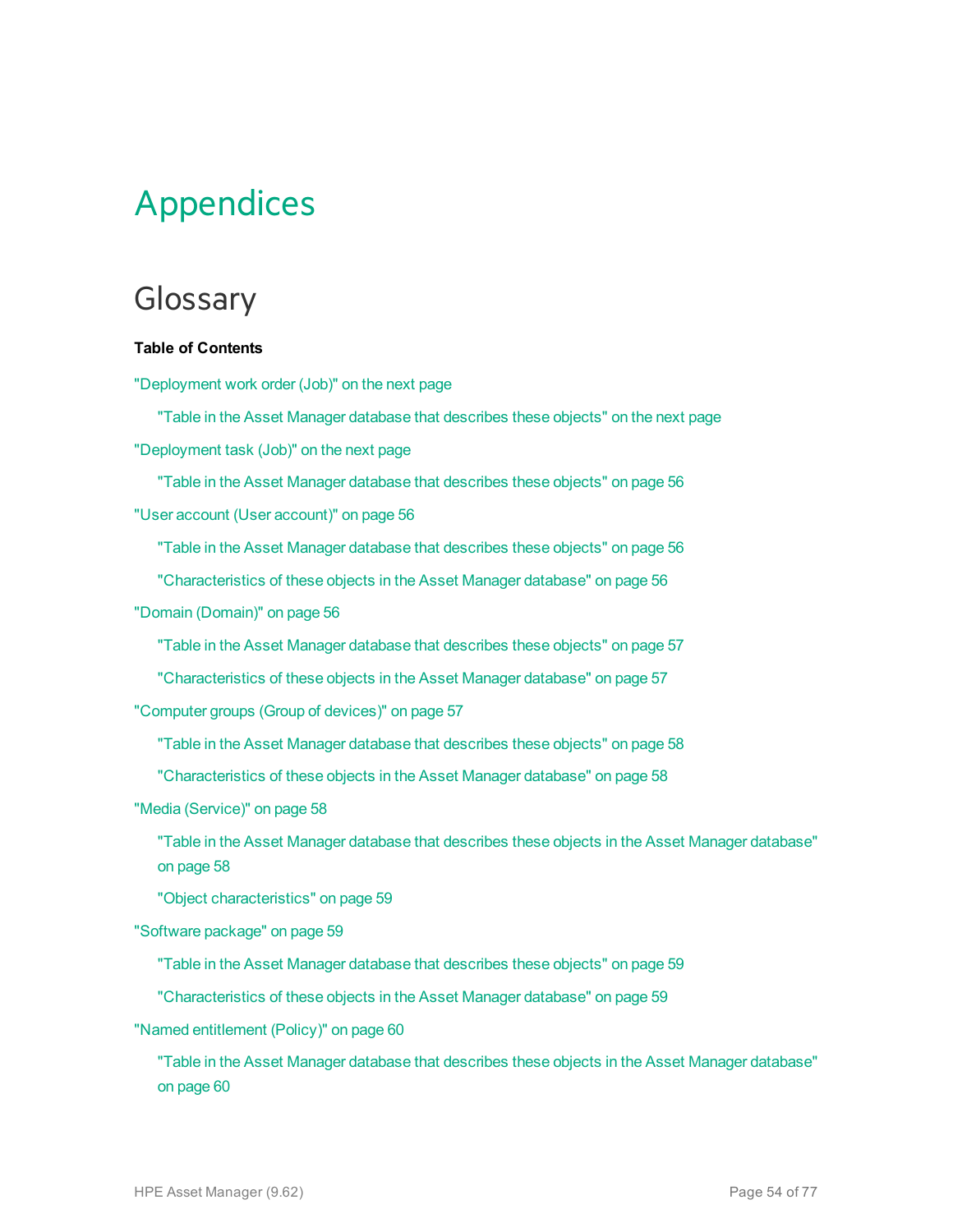Integration with Software Distribution Tools Appendices

#### "Object [characteristics"](#page-59-2) on page 60

<span id="page-54-0"></span>The glossary provides definitions of key terms used in the integration of Asset Manager with the software distribution and configuration management tools.

## Deployment work order (Job)

A deployment work order describes an operation whose execution will be handled by HPE Client Automation.

- Installing software
- Removing software
- Assigning rights to use software
- Removing rights to use software

Deployment work orders are created via wizards in the Asset Manager database, transmitted to HPE Client Automation via a HPE Connect-It scenario, and updated in the Asset Manager database via a HPE Connect-It scenario.

## <span id="page-54-1"></span>Table in the Asset Manager database that describes these objects

<span id="page-54-2"></span>**Work orders** (amWorkOrder)

## Deployment task (Job)

A deployment task completes the description of the deployment work orders by specifying the deployment target.

Deployment tasks are created via wizards in the Asset Manager database and updated in the Asset Manager database via a HPE Connect-It scenario.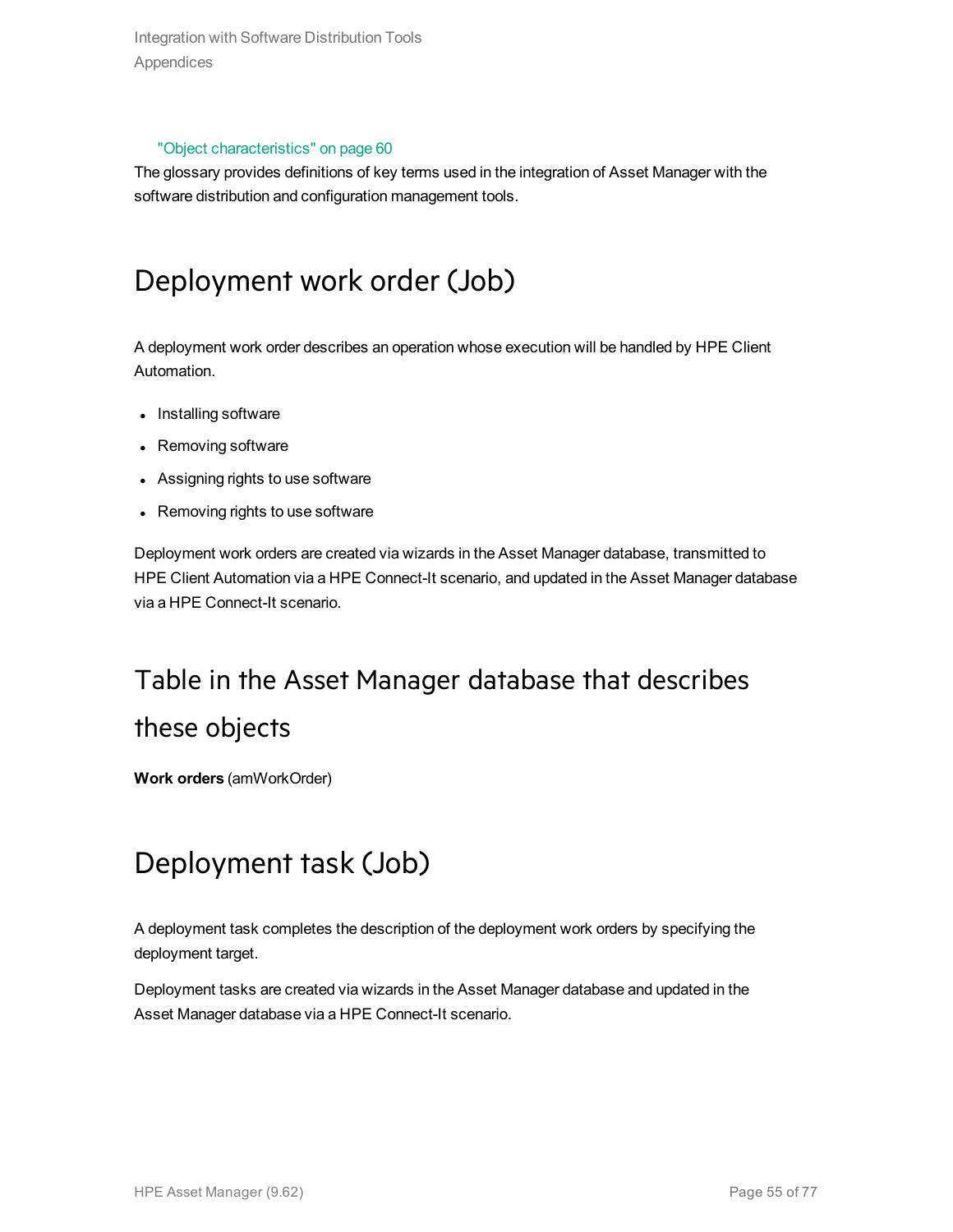## <span id="page-55-0"></span>Table in the Asset Manager database that describes these objects

<span id="page-55-1"></span>**Deployment tasks** (amCMTargetTask)

## User account (User account)

User accounts are defined in HPE Client Automation or the LDAP tree used by HPE Client Automation and are imported into the Asset Manager database using a HPE Connect-It scenario.

<span id="page-55-2"></span>LDAP accounts can be granted rights to use software via a named entitlement.

## Table in the Asset Manager database that describes these objects

<span id="page-55-3"></span>**Portfolio items** (amPortfolio)

## Characteristics of these objects in the Asset Manager database

Records in the **Portfolio items** (amPortfolio) table whose **External identifier** (ExtPfiId) field value is not empty and which are linked to a nature whose **User account** (bUserAccount) field is selected and linked to a user

## <span id="page-55-4"></span>Domain (Domain)

LDAP DNS domain.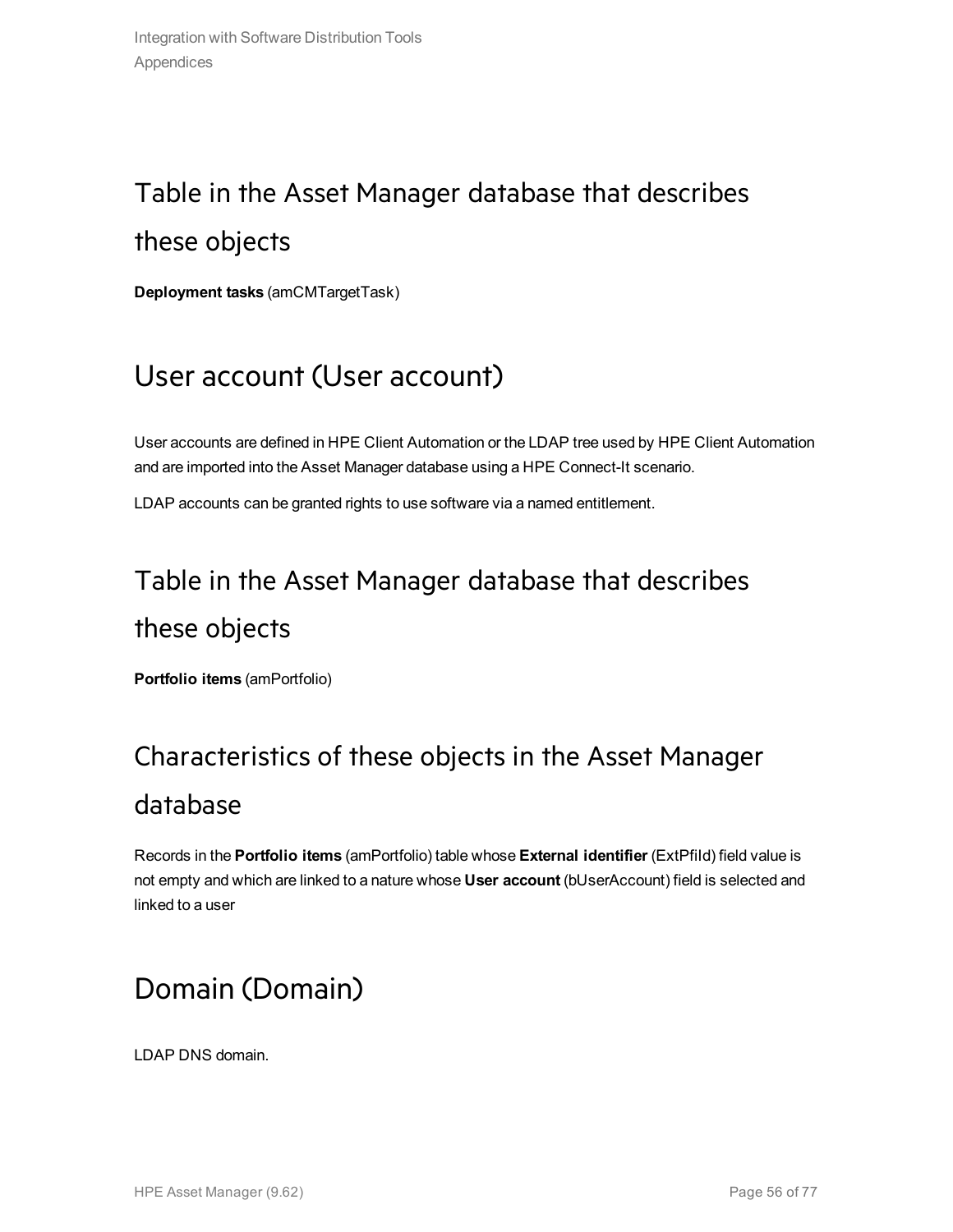Computers, user accounts and computer groups are organized hierarchically as a tree structure whose branches represent domains.

They can only belong to a single domain and are identified uniquely by their name and the list of parent domains (the domain hierarchy to which it is assigned).

<span id="page-56-0"></span>Domains are defined in HPE Client Automation and are imported into the Asset Manager database using a HPE Connect-It script.

## Table in the Asset Manager database that describes these objects

<span id="page-56-1"></span>**Computers** (amComputer) and **Portfolio items** (amPortfolio)

## Characteristics of these objects in the Asset Manager database

Records in the **Portfolio items** (amPortfolio) table whose **External identifier** (ExtPfiId) field value is not empty and which are linked to a nature whose **Type of equipment** (seCPUType) field equals **Domain**

## <span id="page-56-2"></span>Computer groups (Group of devices)

Set of computers or groups.

Groups are defined in HPE Client Automation and are imported into the Asset Manager database using a HPE Connect-It script.

Groups are used to filter computers when you create a deployment work order.

Computer groups can be granted rights to use software via a named entitlement.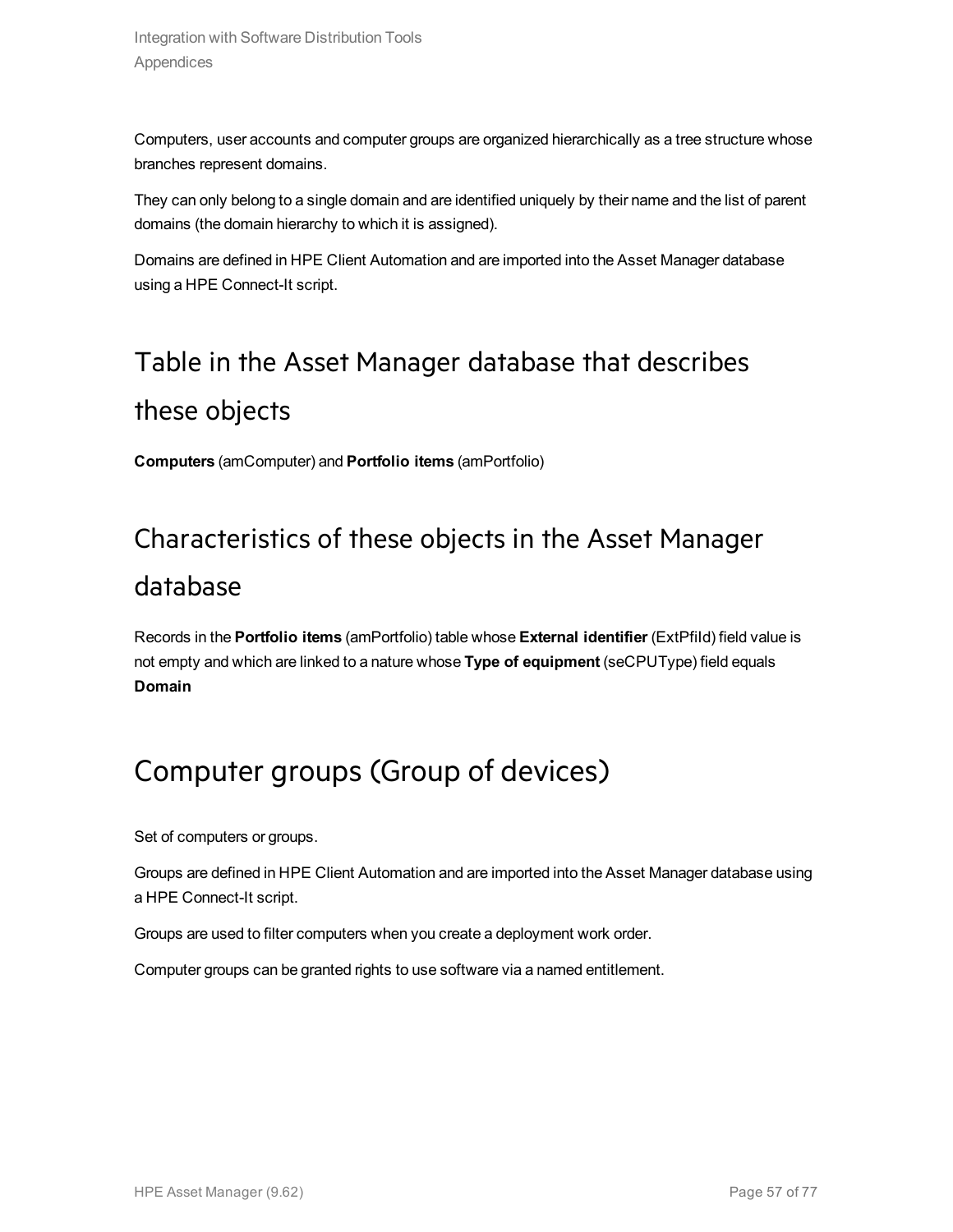## <span id="page-57-0"></span>Table in the Asset Manager database that describes these objects

<span id="page-57-1"></span>**Computers** (amComputer) and **Portfolio items** (amPortfolio)

## Characteristics of these objects in the Asset Manager database

Records in the **Portfolio items** (amPortfolio) table whose **External identifier** (ExtPfiId) field value is not empty and which are linked to a nature whose **Type of equipment** (seCPUType) field equals **Computer groups**

## <span id="page-57-2"></span>Media (Service)

Parameters and files required to install software. Media correspond to services defined in HPE Client Automation. They are imported into the Asset Manager database via a HPE Connect-It scenario. Media are grouped as **software packages**.

<span id="page-57-3"></span>Table in the Asset Manager database that describes these objects in the Asset Manager database

**Software installations or utilizations** (amSoftInstall) and **Portfolio items** (amPortfolio)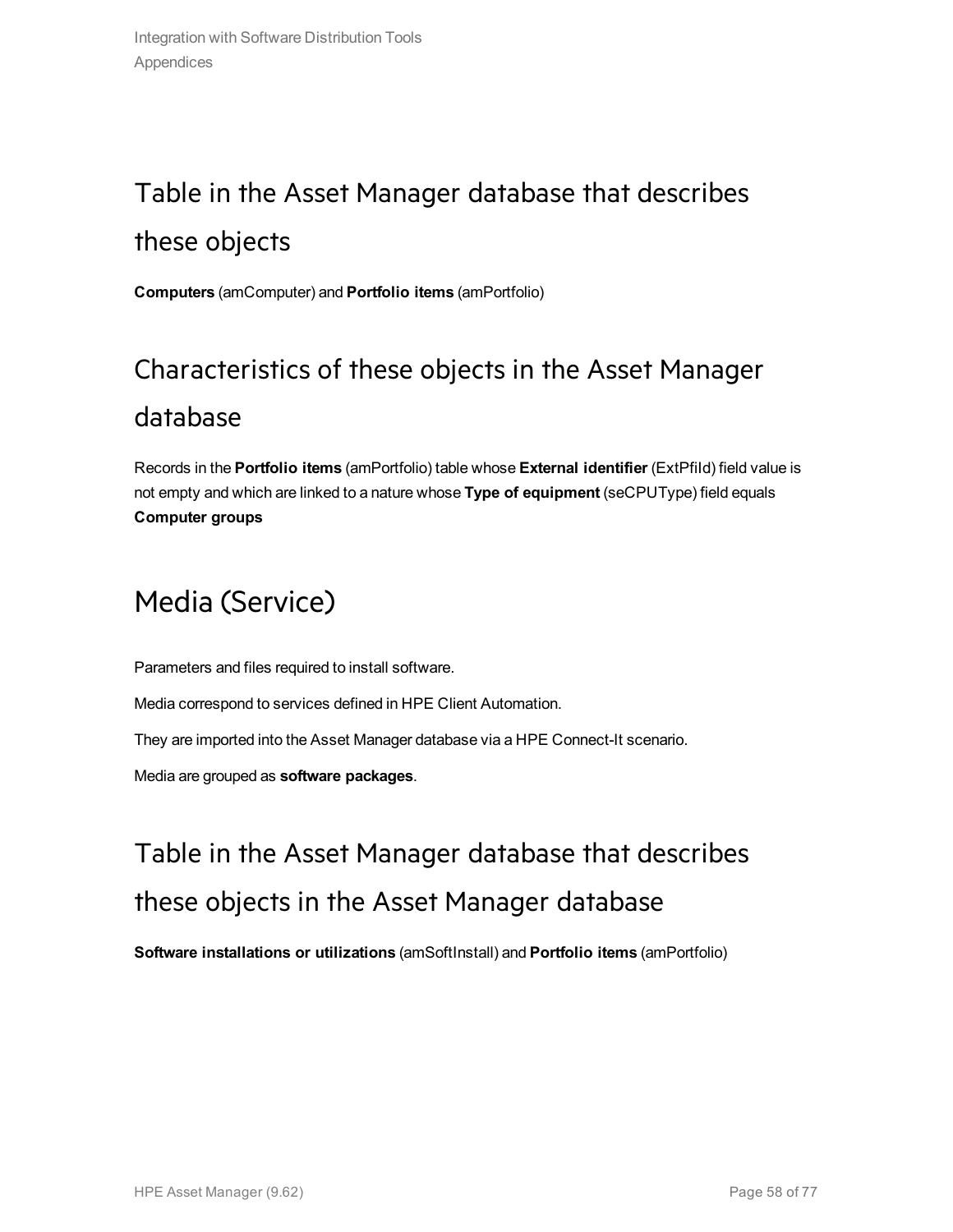## <span id="page-58-0"></span>Object characteristics

Records in the **Software installations or utilizations** (amSoftInstall) table linked to a nature whose **Media** (bSetUpMedia) check box is selected and which are linked to a model whose **Configuration management media** (bCMService) check box is selected.

## <span id="page-58-1"></span>Software package

Set of media.

A software package is used to group a set of media that references the same software entity.

Software packages are used to filter media when you create a deployment work order.

For example, the **MS Office** software package includes the **MS Word** and **MS Excel** components, etc. Software packages are defined in Asset Manager.

## <span id="page-58-2"></span>Table in the Asset Manager database that describes these objects

<span id="page-58-3"></span>**Requests** (amRequest)

## Characteristics of these objects in the Asset Manager database

To be considered a software package, the record in the request table must be populated as follows:

- <sup>l</sup> **Req. status** (seStatus): **Standard request**
- **Software package** (bSoftPackage) option selected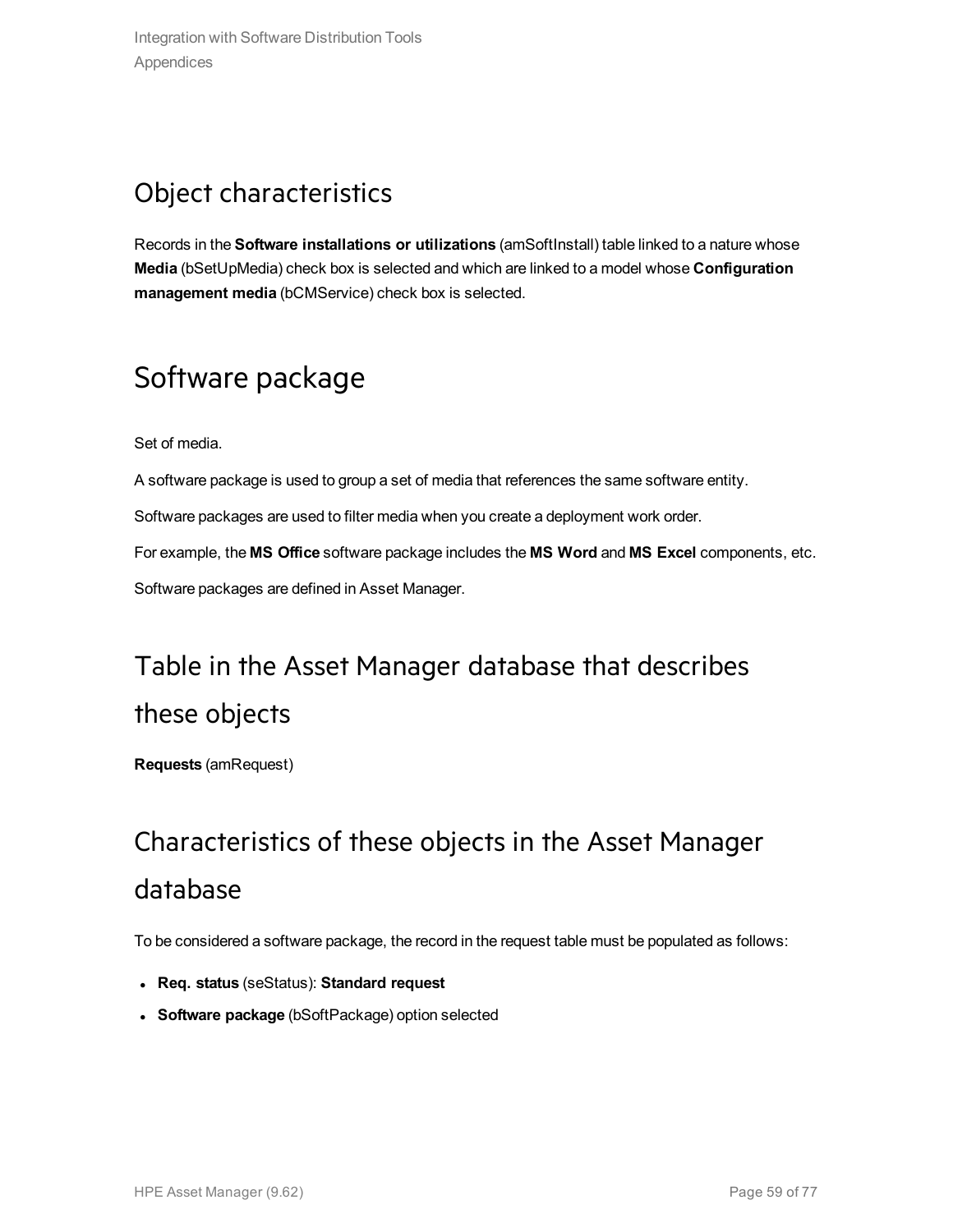## <span id="page-59-0"></span>Named entitlement (Policy)

Named entitlements let you assign media user rights to user accounts, computers, computer groups and domains.

These named entitlements are created via wizards that can also create deployment work orders in the Asset Manager database.

<span id="page-59-1"></span>Deployment work orders are transmitted to HPE Client Automation and updated in the Asset Manager database via HPE Connect-It scenarios.

## Table in the Asset Manager database that describes these objects in the Asset Manager database

<span id="page-59-2"></span>**Named entitlements** (amEntitlement)

## Object characteristics

Records in the **Named entitlements** (amEntitlement) table whose **Used for configuration management** (bAutomated) check box is selected.

## References

#### **Table of Contents**

"Menus, [navigation](#page-60-0) bar links and tabs" on the next page ["Toolbar](#page-65-0) icons" on page 66 ["Interface](#page-65-1) options" on page 66 ["Tables"](#page-66-0) on page 67 ["Dependencies](#page-67-0) between tables" on page 68 ["Itemized](#page-68-0) lists" on page 69 ["Calculated](#page-69-0) fields" on page 70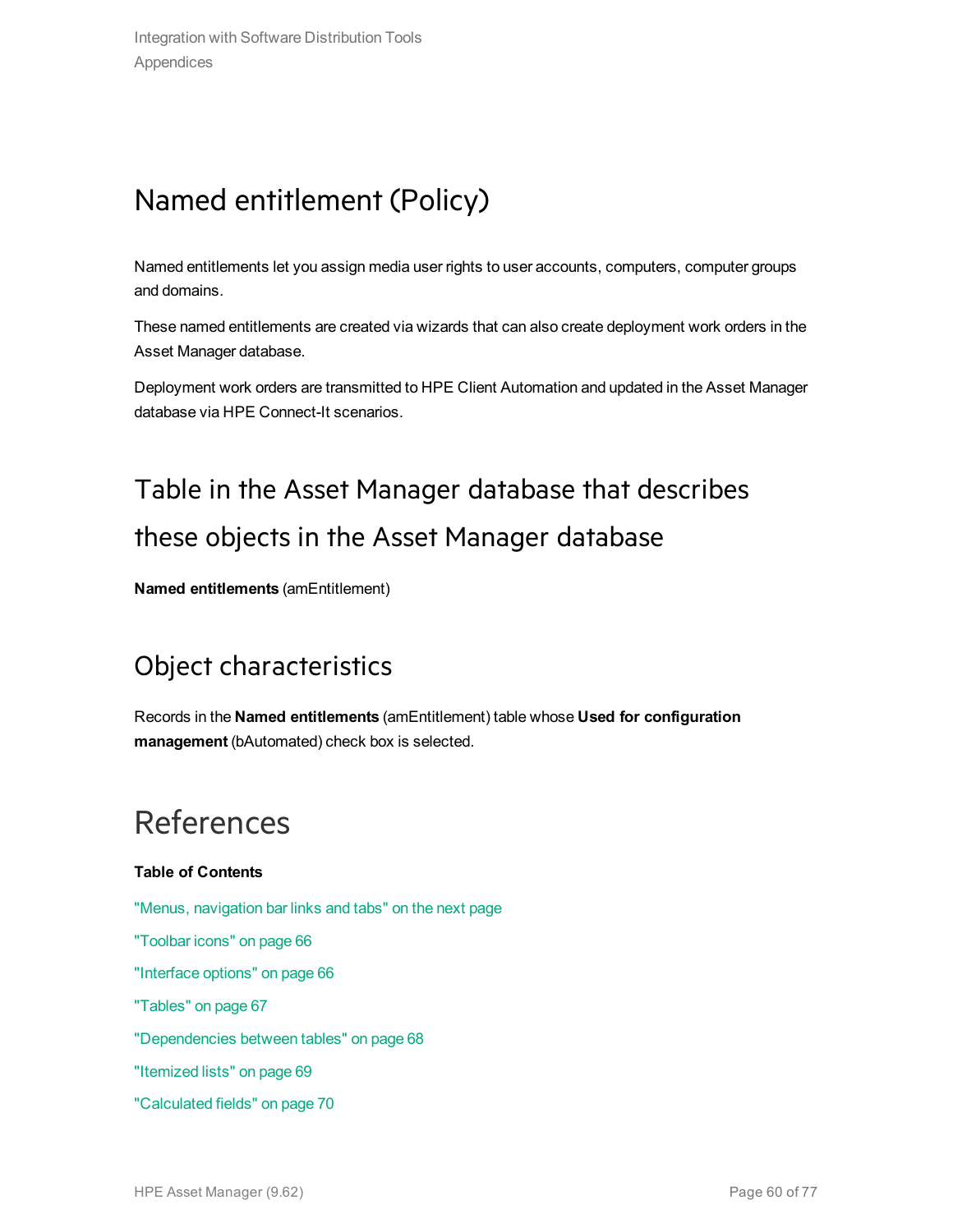Integration with Software Distribution Tools Appendices

["Counters"](#page-69-1) on page 70

"Actions and [wizards"](#page-70-0) on page 71

["Asset Manager](#page-71-0) Automated Process Manager modules" on page 72

"Integration with HPE Client [Automation"](#page-71-1) on page 72

"System data and [Line-of-business](#page-72-0) data" on page 73

["Reports"](#page-72-1) on page 73

["API"](#page-72-2) on page 73

"Integration with HPE Client [Automation"](#page-73-0) on page 74

["Views"](#page-73-1) on page 74

"Other [documentation"](#page-73-2) on page 74

<span id="page-60-0"></span>["Workflow](#page-74-0) schemes" on page 75

### Menus, navigation bar links and tabs

The data used for the Asset Manager integration with HPE Client Automation can be accessed using the following menus, tabs, links and fields:

| Sub-menu                                                                                             | Table the<br>menu gives<br>you access<br>to (label and<br>SQL name) | <b>Tabs</b><br>specifically<br>designed for<br>the Software<br>distribution and<br>Configuration<br>management<br>modules | <b>Relevant</b><br>fields or links<br>(outside of<br>the dedicated<br>tabs) | <b>Use</b>                                                                                                                                    | <b>Section</b><br>of this<br>guide to<br>consult |  |
|------------------------------------------------------------------------------------------------------|---------------------------------------------------------------------|---------------------------------------------------------------------------------------------------------------------------|-----------------------------------------------------------------------------|-----------------------------------------------------------------------------------------------------------------------------------------------|--------------------------------------------------|--|
| Portfolio management/ Asset configurations/ IT equipment/ IT equipment link on the<br>navigation bar |                                                                     |                                                                                                                           |                                                                             |                                                                                                                                               |                                                  |  |
| Computers                                                                                            | Computers<br>(amComputer)                                           | None                                                                                                                      | External<br>identifier<br>(ExtPfild)                                        | Used to reconcile<br>computers,<br>computer groups,<br>user accounts and<br>domains with the<br>software<br>distribution and<br>configuration | "How are<br>domains<br>imported?"<br>on page 37  |  |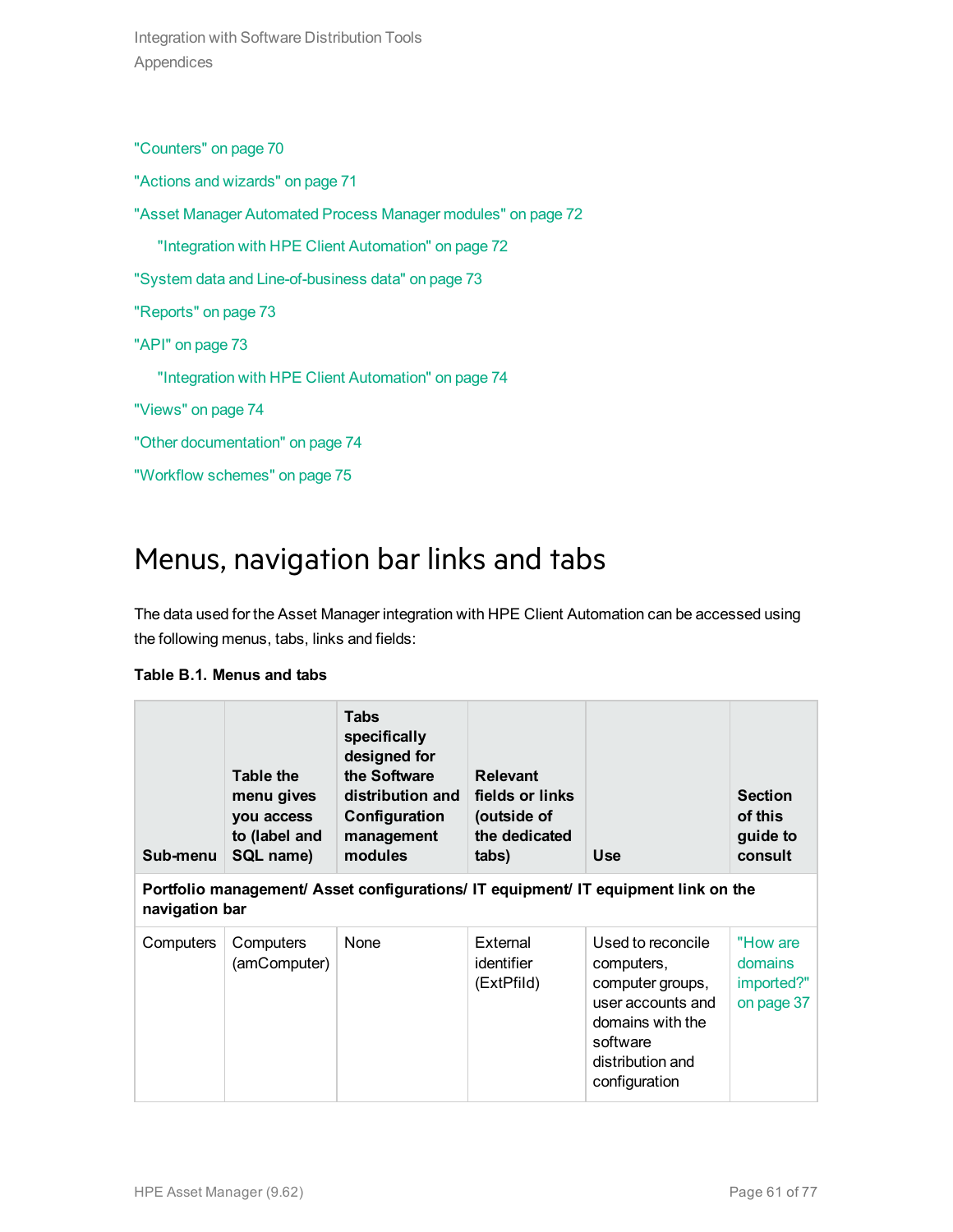| Sub-menu                                     | <b>Table the</b><br>menu gives<br>you access<br>to (label and<br>SQL name) | <b>Tabs</b><br>specifically<br>designed for<br>the Software<br>distribution and<br>Configuration<br>management<br>modules | <b>Relevant</b><br>fields or links<br>(outside of<br>the dedicated<br>tabs) | <b>Use</b>                                                                                                                                             | <b>Section</b><br>of this<br>guide to<br>consult |
|----------------------------------------------|----------------------------------------------------------------------------|---------------------------------------------------------------------------------------------------------------------------|-----------------------------------------------------------------------------|--------------------------------------------------------------------------------------------------------------------------------------------------------|--------------------------------------------------|
|                                              |                                                                            |                                                                                                                           |                                                                             | management tools                                                                                                                                       |                                                  |
| <b>Tools menu</b>                            |                                                                            |                                                                                                                           |                                                                             |                                                                                                                                                        |                                                  |
| Actions/<br>Edit                             | Actions<br>(amAction)                                                      | <b>Distribution</b>                                                                                                       | <b>Type</b><br>(seActionType)                                               | Consult and edit<br>the records in this<br>table.                                                                                                      | "Actions<br>and<br>wizards"<br>on page 71        |
| Actions/<br><name of<br="">action&gt;</name> | Does not<br>apply                                                          | Does not apply                                                                                                            | Does not apply                                                              | Proposes the<br>actions that are<br>either non-<br>contextual or<br>whose contexts<br>are active.<br>Enables you to<br>trigger the selected<br>action. | "Actions"<br>and<br>wizards"<br>on page 71       |
| <b>Administration menu</b>                   |                                                                            |                                                                                                                           |                                                                             |                                                                                                                                                        |                                                  |
| List of<br>screens                           | Does not<br>apply                                                          | Does not apply                                                                                                            | Does not apply                                                              | Enables you to<br>access tables that<br>are not accessible<br>using the main<br>menus.                                                                 |                                                  |
|                                              |                                                                            |                                                                                                                           |                                                                             | This task is<br>restricted to the<br>administrator<br>because such<br>tables usually do<br>not have to be<br>modified directly.                        |                                                  |

**Table B.2. Menus and tabs (for the integration with HPE Client Automation)**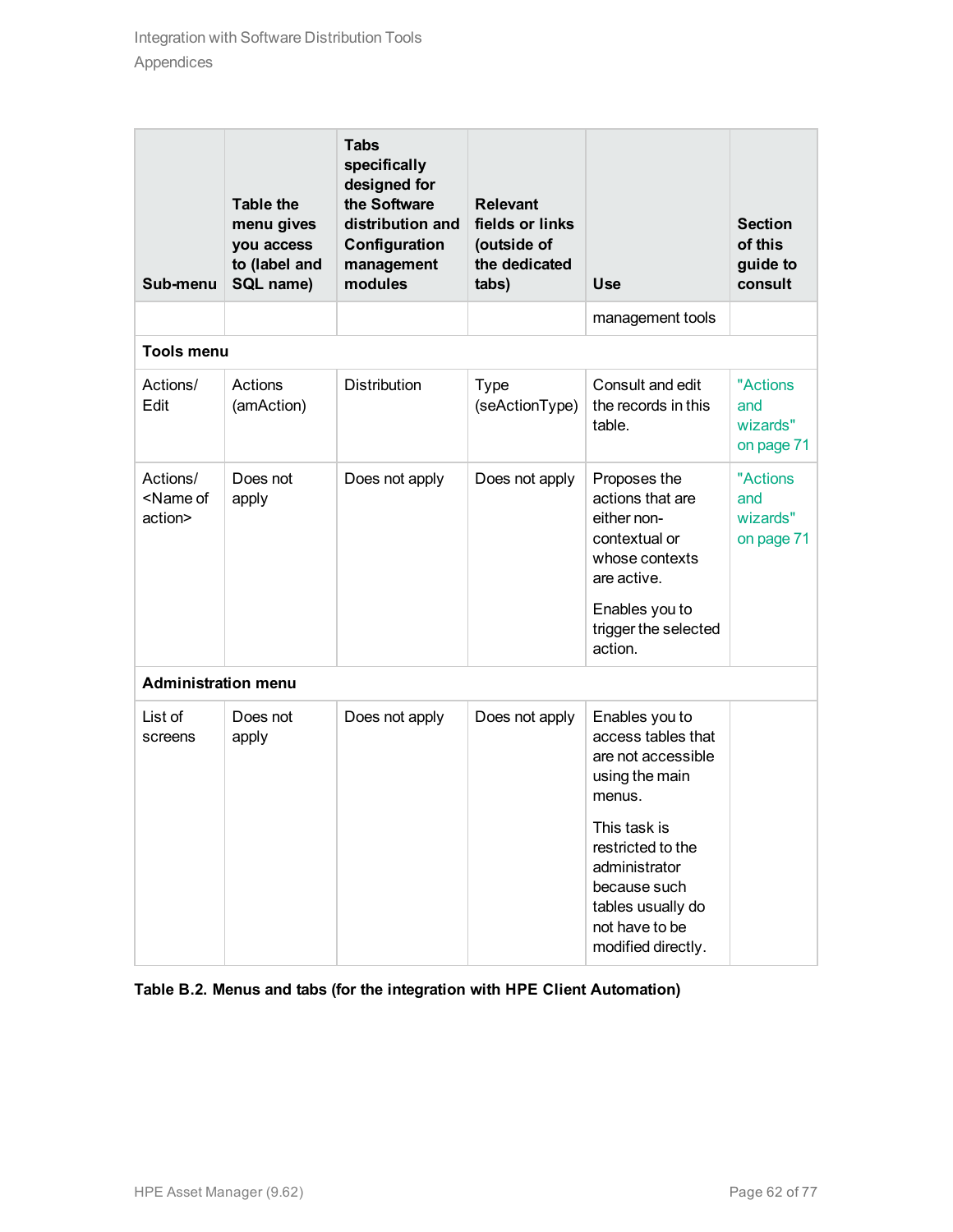| Sub-menu                                                                                       | <b>Table accessed</b><br>via the menu<br>(label and SQL<br>name) | <b>Tabs</b><br>dedicated<br>to the HP<br><b>CM</b><br>integratio<br>n module | <b>Relevant fields or</b><br>links (outside of<br>the dedicated tabs)                           | <b>Use</b>                                                                                                                                                                                                                              | <b>Section of</b><br>this guide to<br>consult                                                                  |
|------------------------------------------------------------------------------------------------|------------------------------------------------------------------|------------------------------------------------------------------------------|-------------------------------------------------------------------------------------------------|-----------------------------------------------------------------------------------------------------------------------------------------------------------------------------------------------------------------------------------------|----------------------------------------------------------------------------------------------------------------|
| File menu                                                                                      |                                                                  |                                                                              |                                                                                                 |                                                                                                                                                                                                                                         |                                                                                                                |
| Manage<br>modules                                                                              | Does not apply                                                   | Does not<br>apply                                                            | Does not apply                                                                                  | Enables you<br>to activate or<br>deactivate<br>the HP CM<br>integration<br>module if<br>permitted by<br>your license<br>file.<br>This is the<br>menu to use<br>if you can't<br>see the<br>following<br>menus in<br>your<br>application. | "Installing<br><b>Asset Manage</b><br>r" on page 21                                                            |
| Asset lifecycle/ Infrastructure management/ Portfolio management link on the navigation<br>bar |                                                                  |                                                                              |                                                                                                 |                                                                                                                                                                                                                                         |                                                                                                                |
| Portfolio<br>items                                                                             | Portfolio items<br>(amPortfolio)                                 | None                                                                         | <b>External identifier</b><br>(ExtPfild)                                                        | Identifier<br>used to<br>identify the<br>portfolio item<br>in a third-<br>party<br>software<br>application                                                                                                                              |                                                                                                                |
| Portfolio management/ Asset configurations link on the navigation bar                          |                                                                  |                                                                              |                                                                                                 |                                                                                                                                                                                                                                         |                                                                                                                |
| <b>Natures</b>                                                                                 | <b>Natures</b><br>(amNature)                                     | None                                                                         | Type of<br>equipment<br>(seCPUType)<br>User account<br>(bUserAccount)<br>Media<br>(bSetUpMedia) | Is used to<br>create<br>natures that<br>are used to<br>identify<br>portfolio<br>items that are<br>computer                                                                                                                              | "Computer<br>groups" on<br>page 36<br>"Domains"<br>on page 37<br>"User<br>$\bullet$<br>accounts"<br>on page 34 |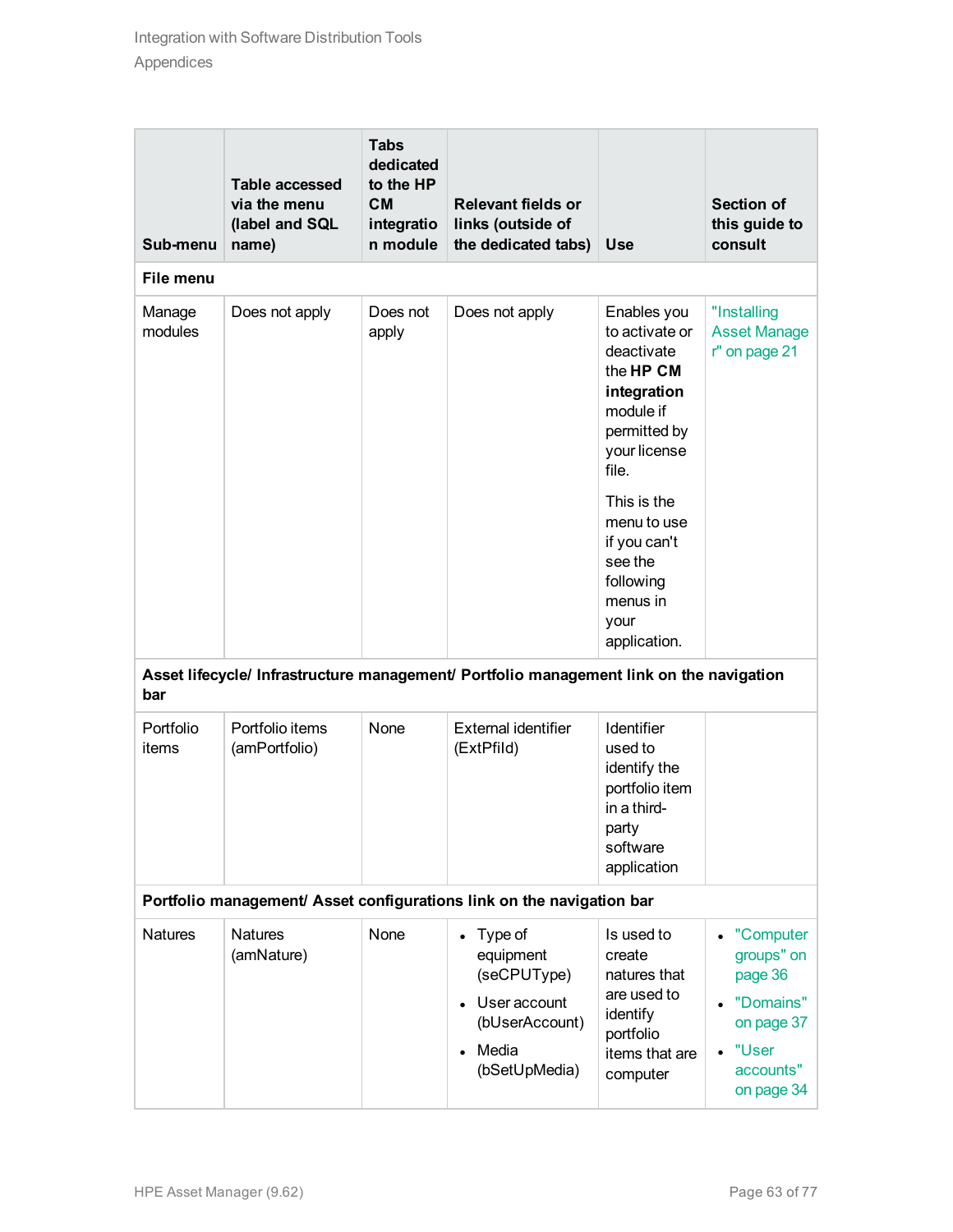| Sub-menu                                                                                                | <b>Table accessed</b><br>via the menu<br>(label and SQL<br>name)           | <b>Tabs</b><br>dedicated<br>to the HP<br><b>CM</b><br>integratio<br>n module | <b>Relevant fields or</b><br>links (outside of<br>the dedicated tabs)                                                                                                                             | <b>Use</b>                                                                                                                                    | <b>Section of</b><br>this guide to<br>consult                                                                        |
|---------------------------------------------------------------------------------------------------------|----------------------------------------------------------------------------|------------------------------------------------------------------------------|---------------------------------------------------------------------------------------------------------------------------------------------------------------------------------------------------|-----------------------------------------------------------------------------------------------------------------------------------------------|----------------------------------------------------------------------------------------------------------------------|
|                                                                                                         |                                                                            |                                                                              |                                                                                                                                                                                                   | groups,<br>domains,<br>user<br>accounts and<br>media.                                                                                         | "Media" on<br>page 38                                                                                                |
| <b>Models</b>                                                                                           | <b>Models</b><br>(amModel)                                                 | None                                                                         | Configuration<br>management media<br>(bCMService)                                                                                                                                                 | Is used to<br>distinguish<br>media that<br>are managed<br>in the<br>Asset Manag<br>er integration<br>with<br><b>HPE Client</b><br>Automation. | "Media" on<br>page 38                                                                                                |
| Portfolio management/ Asset configurations/ IT equipment/ Computer groups link on the<br>navigation bar |                                                                            |                                                                              |                                                                                                                                                                                                   |                                                                                                                                               |                                                                                                                      |
| Computer<br>groups                                                                                      | <b>Client-Resource</b><br>Relationships<br>table<br>(amClientResour<br>ce) | None                                                                         | Update in progress<br>(bUpdate)                                                                                                                                                                   |                                                                                                                                               |                                                                                                                      |
| Organization management/ Operations link on the navigation bar                                          |                                                                            |                                                                              |                                                                                                                                                                                                   |                                                                                                                                               |                                                                                                                      |
| Internal<br>requests                                                                                    | <b>Request lines</b><br>(amReqLine)                                        | None                                                                         | • Software<br>package<br>(UsedCanInstal<br>$\mathbf{D}$<br>Media<br>(UsedMedia)<br>Named<br>$\bullet$<br>entitlement<br>(UsedEntitleme<br>nt)<br>Add or remove<br>software<br>(bAutomatedJo<br>b) | Used to<br>select the<br>media,<br>software<br>package and<br>named<br>entitlement to<br>install,<br>remove,<br>grant or<br>remove.           | "Add or<br>remove<br>software,<br>grant or<br>remove the<br>right to use a<br>software<br>application"<br>on page 41 |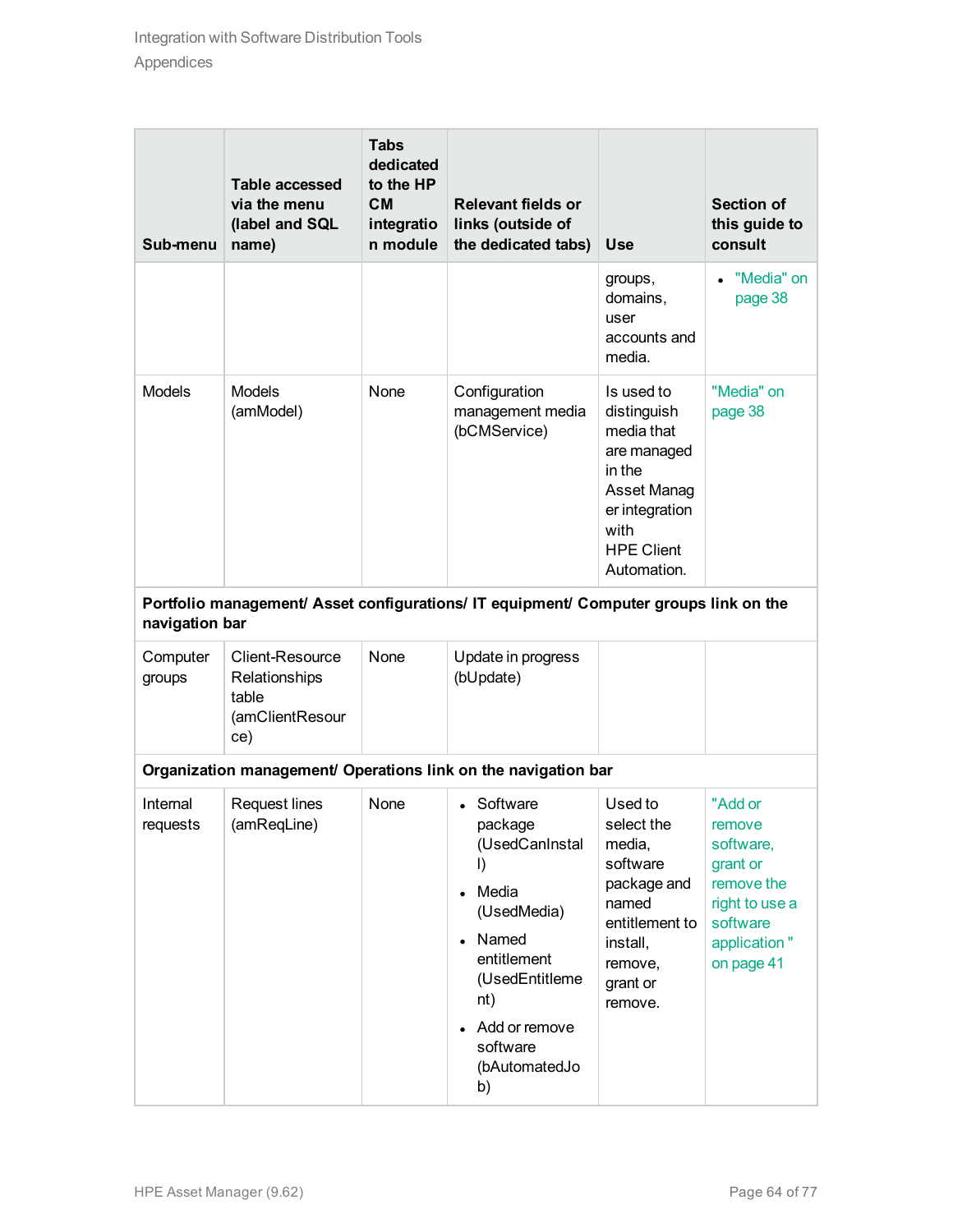| Sub-menu             | <b>Table accessed</b><br>via the menu<br>(label and SQL<br>name) | <b>Tabs</b><br>dedicated<br>to the HP<br><b>CM</b><br>integratio<br>n module | <b>Relevant fields or</b><br>links (outside of<br>the dedicated tabs)                                                                                                                       | <b>Use</b>                                                                                                                                                                                       | <b>Section of</b><br>this guide to<br>consult                                                                        |
|----------------------|------------------------------------------------------------------|------------------------------------------------------------------------------|---------------------------------------------------------------------------------------------------------------------------------------------------------------------------------------------|--------------------------------------------------------------------------------------------------------------------------------------------------------------------------------------------------|----------------------------------------------------------------------------------------------------------------------|
| Internal<br>requests | Requests<br>(amRequest)                                          | None                                                                         | Software package<br>(bSoftPackage)                                                                                                                                                          | Used to<br>identify<br>standard<br>requests that<br>correspond to<br>a software<br>package                                                                                                       | "Add or<br>remove<br>software" on<br>page 42                                                                         |
|                      | Automation integration link on the navigation bar                |                                                                              | Portfolio management/ Asset configurations/ Deployments and releases/ HP Client                                                                                                             |                                                                                                                                                                                                  |                                                                                                                      |
| Media                | Software<br>installations or<br>utilizations<br>(amSoftInstall)  | None                                                                         | • Software<br>package<br>(CanInstall)<br>• Automatic<br>deployment<br>(bAutomaticDpl<br>mt)<br>Available media<br>(bAvailableMedi<br>a)<br>Mandatory<br>deployment<br>(bMandatoryDpl<br>mt) | Software<br>package that<br>the media is<br>part of.                                                                                                                                             | "Media" on<br>page 38                                                                                                |
| Deployme<br>nt tasks | Deployment tasks<br>(amCMTargetTas<br>k)                         | All                                                                          | All                                                                                                                                                                                         | Tasks that<br>are created<br>when you<br>create a<br>software<br>installation or<br>removal<br>request, or<br>when you<br>request that<br>rights to use<br>software be<br>granted or<br>removed. | "Add or<br>remove<br>software,<br>grant or<br>remove the<br>right to use a<br>software<br>application"<br>on page 41 |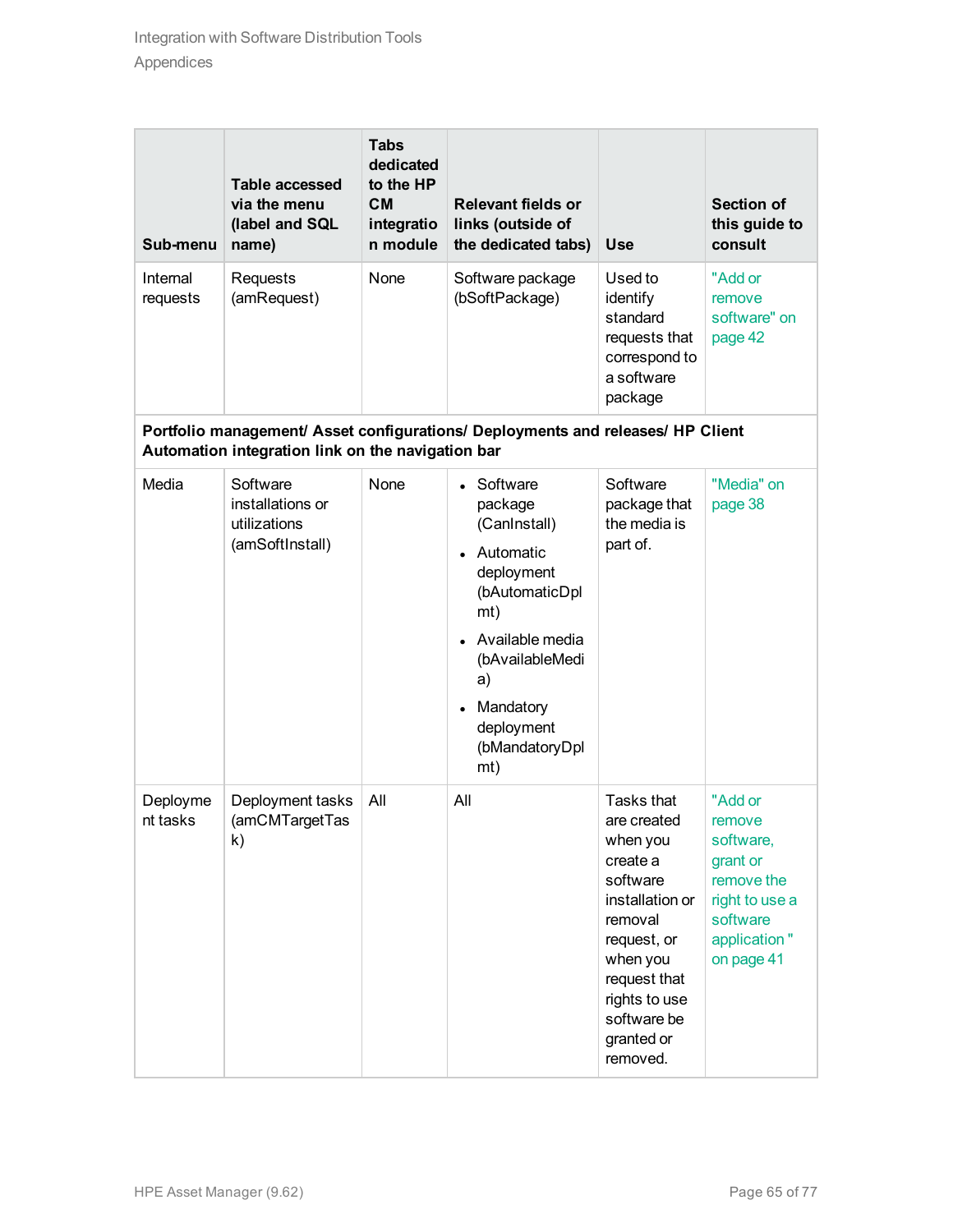| Sub-menu                      | Table accessed<br>via the menu<br>(label and SQL<br>name) | <b>Tabs</b><br>dedicated<br>to the HP<br><b>CM</b><br>integratio<br>n module | <b>Relevant fields or</b><br>links (outside of<br>the dedicated tabs)                                                                     | <b>Use</b>                                                                                                                                                                                             | <b>Section of</b><br>this guide to<br>consult                                                                        |
|-------------------------------|-----------------------------------------------------------|------------------------------------------------------------------------------|-------------------------------------------------------------------------------------------------------------------------------------------|--------------------------------------------------------------------------------------------------------------------------------------------------------------------------------------------------------|----------------------------------------------------------------------------------------------------------------------|
| Named<br>entitlemen<br>ts     | Named<br>entitlements<br>(amEntitlement)                  | None                                                                         | • Used for<br>configuration<br>management<br>(bAutomated)<br>$\bullet$ Media<br>(UsedMedia)<br>• Authorization<br>(seAutoPriority)        | Used to<br>specify<br>details about<br>the named<br>entitlements<br>defined for<br>configuration<br>management                                                                                         | "Grant or<br>remove the<br>rights to use a<br>software<br>application"<br>on page 46                                 |
| Deployme<br>nt work<br>orders | Work orders<br>(amWorkOrder)                              | None                                                                         | Deployment ID<br>(AutomationID)<br>Information<br>about the<br>deployment<br>(AutoStatusMs<br>g)<br>Computer group<br>(AutoTempGrou<br>p) | Work orders<br>that are<br>created when<br>you create a<br>software<br>installation or<br>removal<br>request, or<br>when you<br>request that<br>rights to use<br>software be<br>granted or<br>removed. | "Add or<br>remove<br>software,<br>grant or<br>remove the<br>right to use a<br>software<br>application"<br>on page 41 |

## <span id="page-65-0"></span>Toolbar icons

<span id="page-65-1"></span>No toolbar icons are available for the integration of Asset Manager with HPE Client Automation.

## Interface options

No interface options are available for the integration of Asset Manager with HPE Client Automation.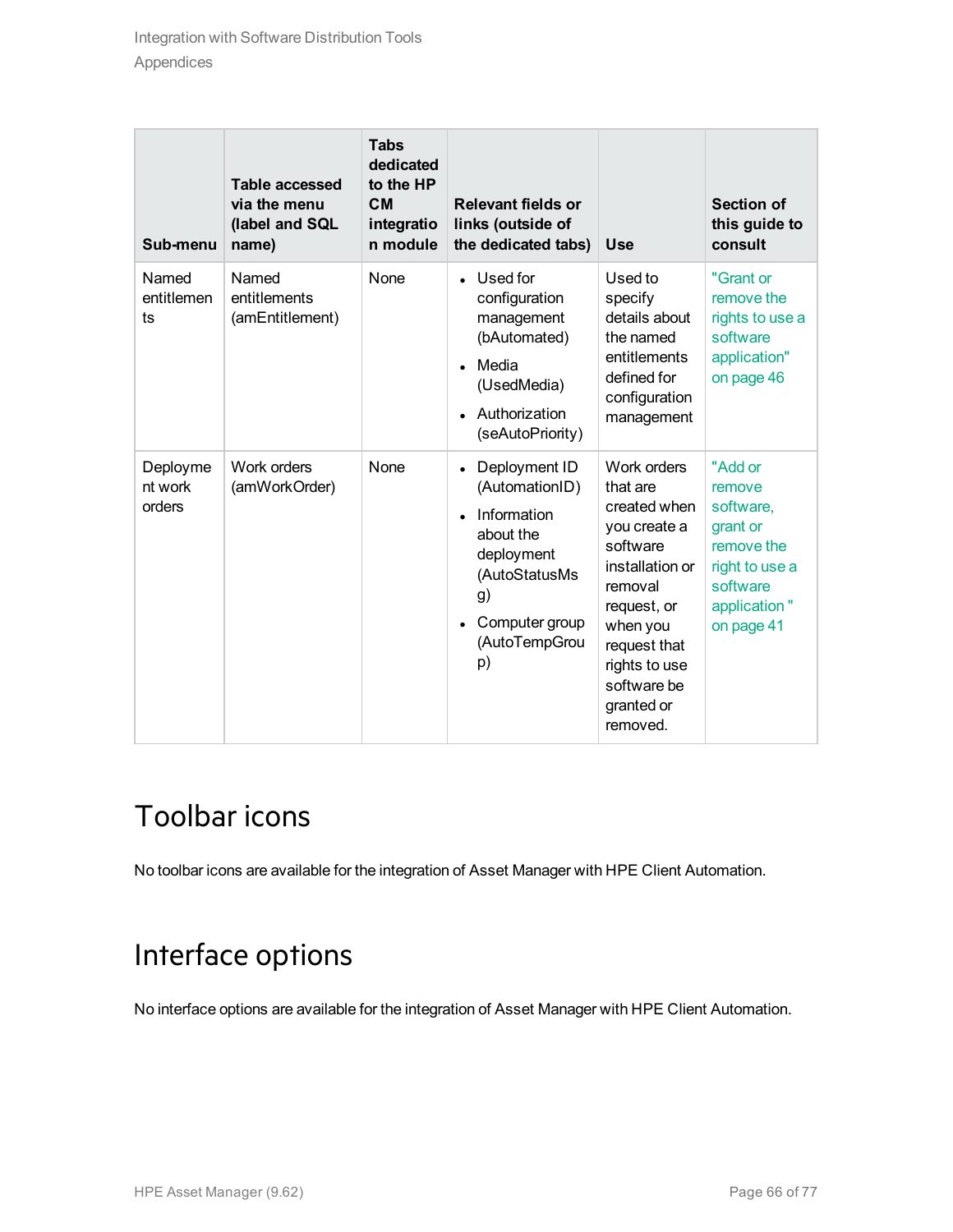## <span id="page-66-0"></span>Tables

The following tables are linked to the integration of Asset Manager with HPE Client Automation:

#### **Table B.3. Tables**

| Label of the<br>table                                                                     | SQL name of the<br>table | Link on the navigation bar used<br>to access the table                                                                            | Section of this guide<br>to consult                                                                                              |  |  |  |
|-------------------------------------------------------------------------------------------|--------------------------|-----------------------------------------------------------------------------------------------------------------------------------|----------------------------------------------------------------------------------------------------------------------------------|--|--|--|
| Tables specifically linked to the integration of Asset Manager with HPE Client Automation |                          |                                                                                                                                   |                                                                                                                                  |  |  |  |
| Deployment<br>tasks                                                                       | amCMTargetTask           | Portfolio management/ Asset<br>configurations/ Deployments and<br>releases/ HP Client Automation<br>integration/ Deployment tasks | "Add or remove<br>software, grant or<br>remove the right to use a<br>software application " on<br>page 41                        |  |  |  |
|                                                                                           |                          | Tables indirectly linked to the integration of Asset Manager with HPE Client Automation                                           |                                                                                                                                  |  |  |  |
| <b>Natures</b>                                                                            | amNature                 | Portfolio management/ Asset<br>configurations/ Natures                                                                            | • "Computer groups"<br>on page 36<br>"Domains" on page<br>37<br>"User accounts" on<br>$\bullet$<br>page 34<br>"Media" on page 38 |  |  |  |
| Software<br>installations<br>or<br>utilizations                                           | amSoftInstall            | Portfolio management/ Asset<br>configurations/ Deployments and<br>releases/ Software installation<br>media                        | "Media" on page 38                                                                                                               |  |  |  |
| Portfolio<br>items                                                                        | amPortfolio              | Asset lifecycle/ Infrastructure<br>management/ Portfolio items                                                                    |                                                                                                                                  |  |  |  |
| <b>Models</b>                                                                             | amModel                  | Portfolio management/ Asset<br>configurations/ Models                                                                             | "Media" on page 38                                                                                                               |  |  |  |
| Client-<br>resource<br>relationships                                                      | amClientResource         | Portfolio management/ Asset<br>configurations/ IT equipment/<br>Computer groups                                                   |                                                                                                                                  |  |  |  |
| Request<br>lines                                                                          | amReqLine                | Organization management/<br>Operations/ Internal requests                                                                         | "Add or remove<br>software, grant or<br>remove the right to use a<br>software application " on                                   |  |  |  |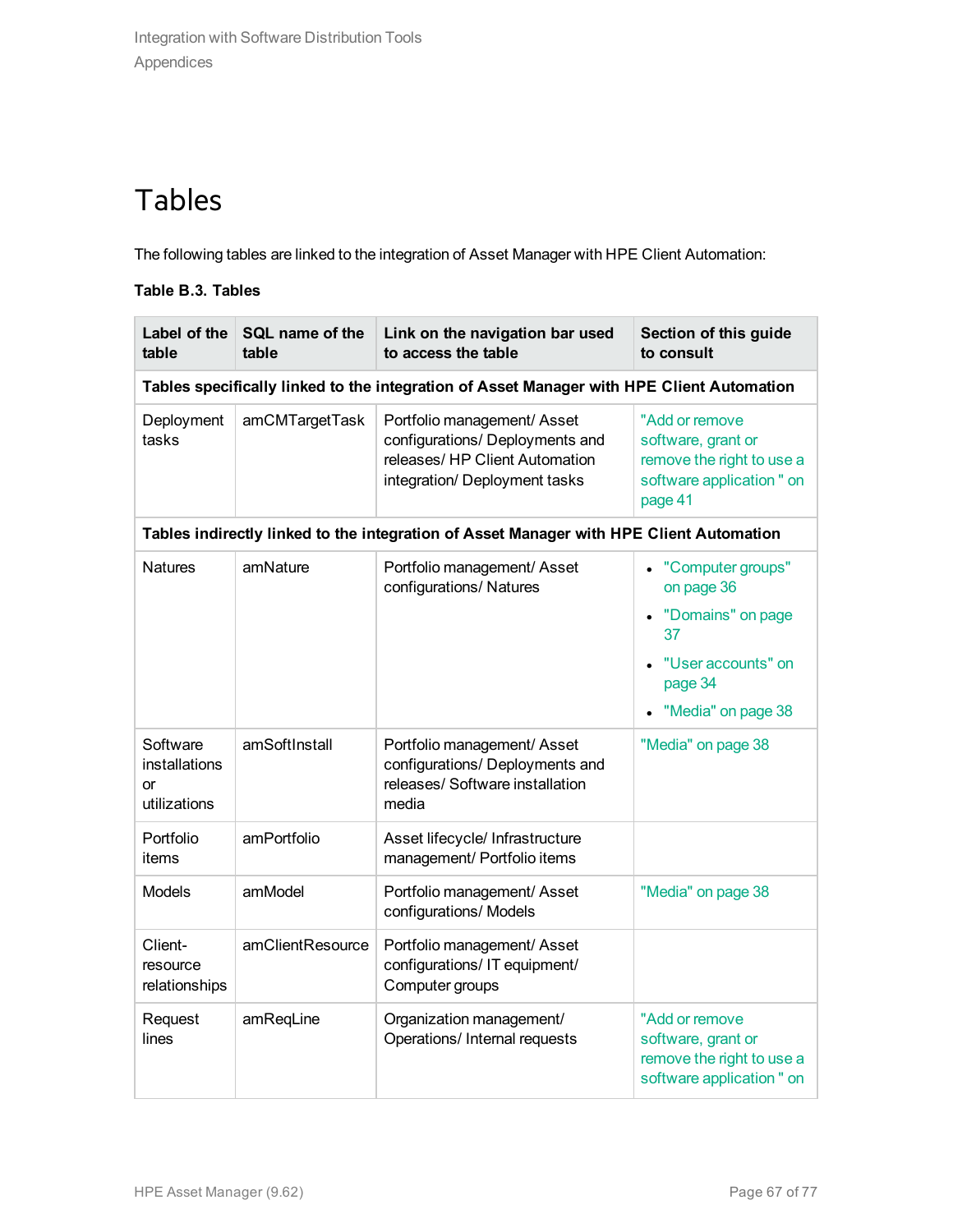| Label of the<br>table | SQL name of the<br>table | Link on the navigation bar used<br>to access the table                                                                                  | Section of this guide<br>to consult                                                                        |
|-----------------------|--------------------------|-----------------------------------------------------------------------------------------------------------------------------------------|------------------------------------------------------------------------------------------------------------|
|                       |                          |                                                                                                                                         | page 41                                                                                                    |
| Requests              | amRequest                | Organization management/<br>Operations/ Internal requests                                                                               | "Add or remove"<br>software" on page 42                                                                    |
| Named<br>entitlements | amEntitlement            | Portfolio management/ Asset<br>configurations/ Deployments and<br>releases/ HP Client Automation<br>integration/ Named entitlements     | "Grant or remove the<br>rights to use a software<br>application" on page 46                                |
| Work orders           | amWorkOrder              | Portfolio management/ Asset<br>configurations/ Deployments and<br>releases/ HP Client Automation<br>integration/ Deployment work orders | "Add or remove"<br>software, grant or<br>remove the right to use a<br>software application " on<br>page 41 |

### <span id="page-67-0"></span>Dependencies between tables

The integration of Asset Manager with HPE Client Automation requires some tables in the Asset Manager database. There are links between these tables. Because of these links, you will find it useful to populate these tables in a certain, defined order.

The order that we propose below is not mandatory: Asset Manager enables you to create missing records in linked tables whenever it is necessary.

The matrix below indicates the recommended order in which you should create your records. It also explains which dependant tables you need to populate.

Secondary tables that are directly linked to the integration of Asset Manager with HPE Client Automation have been excluded. These tables are automatically populated when you create records in one of the main tables.

| Table B.4. Dependencies between tables |
|----------------------------------------|
|----------------------------------------|

| Table (label and SQL name)                | Tables to populate beforehand (label and SQL name) |
|-------------------------------------------|----------------------------------------------------|
| <b>Repository</b>                         |                                                    |
| Locations (amLocation)                    |                                                    |
| Employees and departments<br>(amEmplDept) |                                                    |
| Natures (amNature)                        | Portfolio guide, chapter References, section       |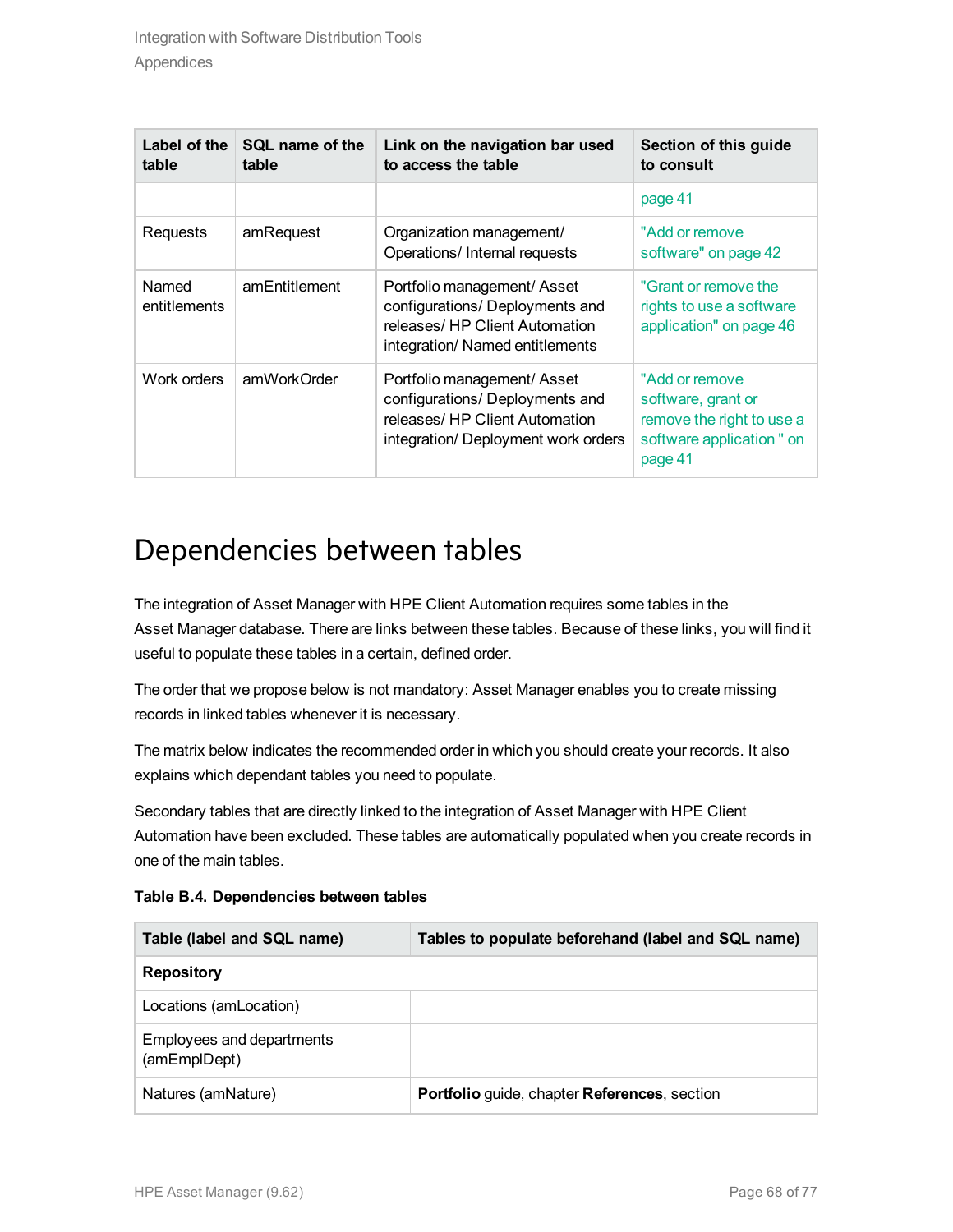| Table (label and SQL name)                                | Tables to populate beforehand (label and SQL name)                                         |
|-----------------------------------------------------------|--------------------------------------------------------------------------------------------|
|                                                           | Dependencies between tables                                                                |
| Models (amModel)                                          | <b>Portfolio</b> guide, chapter <b>References</b> , section<br>Dependencies between tables |
| Computers (amComputer)                                    | Portfolio guide, chapter References, section<br>Dependencies between tables                |
| Portfolio items (amPortfolio)                             | Portfolio guide, chapter References, section<br>Dependencies between tables                |
| Software installations or utilizations<br>(amSoftInstall) | Software assets guide, chapter References, section<br>Dependencies between tables          |
| Client-Resource Relationships table<br>(amClientResource) | Computers (amComputer)                                                                     |
| Requests (amRequest)                                      | Software installations or utilizations (amSoftInstall)                                     |
| Request lines (amReqLine)                                 | • Requests (amRequest)                                                                     |
| Named entitlements (amEntitlement)                        | • Computers (amComputer)                                                                   |
|                                                           | Portfolio items (amPortfolio)                                                              |
| Deployment of tasks                                       |                                                                                            |
| Work orders (amWorkOrder)                                 | Models (amModel)                                                                           |
| Deployment tasks (amCMTargetTask)                         | • Computers (amComputer)<br>Work orders (amWorkOrder)                                      |

## <span id="page-68-0"></span>Itemized lists

Certain fields can be populated by selecting their values from a list. These lists are called itemized lists.

You can access the **Itemized lists** table (amItemizedList) using the **Administration/ System/ Itemized lists** link on the navigation bar.

The integration of Asset Manager with HPE Client Automation uses the following itemized lists:

**Table B.5. Itemized lists (integration with HPE Client Automation)**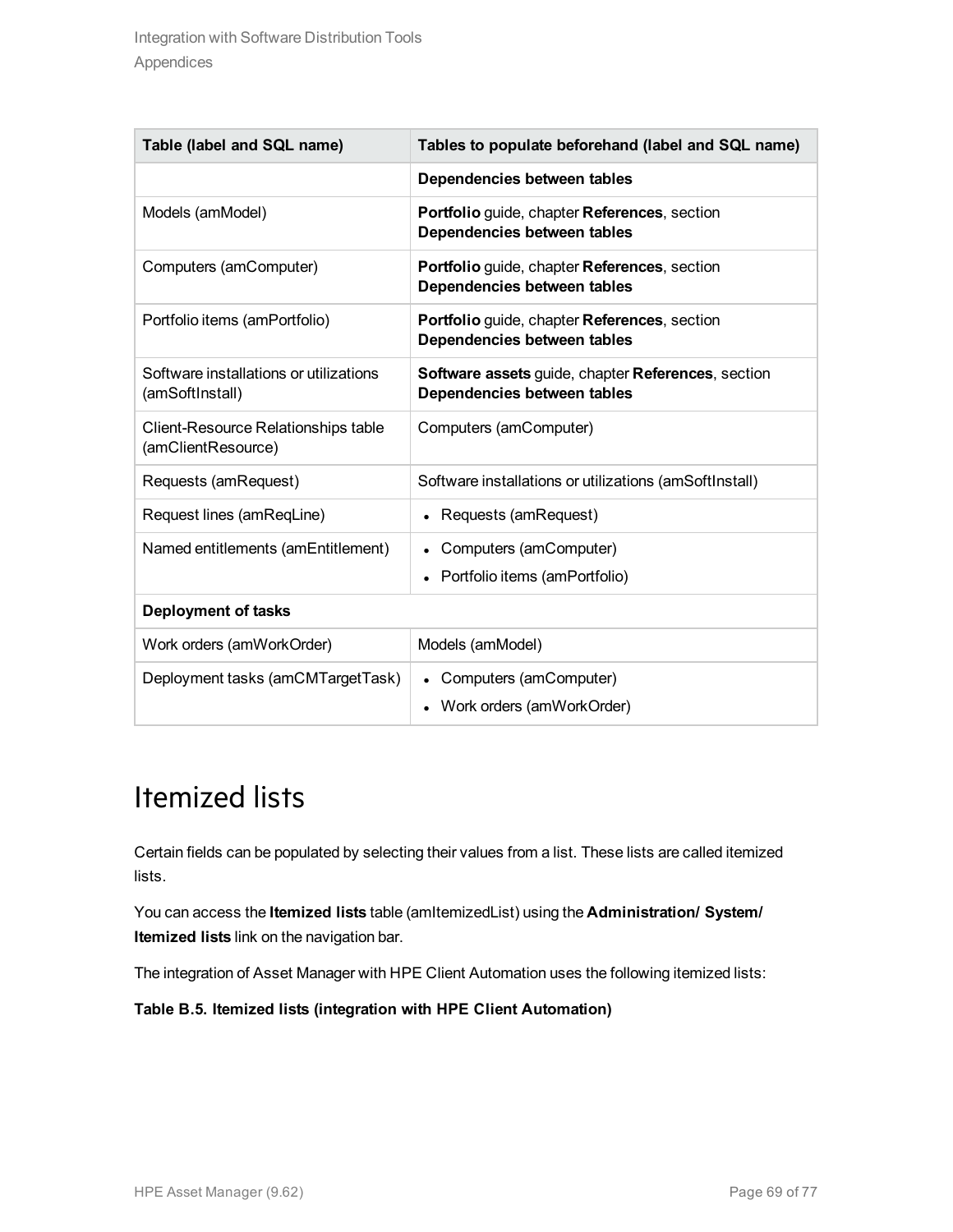| Identifier of the itemized list | Field populated from the<br>itemized list (label and SQL<br>name) | Table in which the field is<br>found (label and SQL<br>name) |
|---------------------------------|-------------------------------------------------------------------|--------------------------------------------------------------|
| amCMTargetTaskJobStatusCode     | <b>Execution result</b><br>(JobStatusCode)                        | Deployment tasks<br>(amCMTargetTask)                         |
| amCMTargetTaskJobStatusState    | Processing status<br>(JobStatusState)                             | Deployment tasks<br>(amCMTargetTask)                         |

<span id="page-69-0"></span>For more information on using itemized lists, refer to the **Advanced use** guide, chapter **Itemized lists**.

## Calculated fields

The integration of Asset Manager with HPE Client Automation uses certain calculated fields.

These calculated fields are used in the default values of certain fields.

You can access the **Calculated fields** (amCalcField) table using the **Administration/ System/ Calculated fields** link on the navigation bar.

The following calculated fields are directly linked to HPE Client Automation:

#### **Table B.6. Calculated fields (integration with HPE Client Automation)**

| <b>Title</b><br>(TextLabel) of<br>the calculated<br>field | SQL name of the calculated<br>field | Label and SQL<br>name of the field<br>that uses the<br>calculated field | <b>Use</b>                                                                               |
|-----------------------------------------------------------|-------------------------------------|-------------------------------------------------------------------------|------------------------------------------------------------------------------------------|
| The service has<br>sufficient<br>license rights           | OVCMServiceHasEnoughLicense         | Portfolio items<br>(amPortfolio)                                        | This calculated field is<br>displayed on the<br>portfolio item's Verify<br>license page. |

### <span id="page-69-1"></span>**Counters**

The integration of Asset Manager with HPE Client Automation does not use any counter.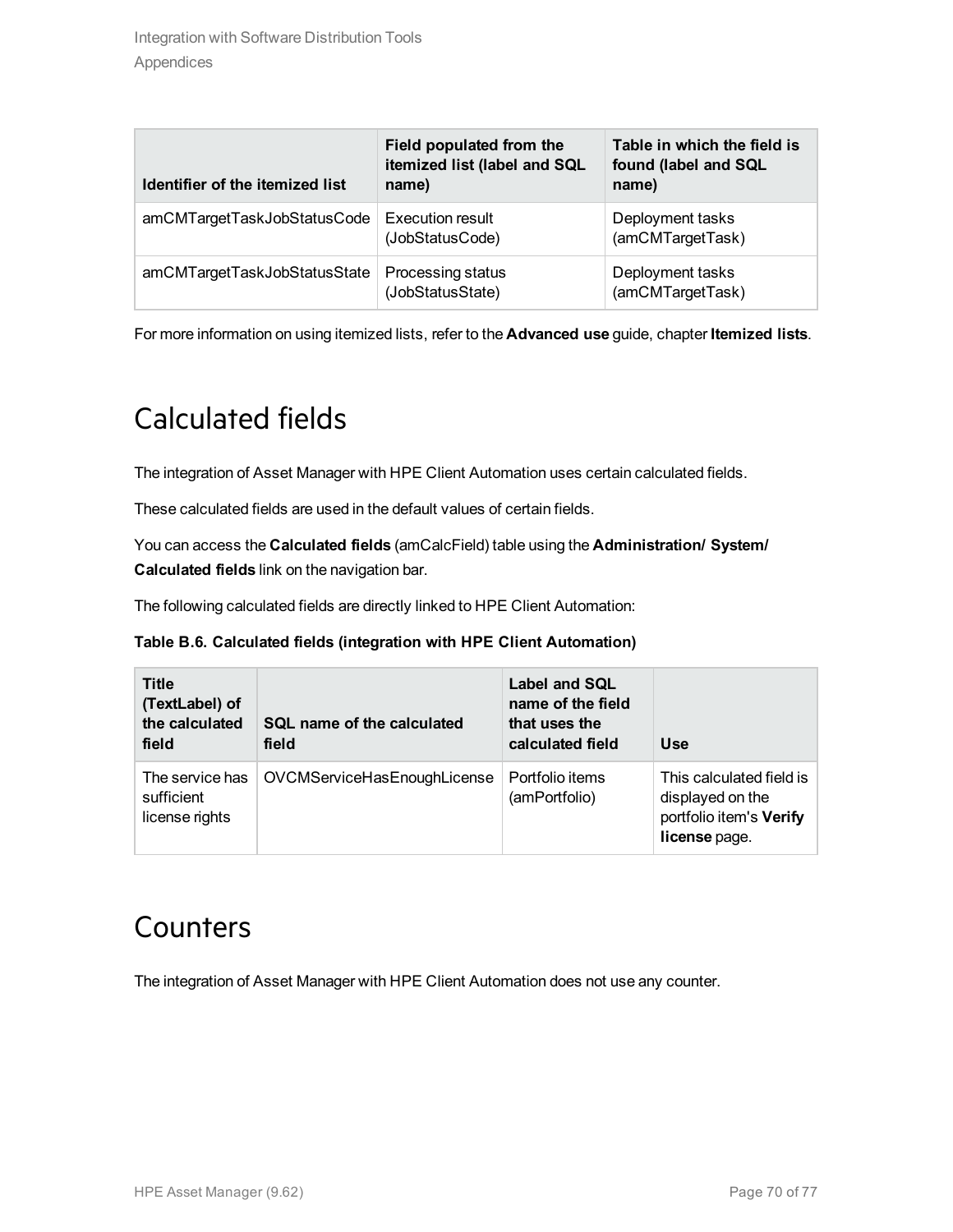## <span id="page-70-0"></span>Actions and wizards

The integration of Asset Manager with HPE Client Automation uses actions to automate common tasks.

You can access the **Actions** table (amAction) using the **Administration/ Actions** link on the navigation bar.

For more information on using actions, refer to the **Advanced use** guide, chapter **Actions**.

For more information on script writing, refer to the **Advanced use** guide, chapter **Scripts**.

For more information on using APIs, refer to the **Programmer's reference** guide, chapter **Using the API**.

You can easily filter the actions linked to the Asset Manager integration with HPE Client Automation by using a simple filter on the **Domain** field: Search for the **/Portfolio management/IT/Deployments and releases/HP Configuration Management integration/** value.

The actions that are directly linked to the Asset Manager integration with HPE Client Automation and that are described in this guide are as follows:

#### **Table B.7. Actions and wizards**

| Name of<br>action                                    | SQL name of the action          | <b>Type</b><br><b>of</b><br>action | <b>Context of</b><br>the action<br>(SQL name<br>of the table) | <b>Section of</b><br>this guide to<br>consult                                        |
|------------------------------------------------------|---------------------------------|------------------------------------|---------------------------------------------------------------|--------------------------------------------------------------------------------------|
| Delete named<br>entitlement                          | sysOVCMContextRemoveEntitlement | Wizard                             | amEntitlement                                                 | "Remove<br>rights to use<br>software" on<br>page 47                                  |
| Create or<br>delete a named<br>entitlement           | sysOVCMEntitlement              | Wizard                             | (No table)                                                    | "Grant or<br>remove the<br>rights to use a<br>software<br>application" on<br>page 46 |
| Add or remove<br>software<br>to/from IT<br>equipment | sysOVCMGeneric                  | Wizard                             | (No table)                                                    | "Remove<br>software from<br>a computer"<br>on page 45                                |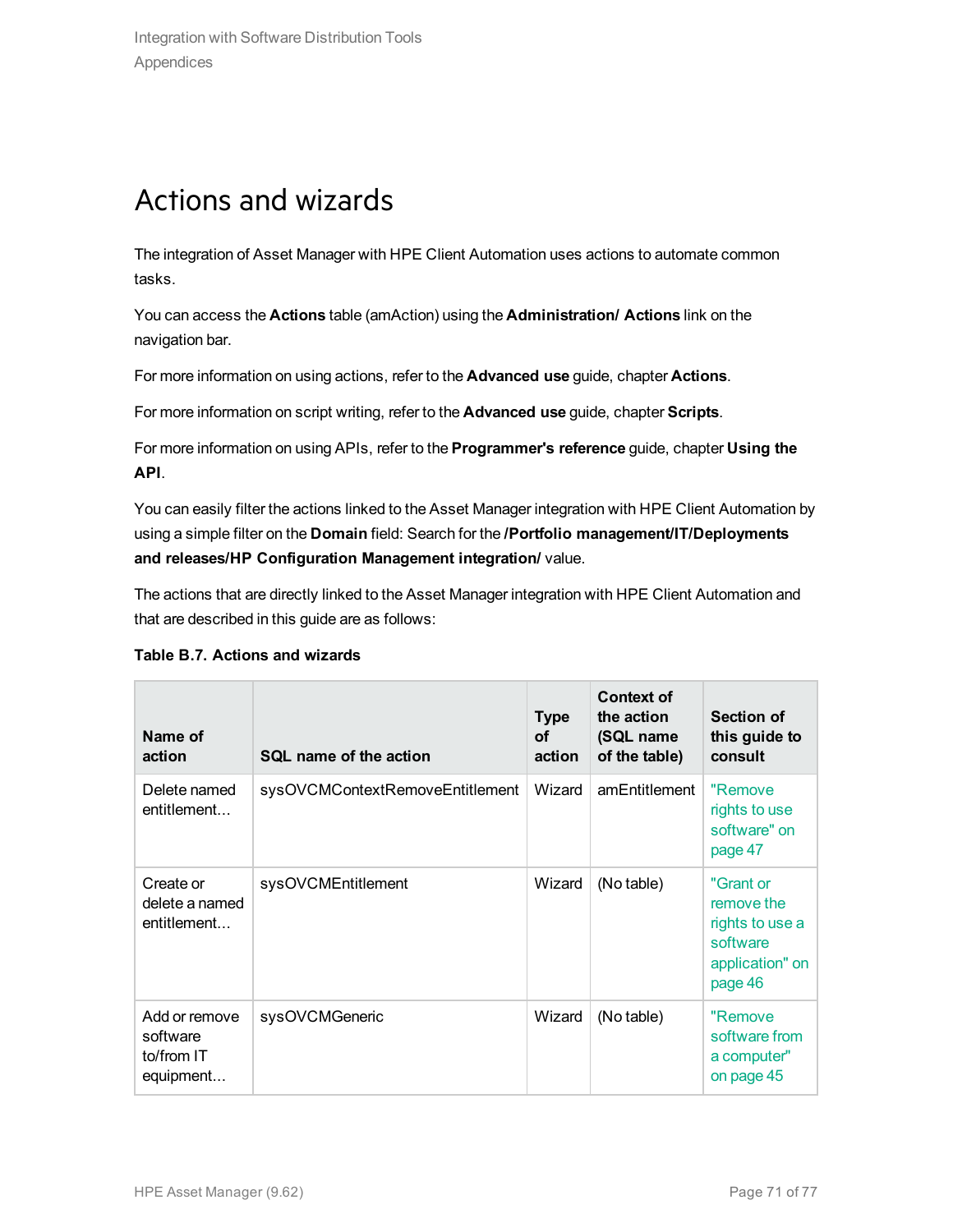| Name of<br>action                                 | SQL name of the action   | <b>Type</b><br><b>of</b><br>action | <b>Context of</b><br>the action<br>(SQL name<br>of the table) | Section of<br>this guide to<br>consult                                  |
|---------------------------------------------------|--------------------------|------------------------------------|---------------------------------------------------------------|-------------------------------------------------------------------------|
| Add or remove<br>software<br>to/from<br>locations | sysOVCMLocations         | Wizard                             | (No table)                                                    | "Add or<br>remove<br>software<br>to/from<br>locations" on<br>page 42    |
| Remove<br>software from<br>the computer           | sysOVCMRemoveSoftFromCpu | Wizard                             | amComputer                                                    | "Add or<br>remove<br>software<br>to/from IT<br>equipment" on<br>page 44 |
| Add or remove<br>software for<br>users            | sysOVCMServices          | Wizard                             | (No table)                                                    | "Add or<br>remove<br>software for<br>users" on page<br>43               |

# <span id="page-71-0"></span>Asset Manager Automated Process Manager modules

### <span id="page-71-1"></span>Integration with HPE Client Automation

There are no Asset Manager Automated Process Manager modules specifically dedicated to the Asset Manager integration with HPE Client Automation.

**Tip:** To use Asset Manager Automated Process Manager to automate the triggering of HPE Connect-It scenarios, you must create your own HPE Connect-It scenarios.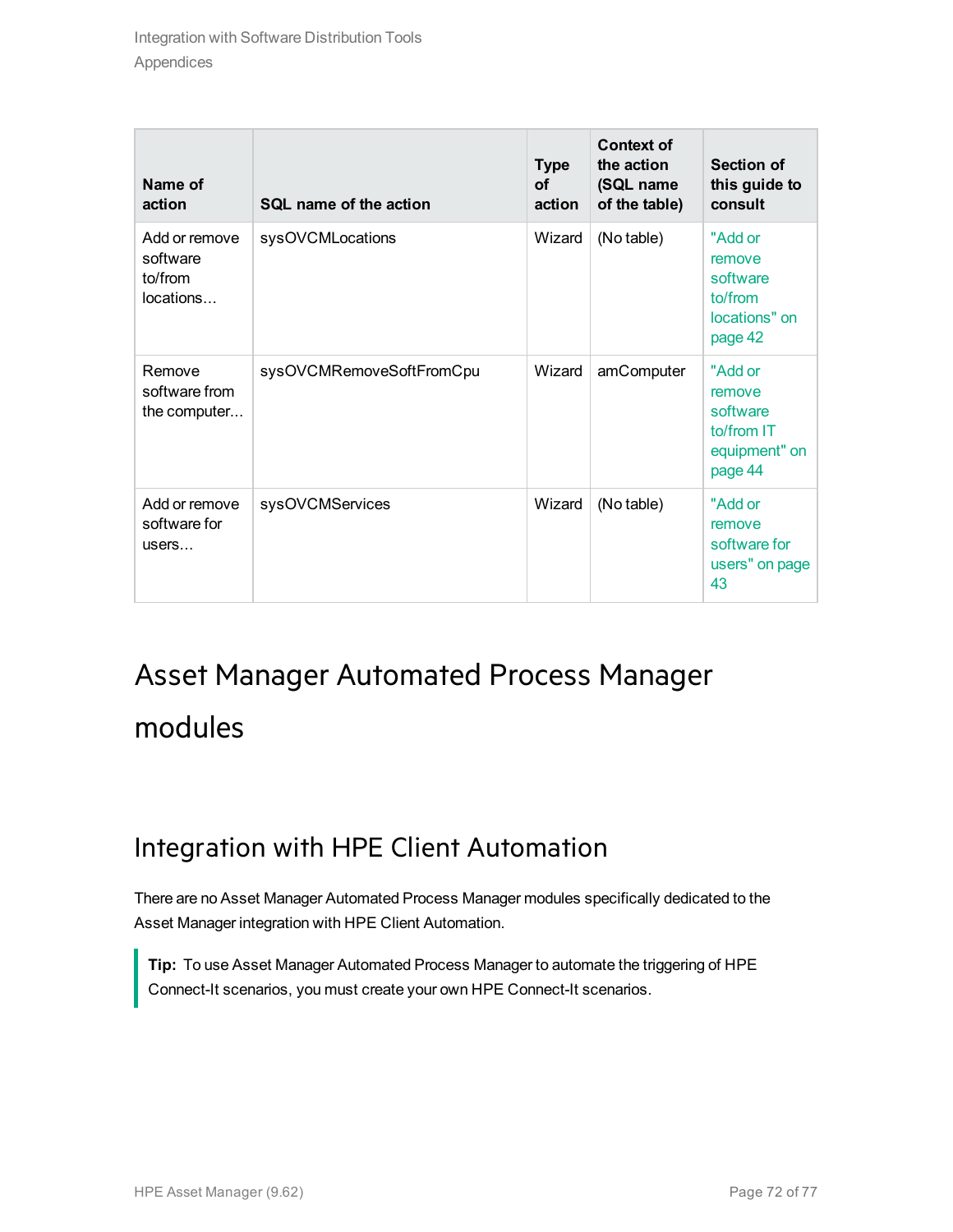# System data and Line-of-business data

Asset Manager is provided with standard data sets.

These data sets are a part of one of the following groups:

- <sup>l</sup> **System data**: data required by the Asset Manager application in order to function properly.
- **Line-of-business data**: Data that can be inserted into your production database at your discretion. This data is divided into functional groups.
- **Sample data**: data useful for familiarizing yourself with Asset Manager.

### **System data specifically linked to the integration of Asset Manager with HPE Client Automation**

**System data** involving the integration of Asset Manager with HPE Client Automation includes data from the following tables:

- Client-resource relationship types (amCRType)
- Actions (amAction)
- Calculated fields (amCalcField)

**System data** is automatically included in the Asset Manager demonstration database.

**System data** is automatically included in your production database when you create it.

## Reports

Asset Manager is not supplied with any reports related to the integration of Asset Manager with HPE Client Automation.

### API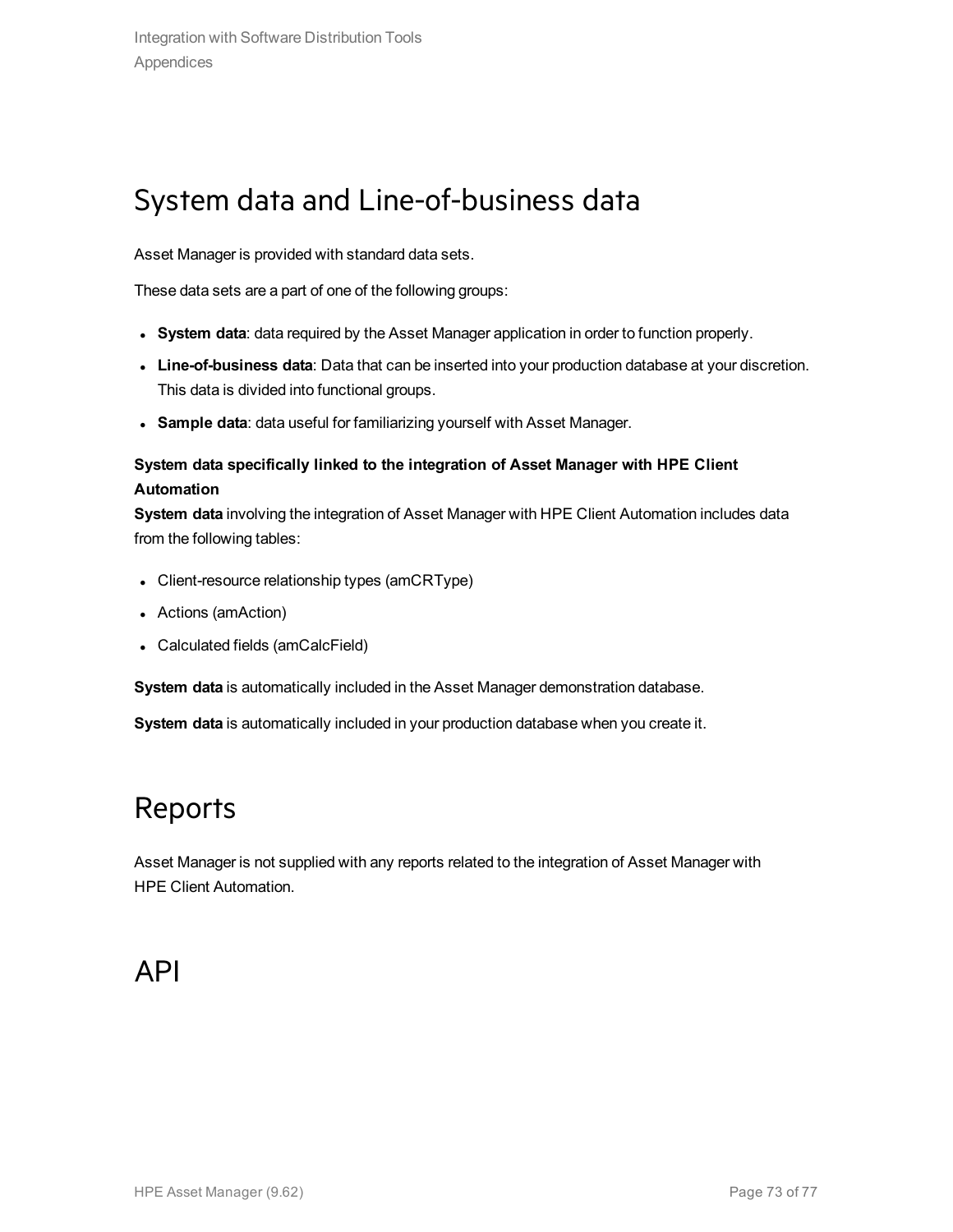## Integration with HPE Client Automation

No Asset Manager APIs are linked to the integration of Asset Manager with HPE Client Automation.

To obtain a list and description of the APIs concerning the **Software distribution** module, refer to the **Programmer's reference** guide, **Index**, **Available functions - 'Software distribution' module**.

### Views

No default view is dedicated to the integration of Asset Manager with HPE Client Automation.

# Other documentation

This guide only provides information that is directly linked to the integration of Asset Manager with HPE Client Automation.

To obtain related information not covered in this guide, we recommend that you read the following documents:

#### **Other documentation - list**

| The document             | Covers information relating to         |  |  |
|--------------------------|----------------------------------------|--|--|
| Installation and upgrade | Installing<br>$\bullet$                |  |  |
| User Interface           | • General interface of the application |  |  |
| Portfolio                | Managing computers<br>$\bullet$        |  |  |
|                          | How natures and models work            |  |  |
| Software assets          | • Software installations               |  |  |
|                          | • Software counters                    |  |  |
| Administration           | Managing itemized lists<br>$\bullet$   |  |  |
|                          | • Using wizards                        |  |  |
|                          | Creating scripts                       |  |  |
|                          | Customizing fields                     |  |  |
|                          | Using                                  |  |  |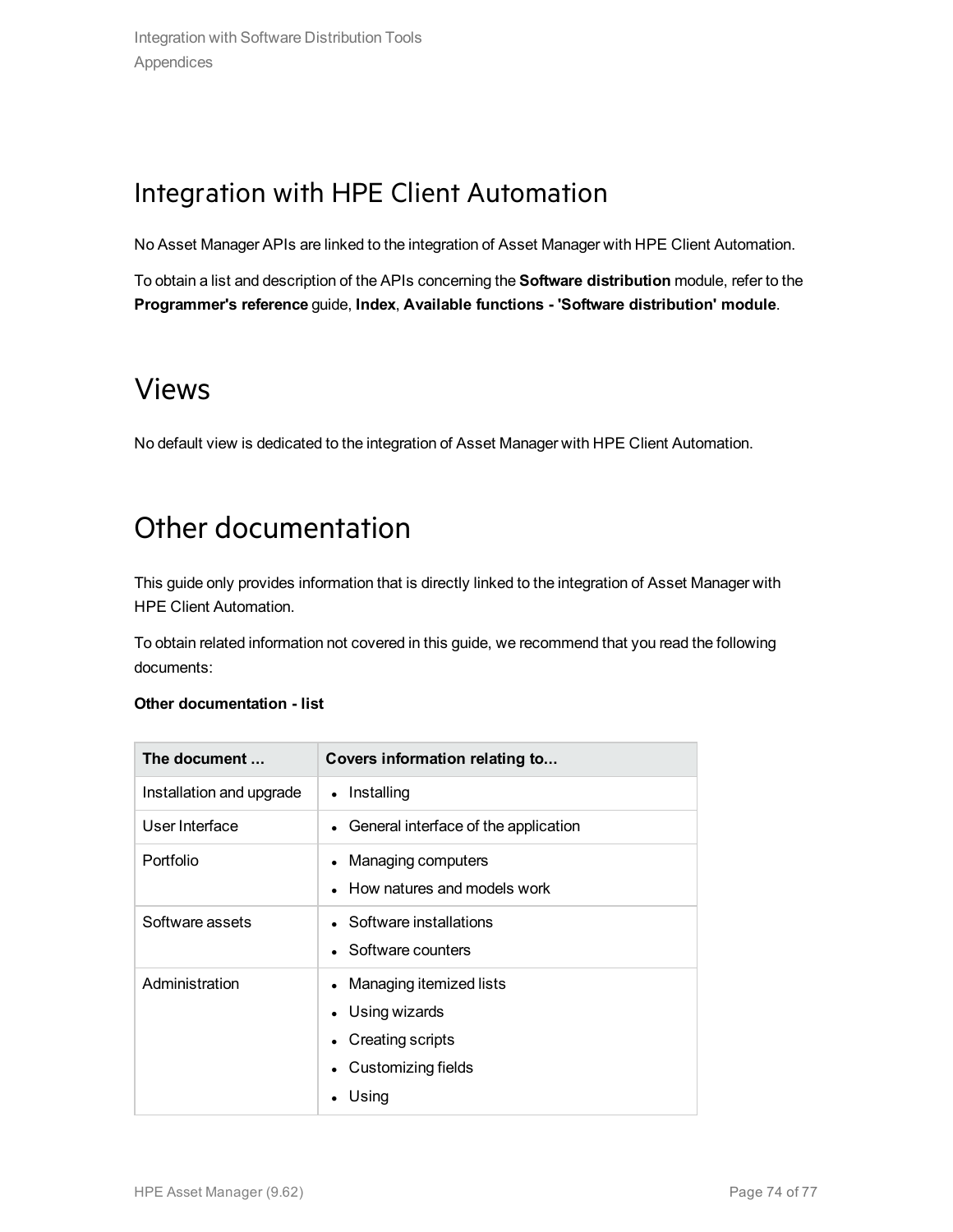| The document              | Covers information relating to                                                                        |  |  |  |
|---------------------------|-------------------------------------------------------------------------------------------------------|--|--|--|
| Help on fields and links  | Using fields and links in the database<br>$\bullet$                                                   |  |  |  |
| Programmer's Reference    | • Using APIs                                                                                          |  |  |  |
| Structure of the database | List of tables, fields, links and indexes of the<br>database.<br>Agents automatically triggered by    |  |  |  |
| Core tables               | Managing locations<br>Managing employees and services<br>Managing features<br>$\bullet$<br>And so on. |  |  |  |
| Advanced use              | Using wizards<br>Using calculated fields<br>Managing itemized lists<br>Creating scripts<br>$\bullet$  |  |  |  |
| General online help       | Operation of the entire application                                                                   |  |  |  |

# Workflow schemes

The integration with HPE Client Automation uses a number of workflow schemes to manage certain system processes. Without these, integration will not be successful. They are grouped within the **OVCM** workflow execution group, which needs to be enabled in Asset Manager Automated Process Manager

You can access the **Workflow schemes** table (**amWfScheme**) using the **Administration/ Workflows/ Workflow schemes** link on the navigation bar.

You can easily filter display of the workflow schemes linked to the integration with HPE Client Automation by using a simple filter on the **Reference** (Ref) field.

Search for values that start with **OVCM**.

The following workflow schemes are required components of integration with HPE Client Automation:

#### **Table B.8. Workflow schemes - list**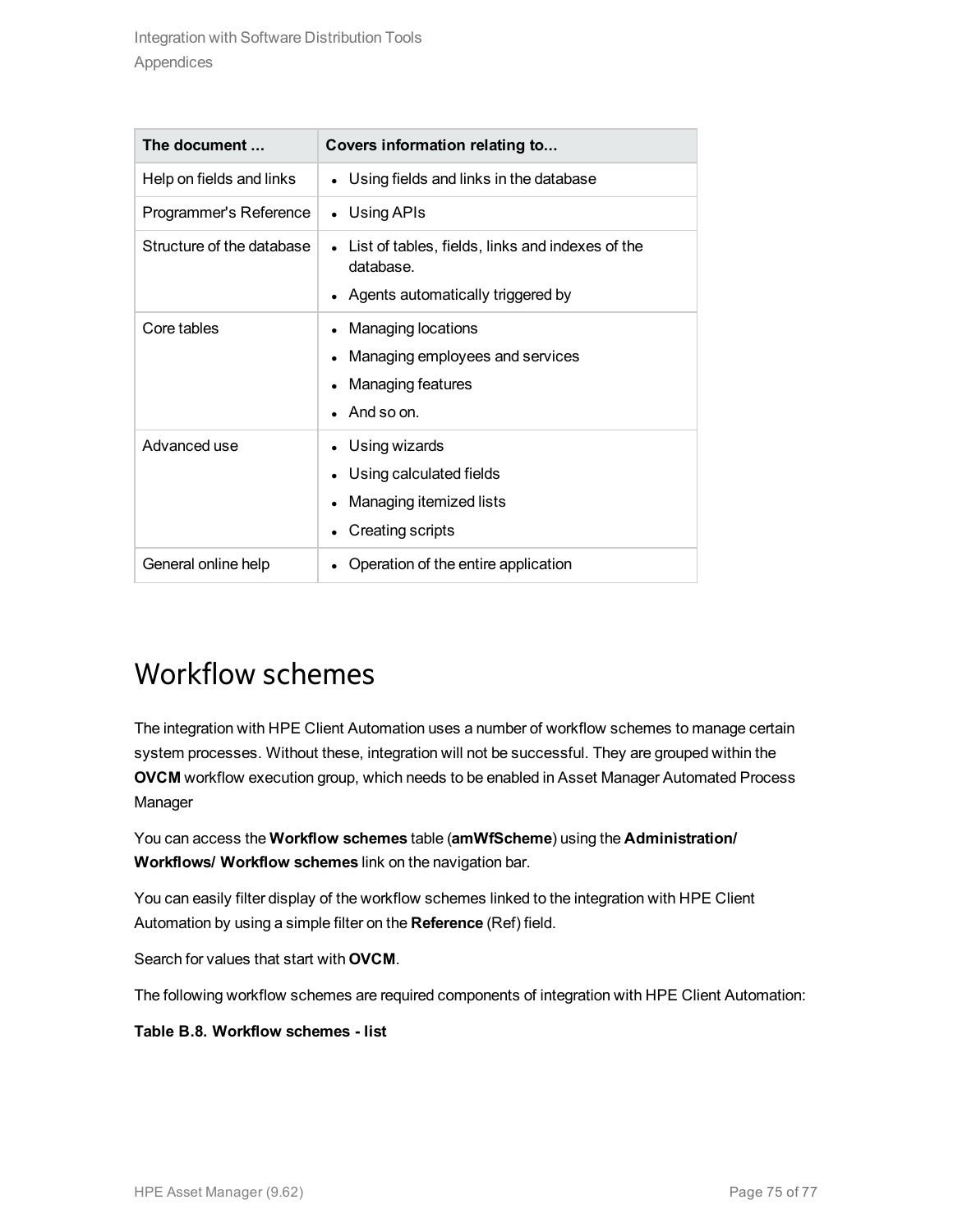| Name of the workflow scheme                                                                                                | <b>Reference</b><br>of the<br>workflow<br>scheme | <b>Context of the</b><br>workflow scheme<br>(SQL name of the<br>table) | <b>Section of this</b><br>guide to<br>consult      |
|----------------------------------------------------------------------------------------------------------------------------|--------------------------------------------------|------------------------------------------------------------------------|----------------------------------------------------|
| Validate software installation or removal<br>requests                                                                      | <b>OVCM</b><br>REQ APPR                          | Requests<br>(amRequest)                                                | "Installing<br><b>Asset Manager"</b><br>on page 21 |
| Create target tasks for the software<br>access authorization and removal work<br>orders                                    | OVCM_<br><b>TAR</b><br><b>TASK POL</b>           | Work orders<br>(amWorkOrder)                                           |                                                    |
| Create target tasks for the software<br>installation and removal work orders                                               | <b>OVCM</b><br><b>TAR</b><br><b>TASK JOB</b>     | Work orders<br>(amWorkOrder)                                           |                                                    |
| Delete entitlements that are not<br>associated with portfolio items                                                        | <b>OVCM</b><br>ENT_NO_<br>PFI                    | Named entitlements<br>(amEntitlement)                                  |                                                    |
| Delete named entitlements that were<br>successfully deleted by the configuration<br>management tool                        | <b>OVCM</b><br>SOFT ENT                          | Work orders<br>(amWorkOrder)                                           |                                                    |
| Propagate the 'CPU-Domain' hierarchy to<br>the portfolio items                                                             | <b>OVCM</b><br>CPU PFI<br>PARENT1                | Computers<br>(amComputer)                                              |                                                    |
| Propagate the domain hierarchy<br>(Computers) to the domains (Portfolio<br>items) - Update the hierarchy of the<br>domains | OVCM_<br>CPU<br>PARENT2                          | Computers<br>(amComputer)                                              |                                                    |
| Propagate the domain hierarchy (Portfolio<br>items) to the domain (Computers) -<br>Update the PFI hierarchy                | OVCM PFI<br>CPU<br>PARENT2                       | Portfolio (amPortfolio)                                                |                                                    |
| Propagate the 'PFI-Domain' hierarchy to<br>the computers - Computer creation                                               | OVCM_PFI_<br>$CPU_$<br>PARENT1                   | Computers<br>(amComputer)                                              |                                                    |

For more information on using workflow, refer to the **Advanced use** guide, chapter **Workflow**.

You can create new workflow schemes or customize existing workflow schemes.